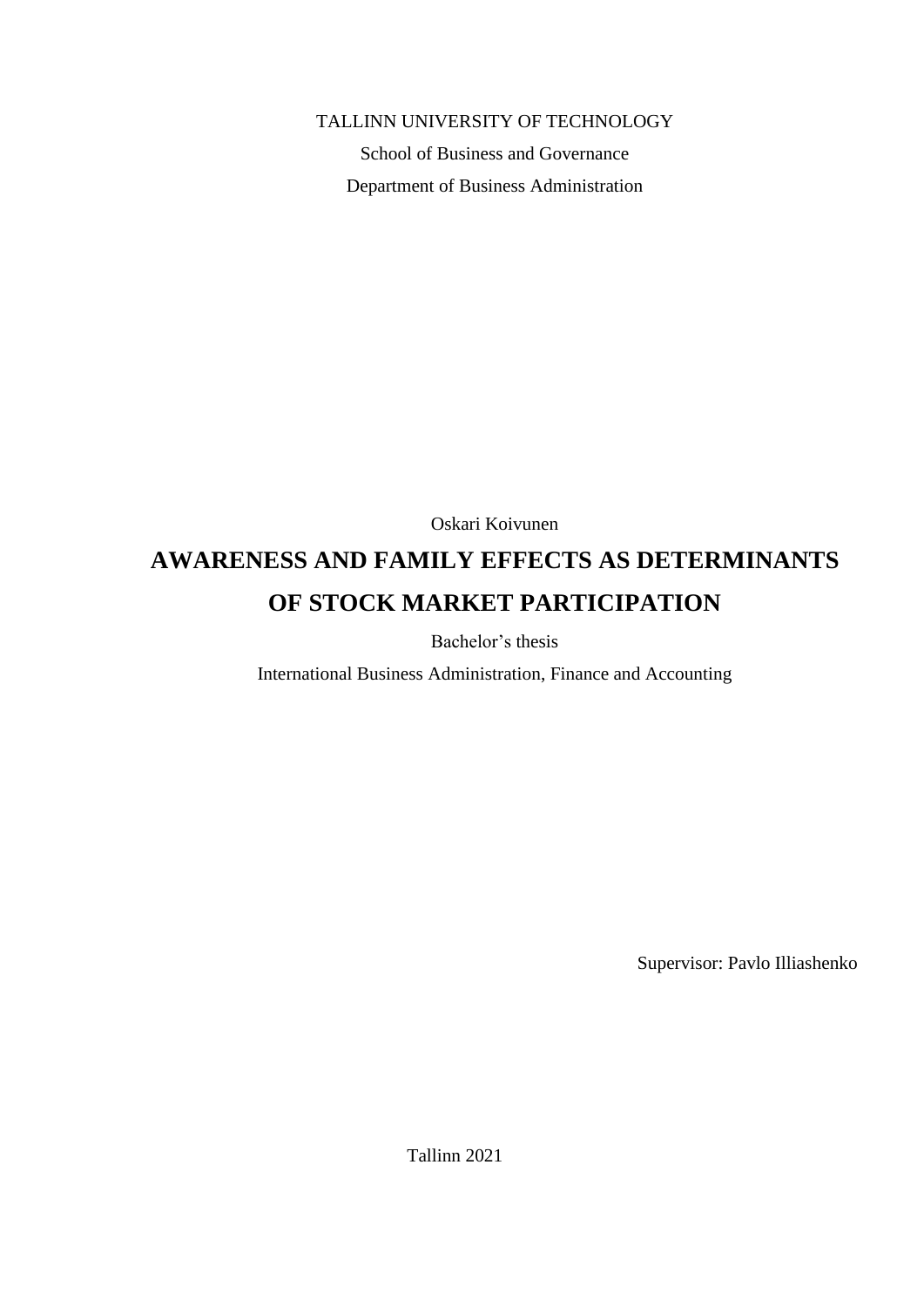I hereby declare that I have compiled the thesis independently and all works, important standpoints, and data by other authors have been properly referenced and the same paper has not been previously presented for grading. The document length is 9327 words from the introduction to the end of conclusion.

Oskari Koivunen ……………………………

 (signature, date) Student code: 184020TVTB Student e-mail address: oskarikoivunen@outlook.com

Supervisor: Pavlo Illiashenko: The paper conforms to requirements in force

…………………………………………… (signature, date)

Chairman of the Defence Committee: Permitted to the defence ……………………………………… (name, signature, date)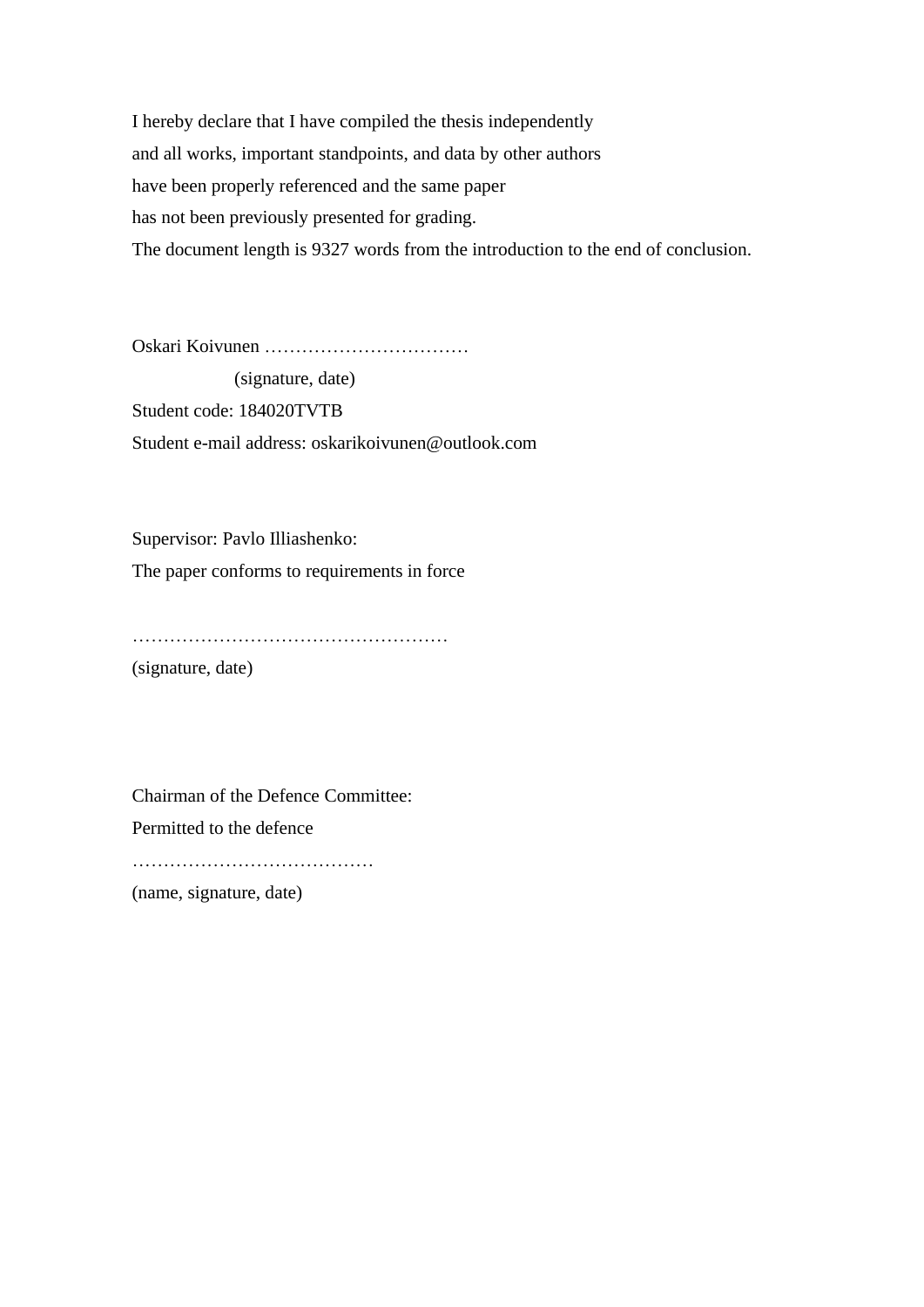# **TABLE OF CONTENTS**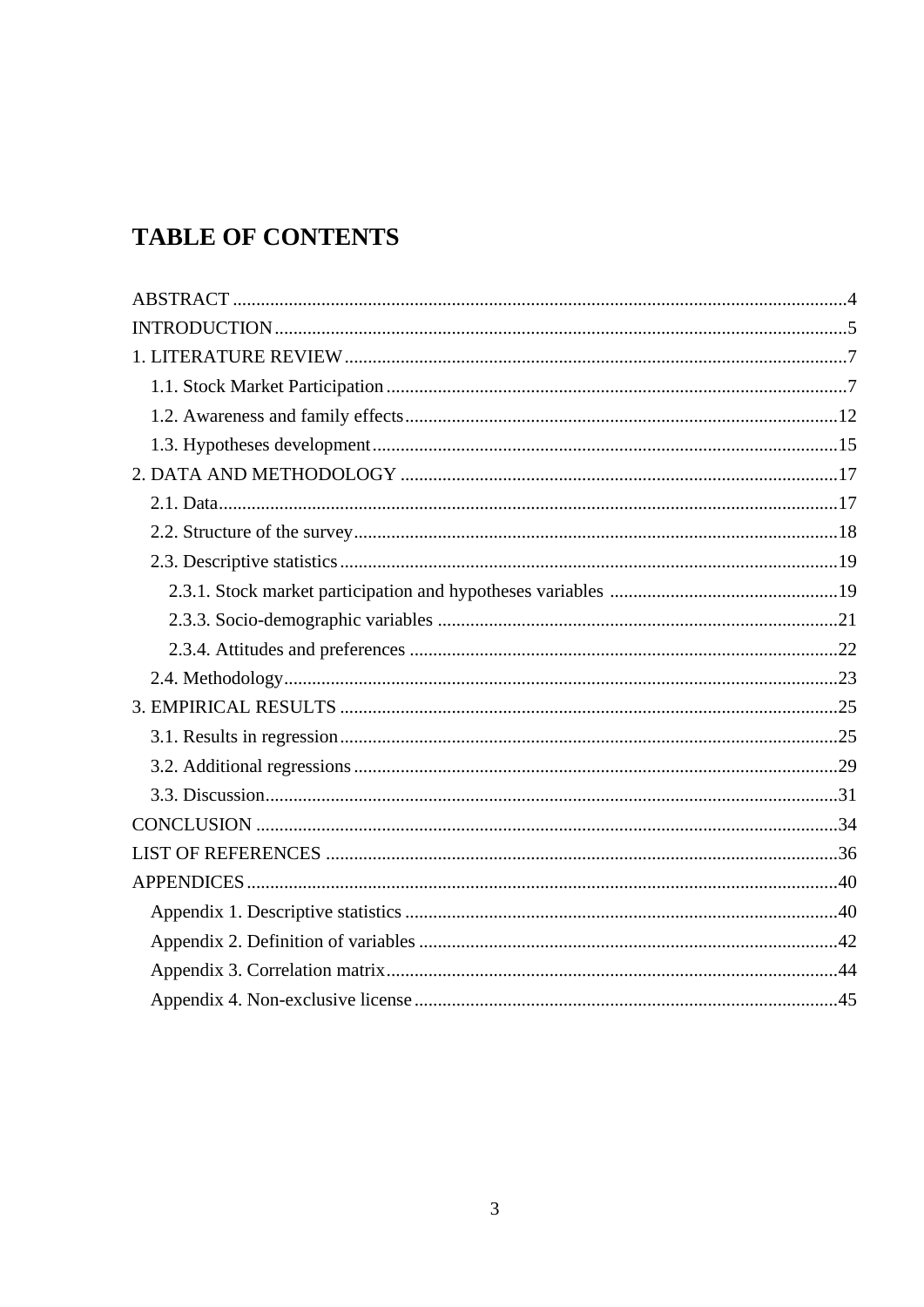## <span id="page-3-0"></span>**ABSTRACT**

This thesis explores determinants of stock market participation, specifically educational family background and the awareness of the own investment skills. The data is collected through a nonrepresentative online survey and results in 224 observations. Two study hypotheses are tested using nine cross-sectional logistic regressions. The results show that parents' master's degree does not have a predictive power over the individual's stock market participation. At the same time, awareness of own investment skills has a positive association with participation even when controlling for a range of socio-economic factors, including financial litracy.

Keywords: stock market participation, awareness, family effects, parents' education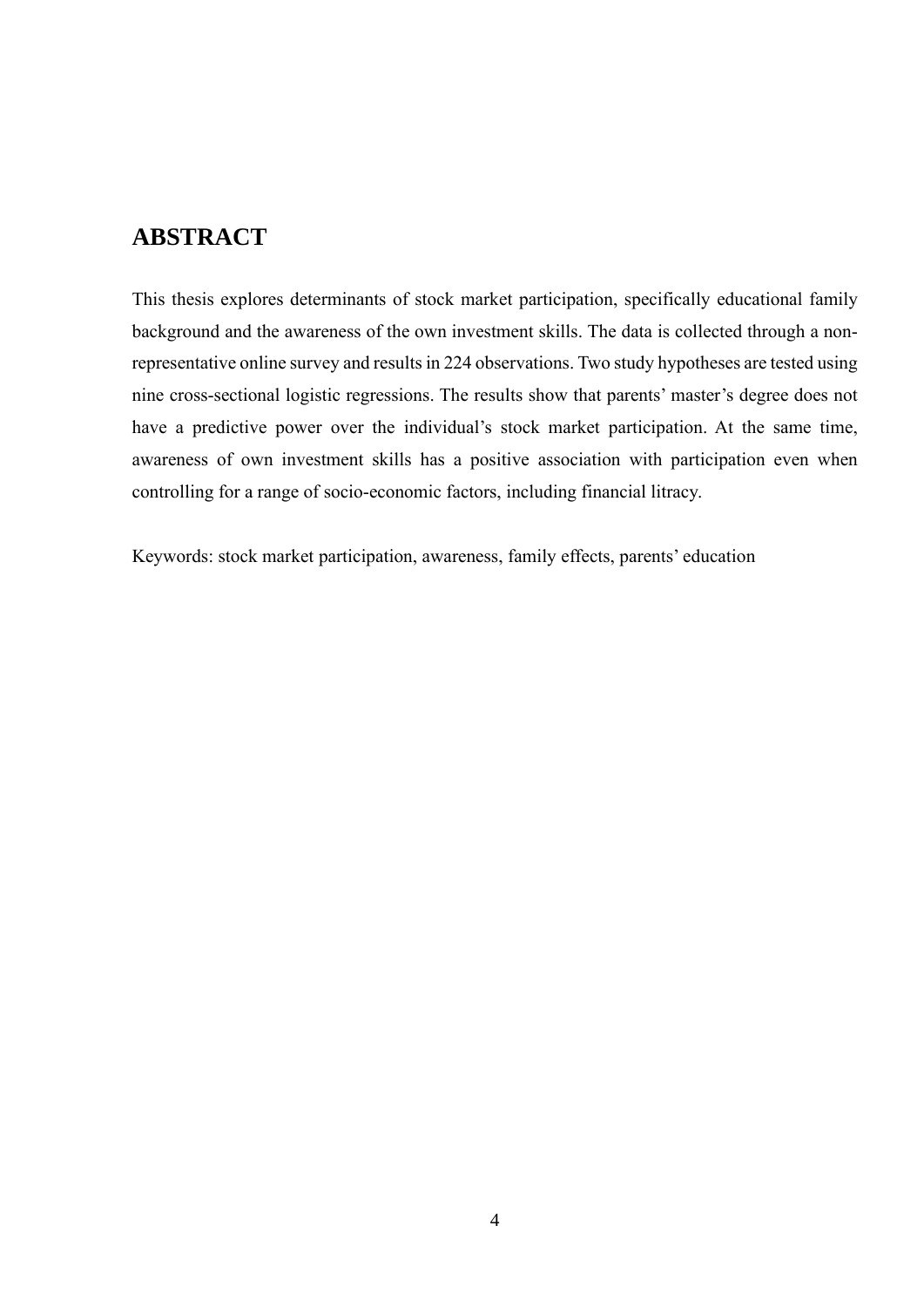## <span id="page-4-0"></span>**INTRODUCTION**

Investing in different financial instruments has seen an increase in Finland recently. After recovering from the coronavirus stock market crash, the stock market has been booming since. It seems like young individuals are more interested in stocks and the different kinds of assets we have in the market. Stock is perhaps the most recognized asset for the public people. The problem is that if we all have the same information about the stock market that it has been profitable in the long run, why still do some households decide to not participate. Stock market participation has been studied for several years, but still, it remains understudied. Most individuals are interested in earning extra euros, although for many the stock market doesn't provide still the sufficient attractiveness to participate.

Studying stock market participation through financial behavior allows us to analyze different determinants which influence positively or negatively stock market participation. Awareness and family effects have been studied previously, but specifically, awareness on own investment skills haven't been previously examined. Researching financial behavior, only the sky is the limit. The family effect has a gap in previous literature. Family effects are important because we learn many different things from our family. Understanding what kind of influences family can have on stock market participation is useful information for us.

This thesis looks at previously studied determinants for stock market participation and especially family and awareness effects as predictors to stock market participation. A family is a place where a lot of information is shared in an honest manner and trust in the information you receive from your family members is a lot bigger compared to information received from a random person. We spend a lot of our childhood and young adult life with our parents, so it's vital to know how parents do influence our participation in the stock market. To examine the effects of awareness of own investment skills give us valuable information concerning stock market participation.

The study aims to find out if individuals who are more aware of their investment skills invest more in stocks and concerning family effects we want to know that does parents' education influence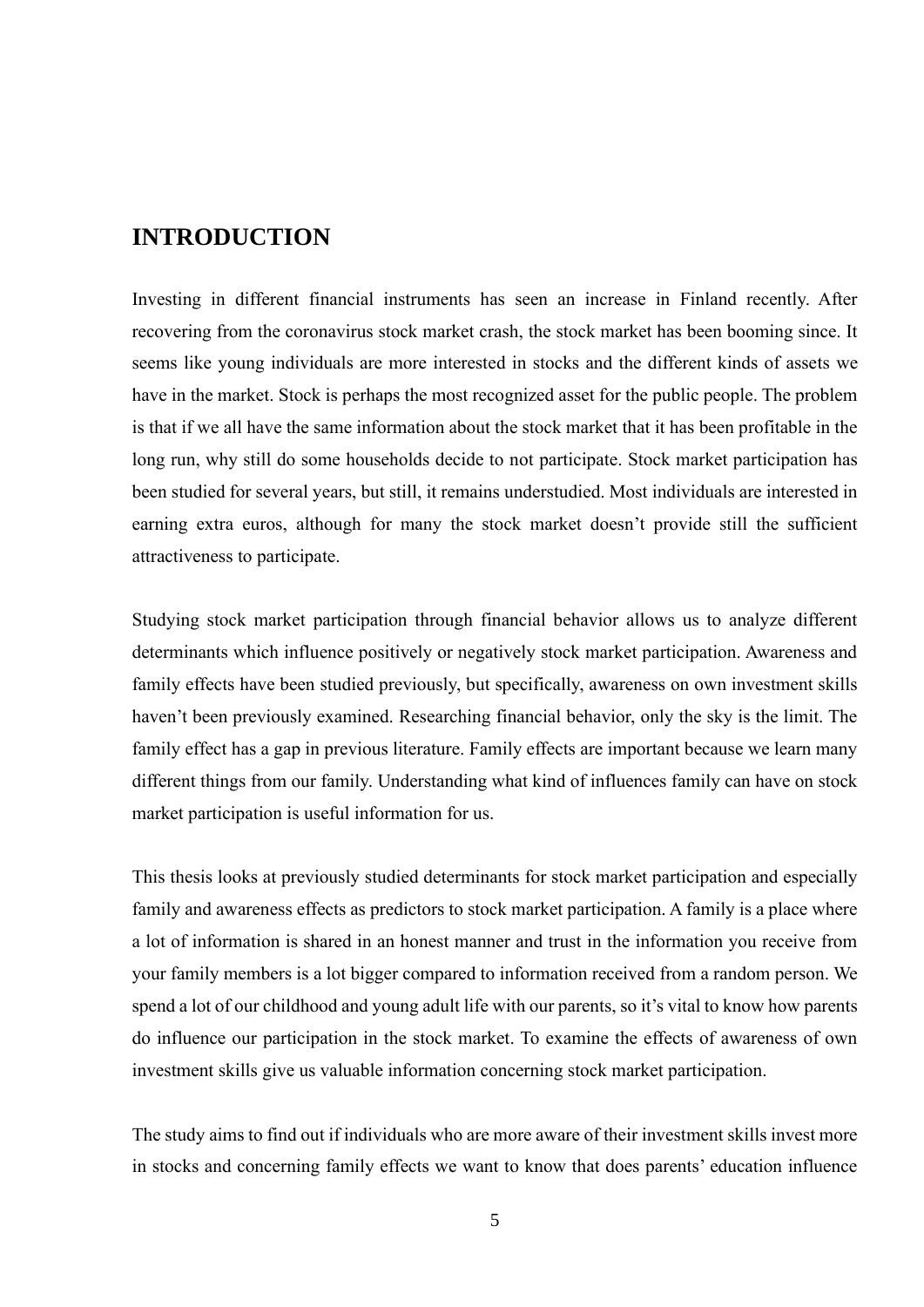children's stock market participation. Awareness and family effects haven't been studied in a way like this previously.

The main research questions for this study are:

- 1. Does being aware on own investment skills lead to higher stock market participation?
- 2. Does parents higher education lead to higher stock market participation?
- 3. Which other factors influence the stock market participation and do they follow the same line as previous literature?

Based on the aim and the research questions, two main hypotheses were developed.

The hypotheses for this study are:

- 1. Individuals who are more aware of their investment skills have a higher likelihood of participating in the stock market.
- 2. A parent who has a master's degree has a positive influence on the children to participate in the stock market.

Focus on the study is with all types of individuals, gaining information from participants and nonparticipants is valuable information. Most important is finding out levels of awareness and family effects and does these differ between participants and non-participants. Results are going to be analyzed based on theoretical contradiction and data is collected with a survey, which consists of 4 main sections and 21 questions. The size of the sample is 224.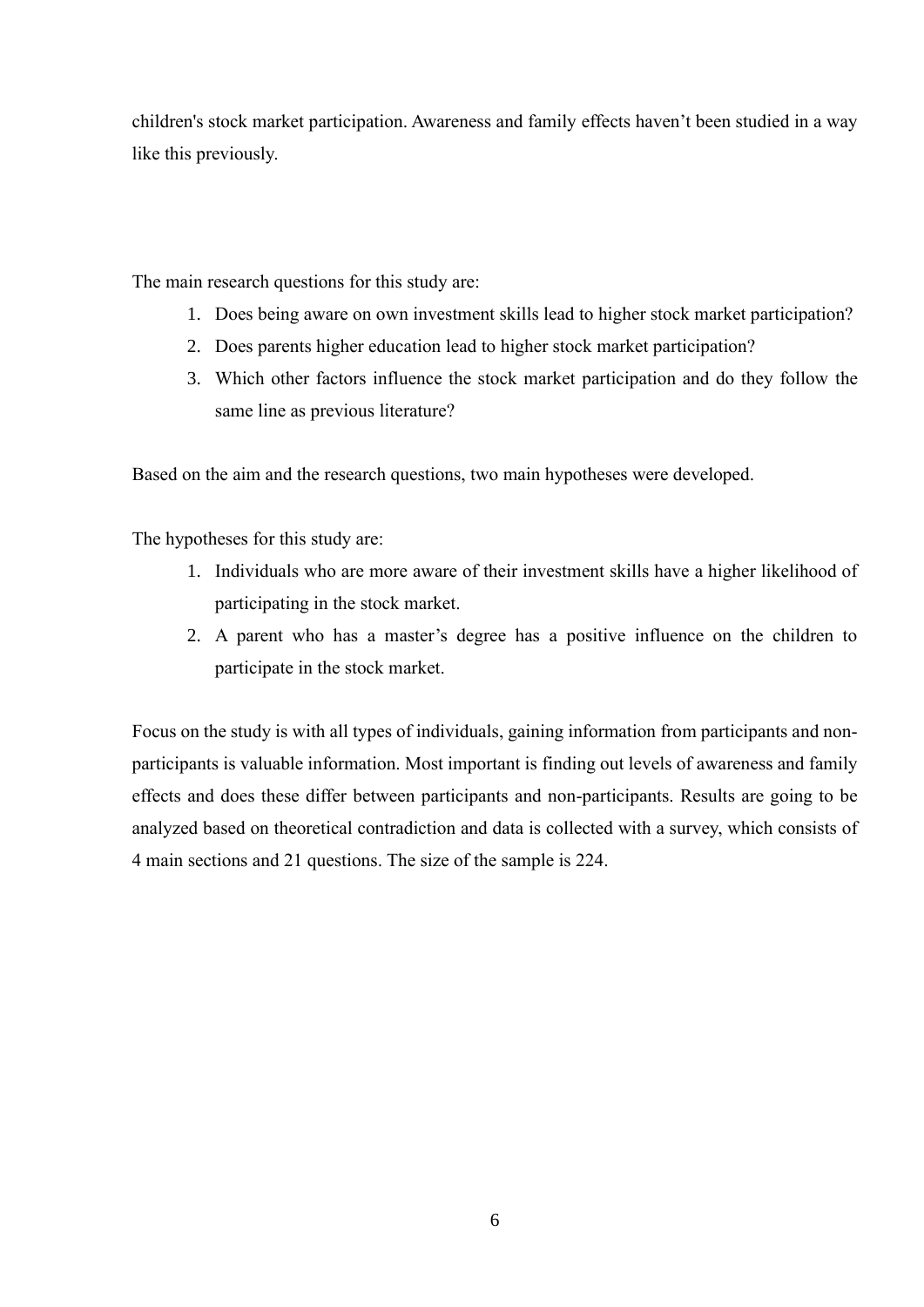## <span id="page-6-0"></span>**1. LITERATURE REVIEW**

In this section of the thesis, prior literature concerning stock market participation is reviewed. First, I will go through some previously studied determinants which influence the participation rates. The second part will cover in detailed hypothesis determinants awareness and family effects on stock market participation. The third part will explain the development of hypotheses.

#### **1.1. Stock Market Participation**

To participate in the stock market, you must purchase a listed company's stock from a stock market or buying from an over-the-counter market a companies stock that is not listed. Many individuals nowadays can be seen as participants in the stock market by buying a share of a mutual fund. A mutual fund that invests in direct stocks can be seen as stock market participation. In this study stock market participation is only approved if an individual invests directly into stocks, without a mutual fund. Behavioral finance explains the differences between household financing decisions, these financing decisions can be used to predict outcomes in participation rates. The "Participation puzzle" tries to find out determinants which influence participation and find reasons why the majority does not hold stocks, even though the majority have access to the same information (Van Rooij, Lusardi, and Alessie, 2011).

Investing in stocks is not a new idea. From 1792 the New York Stock exchange has been trading securities. Stocks can be bought and sold in the public stock market. When a stock order is made and you receive the asset, the individual can be called a stockholder. Stocks can be traded again. Stock is perhaps the known asset of all, looking from the perspective of the public. Stocks are seen as a risky asset and are riskier than many other common assets, like mutual funds, bonds, crowdfunding. The reason for stocks' high risk can be explained by their volatility levels. High volatility of the stock means that the value changes more often compared to other assets and this causes larger movements in the market price. On the other hand, risk-free assets like most government bonds do not have the volatility like stocks, the risk-reward trade-off is prominent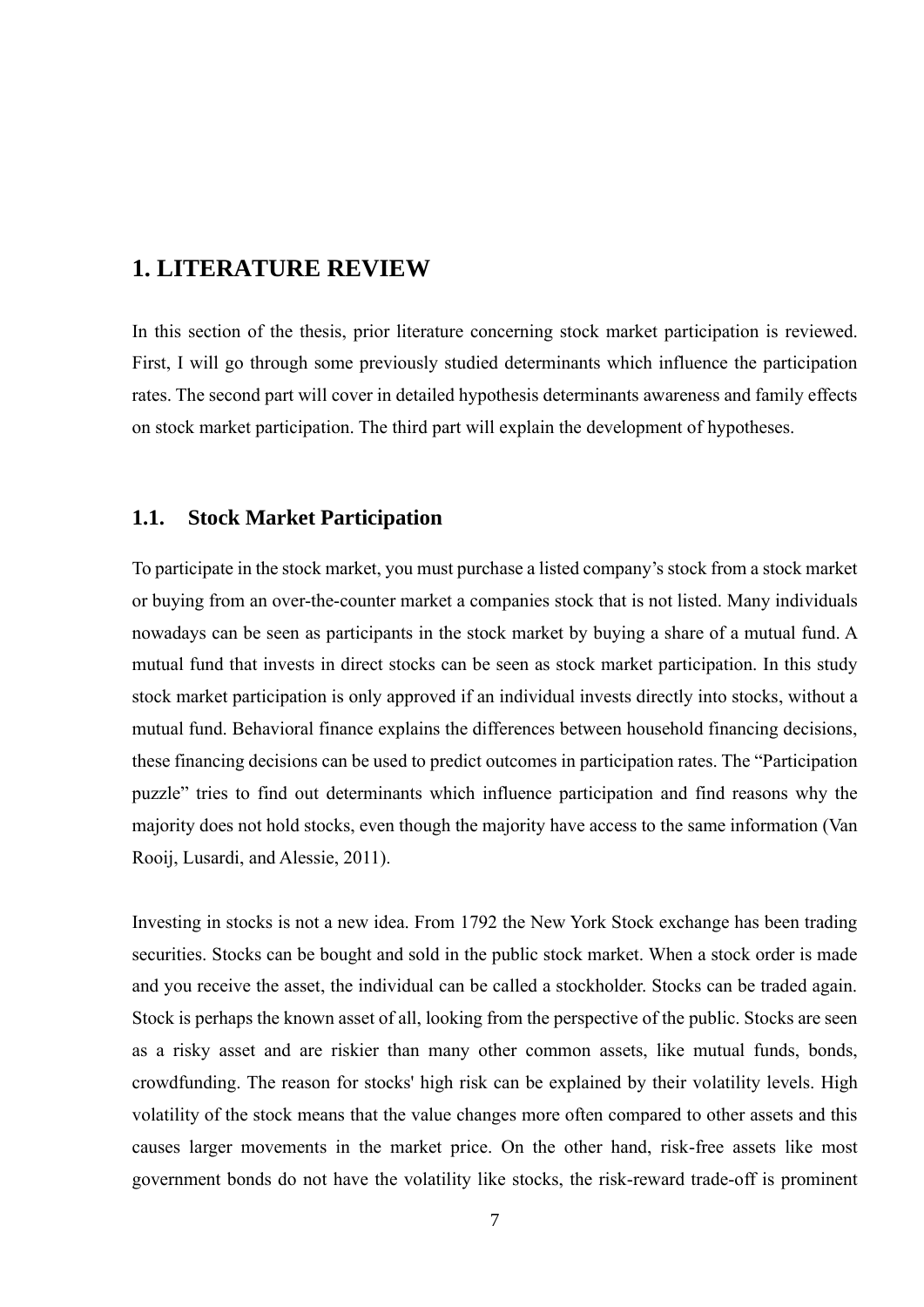because the government bonds' historical profits have been many times lower in risk-free assets comapred to stocks. The equity premium is the difference between investing in stocks and a riskfree asset. The equity premium is the expected return you receive when you are willing to take more risk compared to the risk-free asset. Mehra and Prescott (1985) explain the limited stock market participation by equity premium puzzle, which means that the equity premium cannot be explained by classical theories, due to this, studies have grown a lot in the field of financial behavior and what are the causes for limited stock market participation.

To understand more about limitations to stock market participation, we will go through some previously studied determinants:

• Gender

Almenberg and Dreber (2012) studied the gender gap in stock market participation and found out that men are more likely to invest in stocks and the gender gap is influenced a lot by basic financial literacy. Women are more risk-averse and financially illiterate compared to men (Almenberg and Dreber, 2012). Barber and Odean (1998) found out that men trade 67 percent more than women, bigger trading volumes from men were explained by overconfidence. According to Van Rooij et al. (2011), women are less likely to participate in the stock market compared to men, they found also that most women rank into the lowest quartile in advanced financial literacy.

• Age

Age has been also an interesting and important determinant to study, it has been determined significant in many previous studies. Bogan (2006) stated that older households are the least probable to hold stocks or participate in the stock market. Van Rooij et al. (2011), discovered that literacy is lowest for a young person and highest for the middle-aged. Literacy is associated with stock market participation and knowing this we understand why the middle-aged the biggest age group for stockholders are.

Previous studies imply that younger generations are more aware of financial products and this had an influence on the stock market participation (Guiso and Jappelli, 2005). Differing from many previous studies, Gardini and Magi (2007) discovered that in Italian households age does not play a huge influencer in stock market participation.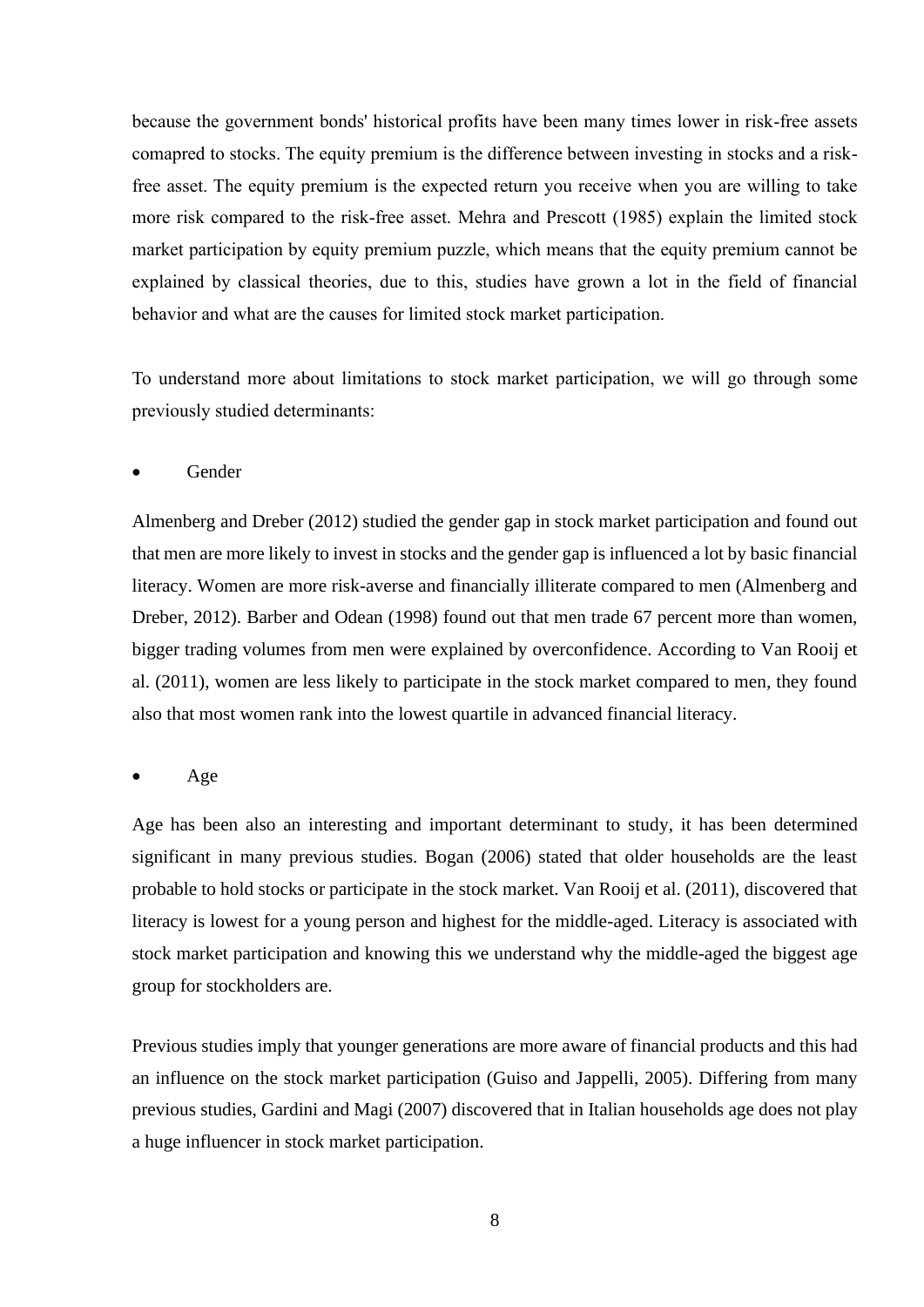#### **Education**

Education is the access for knowledge and awareness in general, individuals with a higher understanding of economics and finance are seen as a significant influencer for stock market participation (Van Rooij et al., (2011). According to Laakso (2010), demographic variable like education has a big influence on participation but cannot alone explain individual stock market participation. Education and financial awareness have a positive correlation when we measure stock market participation rates (Guiso and Jappelli, 2005).

Education has been strongly linked with financial literacy in previous studies. Education is a common socio-demographic variable and an important determinant for stock market participation. Van Rooij et al. (2011), stated that education is associated with financial literacy, and the more you receive economics in your education, this influences for advanced knowledge. Employerbased financial education has a positive influence on stock market participation and financial education received in high school increases the propensity to save when you are an adult (Yoong, 2010). Studies also found out that as general education increases for individuals the likelihood for stock market participation increases (Yoong, 2010; Hong, Kubik and Stein 2001). Compiling previous findings, we can say that education has a positive influence on stock market participation.

#### **Financial Literacy**

All countries should be interested in their citizens' financial literacy. Low financial literacy forms a barrier to wealth building. Low financial literacy generates economical disadvantages for everyone on a national level (Kadoya, Khan, and Rabbani, 2017). Financial literacy has been studied extensively previously. Financial literacy is not only about knowing the different assets available on the market or how does inflation work, but it can also mean straightforwardly that how we manage our money, according to (Remund, 2010).

People who possess lower financial literacy are less likely to participate in the stock market according to (Van Rooij et al. 2011; Sivaramakrishnan, Srivastava, Rastogi 2017). Van Rooij et al. (2011) have found out also that higher advanced financial literacy influences positively participation rates and that higher financial literacy do not correlate with saving accounts. According to Kadoya et al. (2017), a lack of financial literary decreases the likelihood of investing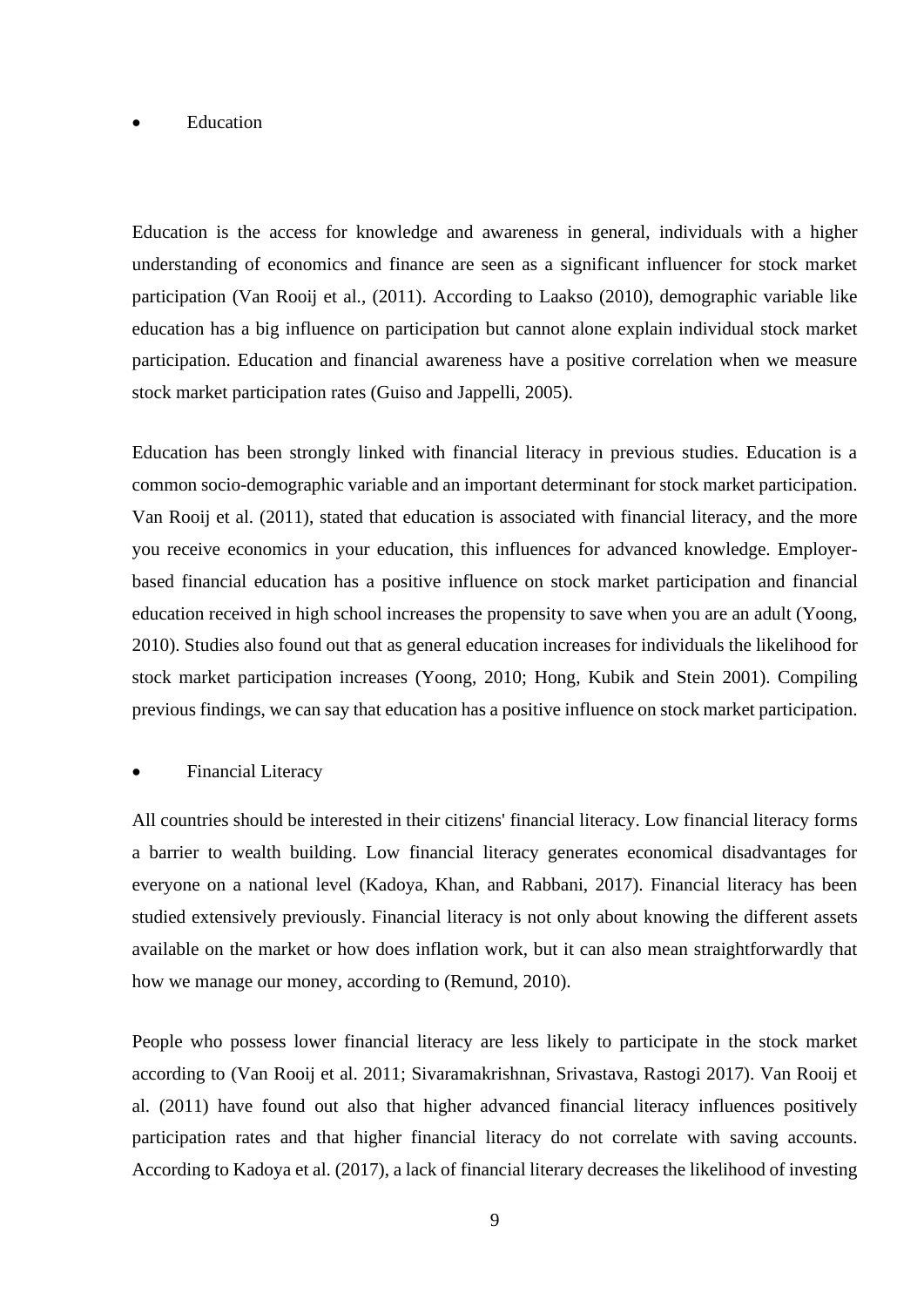in riskier assets. Financial literacy is higher for people who have a higher income and is lower for people who are younger and older individuals (Spataro, Luca, Corsini, Lorenzo, 2013). It has been found out that higher financial literacy is positively correlated with wealth and lower risk aversion (Arrondel, Debbich, and Savignac, 2012).

• Wealth

Wealth and income levels are positively associated with stock market participation (Van Rooij et al., 2011). Fixed costs may be a barrier to entry into the stock market. Wealthier individuals/households have better capabilities of handling participation costs (Laakso, 2011). If the money and time you spend on investing is seen as a fixed cost, this explains why wealthier households have a lower barrier to entry the stock market (Bertaut, 1998; Guiso et al., 2003). Campbell (2006) found out that, besides fixed cost barriers wealthy households can see psychological barriers between participation and this is the reason why wealthy households do not always participate. Guiso and Jappelli (2005) found out that, wealth and awareness are positively linked to each other. Besides awareness, Van Rooij et al., (2011) found out that wealth accumulation and financial literacy are influenced by each other. Households with higher education and wealth are more financially sophisticated and have a lower probability of making investment mistakes (Calvet, Campbell, Sodini, 2009).

**Trust** 

Trust means reliability on something or towards something, due to this trust can be studied from many different aspects. Guiso and Jappelli (2005), defined trust as a subjective probability for an individual to get cheated. Different countries may have different levels of generalized trust. Individuals' previous experiences from the stock market play a major role if the stock market is not previously familiar (Guiso and Jappelli, 2005).

According to, Guiso and Jappelli (2005) higher trust towards individuals influences higher stock market participation. Georgarakos and Pasini (2009) found out also that a higher trust towards financial advice and in the financial intermediaries correlates with higher stock market participation, also countries that have a generally low average trust can implicate low participation rates. Stock market literacy can act as a barrier to a given level of trust, but household trust has a probability to explain stock market participation, according to (Balloch, Nicolae, Philip, 2015). According to Guiso and Jappelli (2005) individuals' priors reflect trust, meaning that more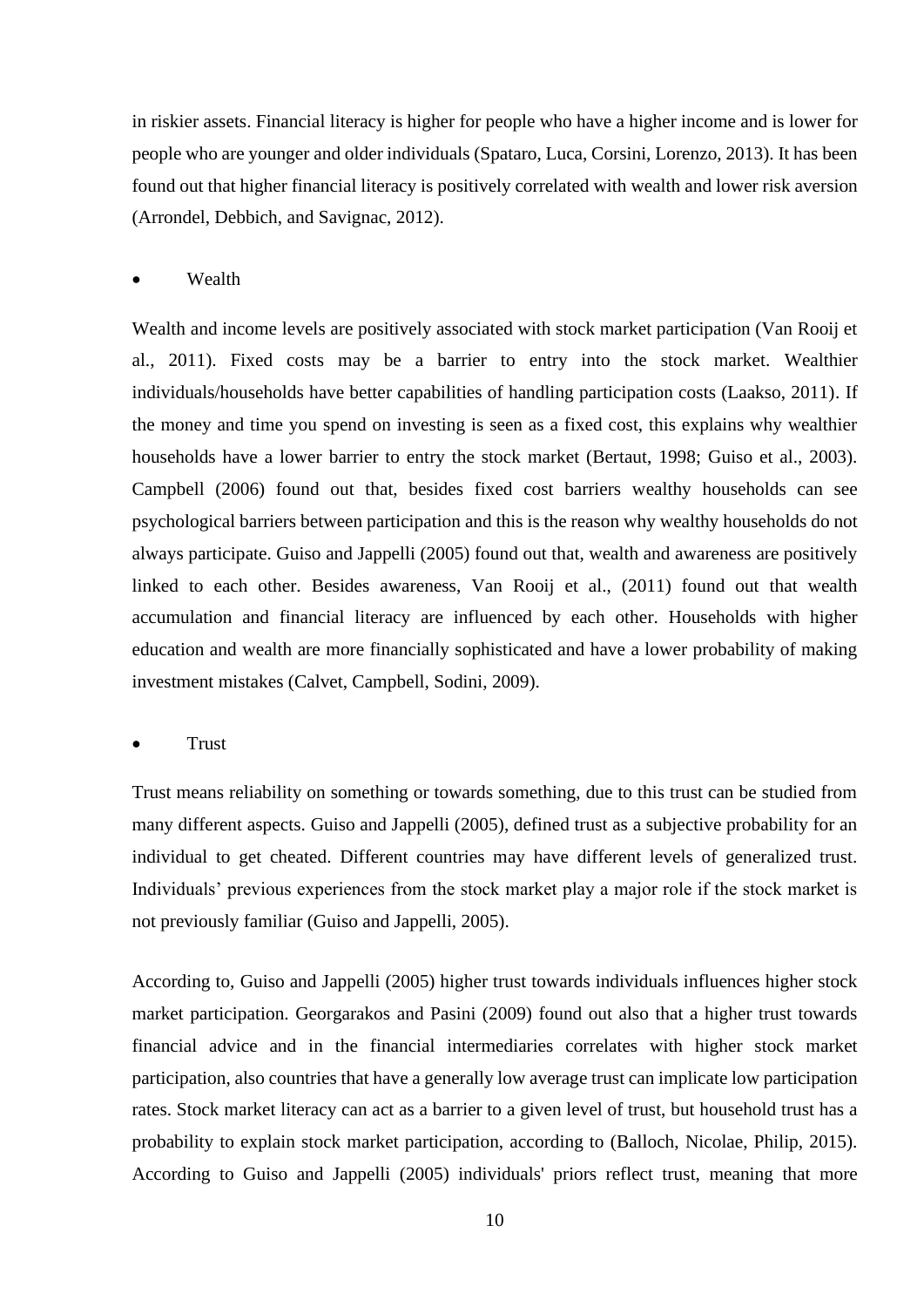educated individuals have a positive influence on trust. We can assume that trust and financial literacy influence each other. Trust and sociability have a link to each other and are influenced by each other (Georgarakos and Pasini, 2009).

#### **Overconfidence**

Numerous researchers have studied overconfidence because obtaining information about individuals' biases is useful information regarding stock market participation. Xia, Wang, and Li (2014) describe an overconfident person as being optimistic about their future positive accomplishments which have been influenced by their actions.

Behavioral finance has a lot of previous studies relating to psychological factors and how do these factors influence stock market participation. Overconfidence alone as a psychological factor has been found out to increase the probability of trading activity and stockholding (Grinblatt and Keloharju, 2006). Overconfidence and low cognitive skills are linked together and people with high overconfidence tend to underestimate financial risks and due to this influence to higher stock market participation (Laakso, 2010).

#### Risk Aversion

In investing, the risk is usually associated with price change and price change is measured as volatility. A risk-averse investor prefers lower returns with lower risks compared to higher returns, but unknown risks. Risk aversion as a factor alone cannot explain the participation rate and stockholding, stated by (Haliassos and Bertaut, 1995). According to Van Rooij et al (2011), stockholding decreases when risk aversion increases. In the study of Almenberg and Dreber (2012), it is stated that women are more risk-averse compared to men and this influences participation rates. Barberis et al., (2003), found out also that regret on own investment decisions influences investment behavior. Future regret happens usually when a loss is made from an investment. The difference in total wealth determines if there is future regret or not. In simple words, it could be said that future regret leads to higher-risk aversion.

#### Peer effect

In financial behavior to understand peer effects and how do they change our financial behavior is important, we spend a lot of time with our friends and indifferent groups where information keeps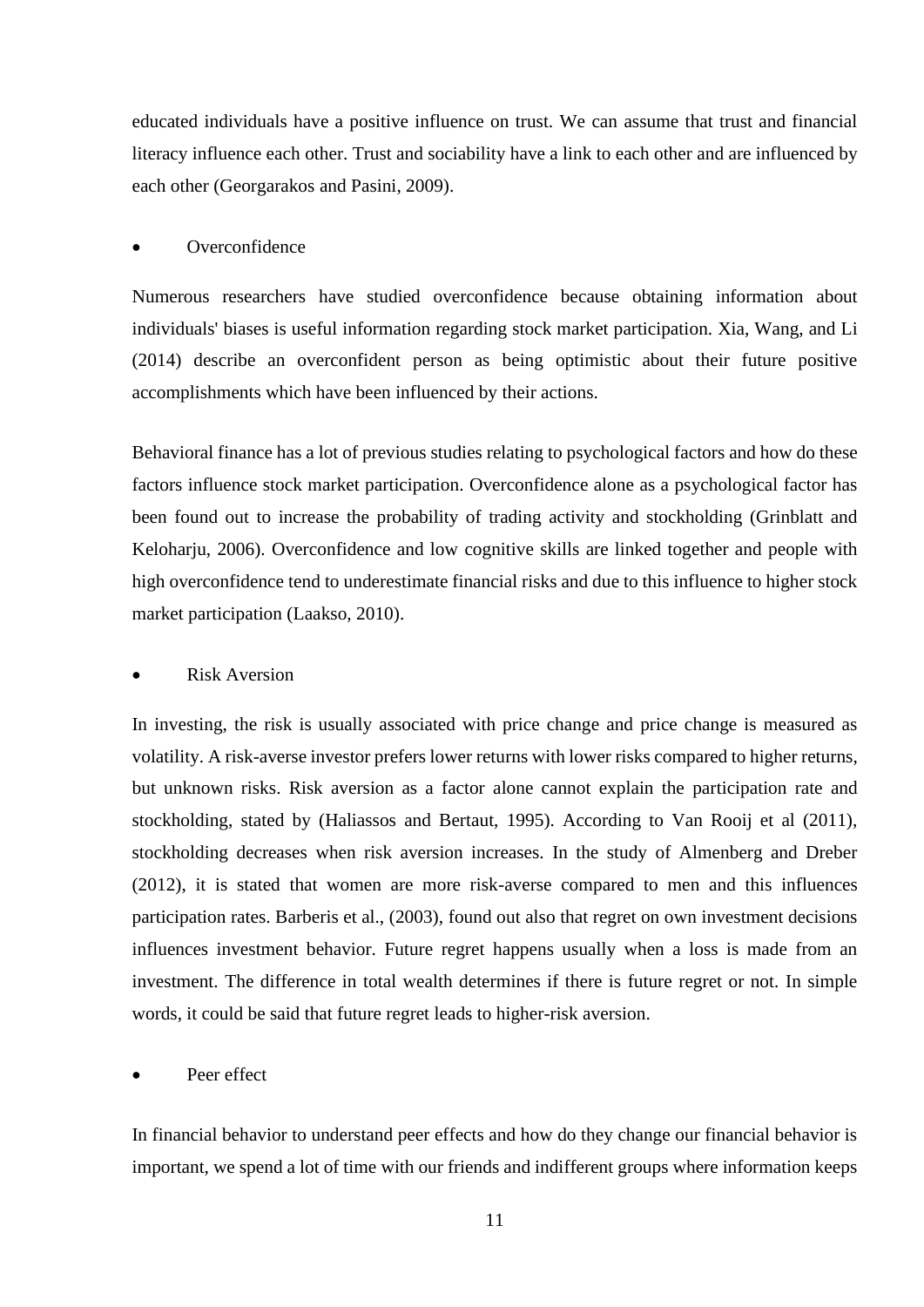flowing. It has been an important focal point in empirical literature for a while. Information received from a peer is treated as a valuable thing and influences financial decisions. The area in the influence of peer effect on the other hand is large and sometimes hard to determine. When it comes to saving people tend to discuss financial topics with their peers, it can be argued that peer effects influence financial market participation (Nguyen and Nguyen, 2020). Peer effect in a social group is high, Bernheim (1994) stated that people rather tend to copy their peer's savings behavior from the same group, than making own savings plans.

Brown et al. (2008), found out that in communities where there are more stock investors and the general atmosphere in the community is that you can seek advice, influences on a higher likelihood to participate in the stock market. It is argued that an investor who is socially interacted with a group and the peers are participating in the stock market, this individual has a higher likelihood of participating himself also and the peer effect lowers participation costs (Hong et al., 2001).

#### **1.2. Awareness and family effects**

To understand the big picture of why an individual participates in the stock market, it is important to understand the different variations of awareness. Former literature shows that information barriers, transactions, and information costs have been a focal point in recent studies (Guiso and Jappelli, 2005). As previously studied, lack of awareness can describe that the participant does not understand or know different assets which are available to him or her, according to Merton (1987). Individual who is aware of stock as an asset is more likely to own stocks and have a more diversified portfolio compared to an individual who is not aware of stocks (Guiso and Jappelli, 2005). Awareness can be learned through different types of social interaction, friends, family, and peers in general. Awareness and social interaction have a link together, through interaction social learning happens. Guiso and Jappelli (2005), argued that awareness has a positive correlation between socio-economic determinants like wealth, age, education. Younger individuals are more aware than older. If all investors would be aware, other assets like mutual funds could see an increase by double (Guiso and Jappelli, 2005). Gumbo and Sandada (2018) found in Zimbabwe, that awareness has a positive influence on stock market participation, also that the effect of awareness does not change regarding background education.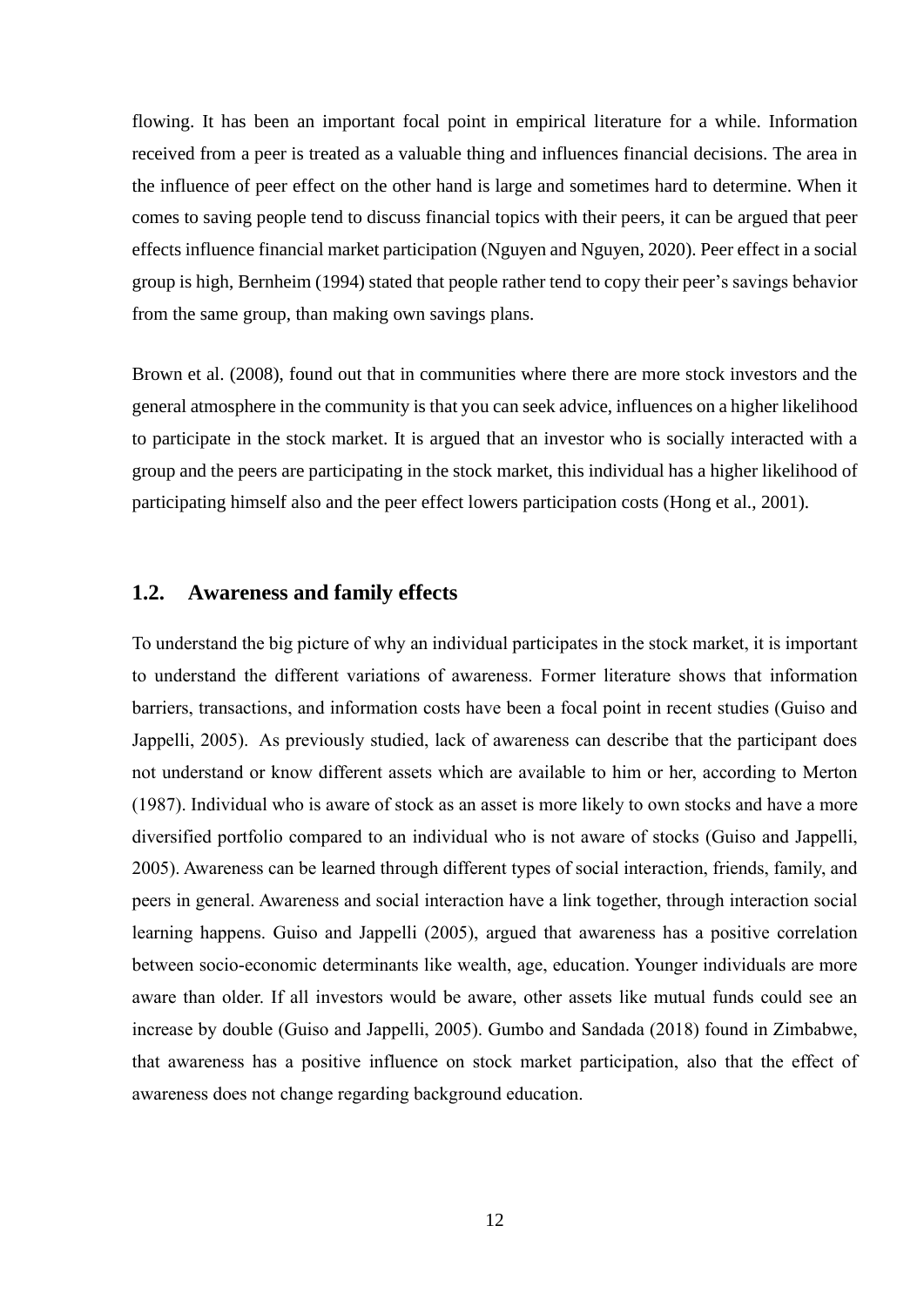Calvet et al. (2007), stated that households who are more financially sophisticated tend to invest in riskier assets. According to Calvet et al. (2009), financial sophistication in households is influenced positively by wealth and education, also bigger financial sophistication means fewer investment mistakes, these determinants are also correlated to awareness. Households who are more uneducated and have lower income choose not to have riskier assets in their portfolio. Lower investment skills have been found in groups like unemployed and retired (Calvet et al., 2009). Households with a higher level of financial sophistication have better investment skills and due to this have a higher likelihood of investing in riskier assets. These statements are consistent with the view that households are aware of their investment skills and choose their investments according to that (Calvet et al., 2007).

Social interaction and information shared influence a lot of individuals' financial behavior and decisions (Van Rooij et al., 2011). Information is shared via different channels e.g., colleagues, peers, and family. The information forwarded inside a family is treated with great trust, because the assumption is that you trust already your family members and you do not have to gain trust towards them anymore, comparing to new peers with you might be uncertain in the beginning, according to, (Fukuyama, 1995). Family effects in literature are understudied. According to Li (2014), which studied information sharing in a family, found out that a family member who has invested in the stock market in the previous five years increases the likelihood of 20 to 30 percent participating in the next five or six years. Li (2014), study suggests that parents who share information inside the family about investment knowledge and experiences can influence nonparticipants to participate. Hellström et al., (2013), continued where, Li (2014) left, they found out in their study that the portfolio performance of the family member in the previous measured period influences the other family's decision to participate. Individuals' financial decisions are influenced by trust in information that is received from social interaction (Hellström et al., 2013). Trust may strengthen or weaken depending on the financial decision the individual makes (Hellström et al., 2013). Van Rooij et al (2011), mentioned also that lower literacy individuals tend to rely more on financial information shared in the family compared to information received from financial advisers.

Previous literature has shed light on choices inside the family, both parents should have the same opinion on which asset is going to be invested, then we can call it a family choice. If parents have different portfolio choices, it can be called individual portfolio choices (Chiteji and Stafford, 2000). In this same study, they found that parental asset-ownership influences the asset-ownership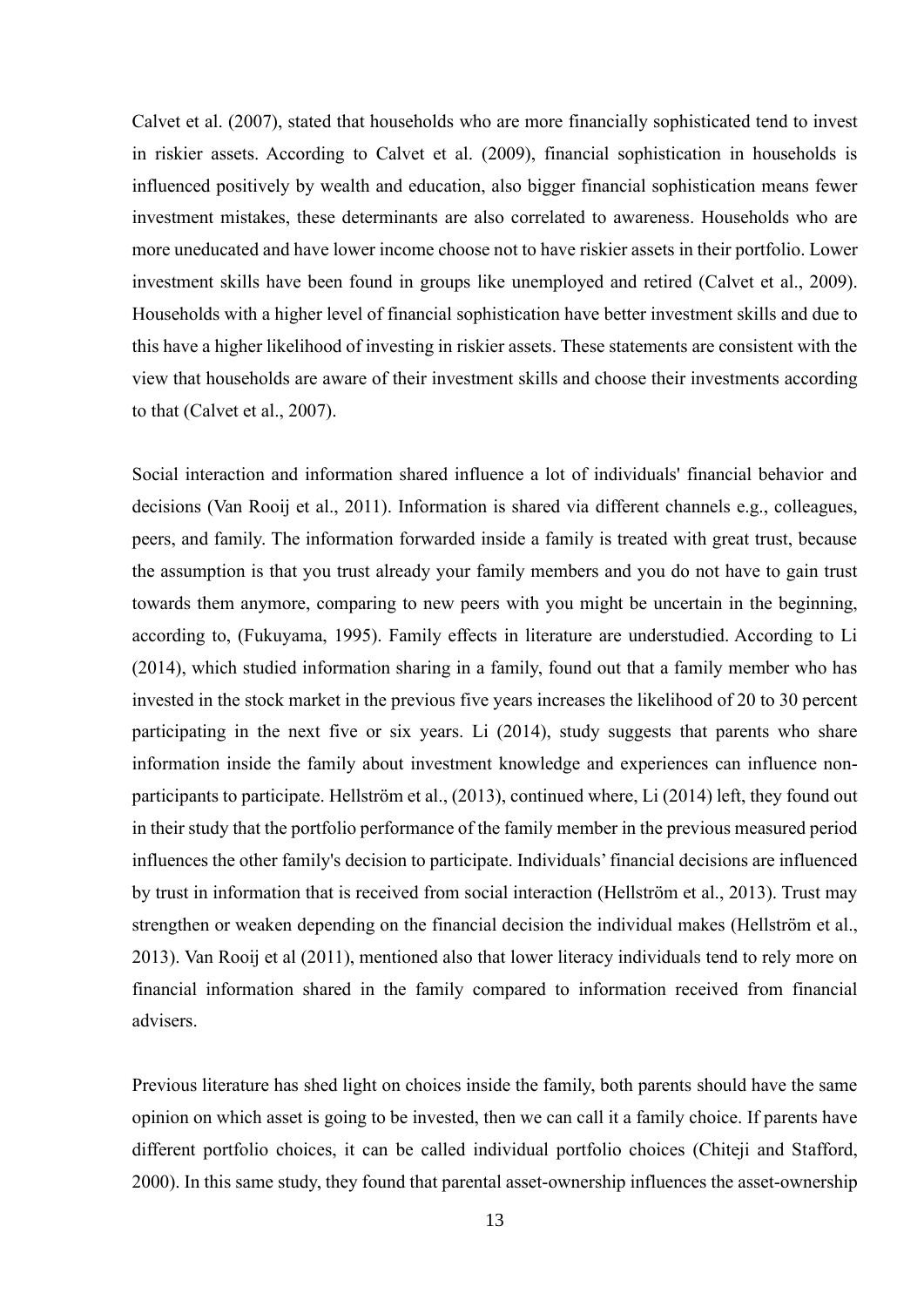of the children (Chiteji and Stafford, 2000). Hong et al. (2001) found out, that increase in household education decreases fixed entry costs because of increased risk-reward knowledge and information on how does the market work.

| <b>Determinant</b>   | <b>Impact</b>      | Prior research                                            |
|----------------------|--------------------|-----------------------------------------------------------|
| Gender               | Positive for males | Almenberg and Dreber<br>(2012)<br>Van Rooij et al. (2011) |
| Age                  | Mixed              | Bogan (2006)<br>Gardini and Magi (2007)                   |
| Education            | Positive           | Yoong $(2010)$<br>Hong et al. (2001)                      |
| Financial literacy   | Postive            | Van Rooij et al. (2011)<br>Kadoya et al. (2017)           |
| Wealth               | Positive           | Van Rooij et al. (2011)<br><b>Bertaut</b> (1998)          |
| <b>Trust</b>         | Positive           | Guiso et al. (2005)<br>Georgarakos et al. (2009)          |
| Overconfidence       | Positive           | Laakso $(2010)$<br>Grinblatt and Keloharju<br>(2006)      |
| <b>Risk aversion</b> | Mixed              | Van Rooij et al. (2011)<br>Haliassos and Bertaut (1995)   |
| Peer effect          | Positive           | Brown et al. (2008)<br>Hong et al. (2001)                 |
| Awareness            | Positive           | Guiso and Jappelli (2005)<br>Calvet et al. (2007)         |
| Family effect        | Positive           | Li (2014)<br>Hong et al. (2001)                           |

Table 1.2.1 Summary of previously studied determinants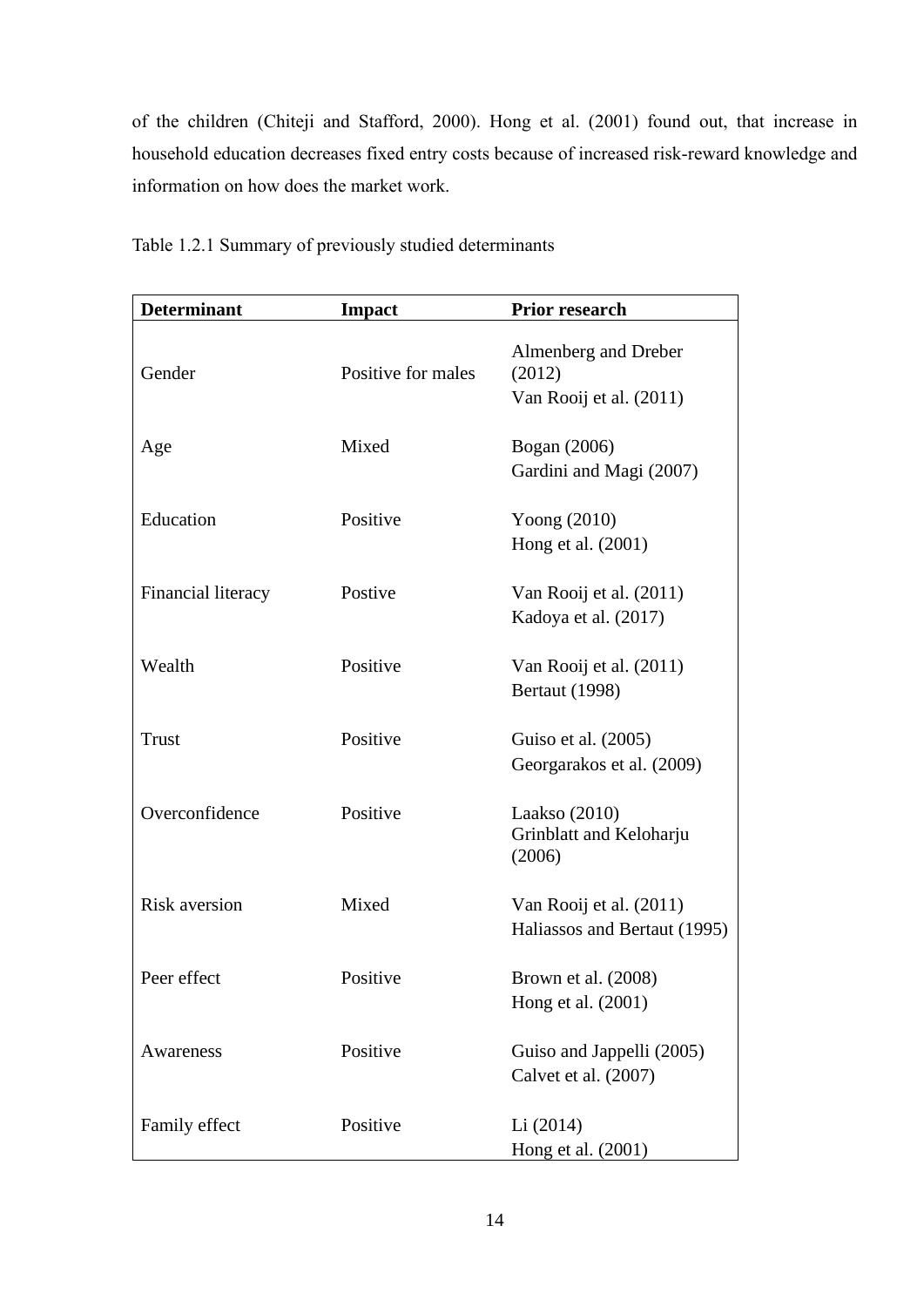#### **1.3. Hypotheses development**

The first hypotheses of the study are to find out if there is an influence with awareness on own investment skills and asset selection. Awareness, in general, is linked to financial literacy, wealth, and education. All these three determinants are closely associated with financial sophistication. Previous studies show us how higher financial literacy is correlated with higher stock market participation. In previous studies, it has been stated that unemployed and retired individuals are less skilled in investing and tend to choose less risky assets, according to Calvet et al. (2009), due to the absence of financial sophistication. Unemployed and retired are seen as less skilled, because of their socio-economic determinants being weaker and financial literacy in general. Individuals who are more skilled and financially sophisticated tend to choose riskier assets and head for a bigger equity premium (Calvet et al., 2009). All findings made by Calvet et al. (2007, 2009), are in line with the view that if an individual is aware of their investment skills the asset choice is made regarding that. We can argue that individuals who are more aware of their investment skills have a higher likelihood of choosing riskier assets in their portfolios.

The second hypothesis is seeking to find out influences in family effects. Specifically, see that how does parents' education influences the stock market participation of the children. It has been studied that information shared inside a household is treated with greater trust and information shared is more honest. Parent's influence has been examined previously; parents who invest in stocks influence their children to invest in stocks in the next 5 years (Li, 2014). Also, higher education in households decreases fixed-entry costs for participation, which influences positively participation (Hong et al., 2001).

Based on previous studies, financial literacy is influenced by family effects. As Li (2014), stated that parents who share information in the family about investment knowledge and experiences can influence non-participants family members to participate. Parents with higher education have a higher likelihood of investing in stocks, which should influence children's participation because of the positive correlation in asset-ownership between parents and children (Chiteji and Stafford, 2000).

Knowing previously this, the second hypothesis is influenced by family effects and in detail by parents' education level. We can argue that parents who possess a higher degree in education have a higher influence on the children to participate in the stock market. For hypotheses, we determined a master's degree as a high education level and used it in our hypothesis. The first hypotheses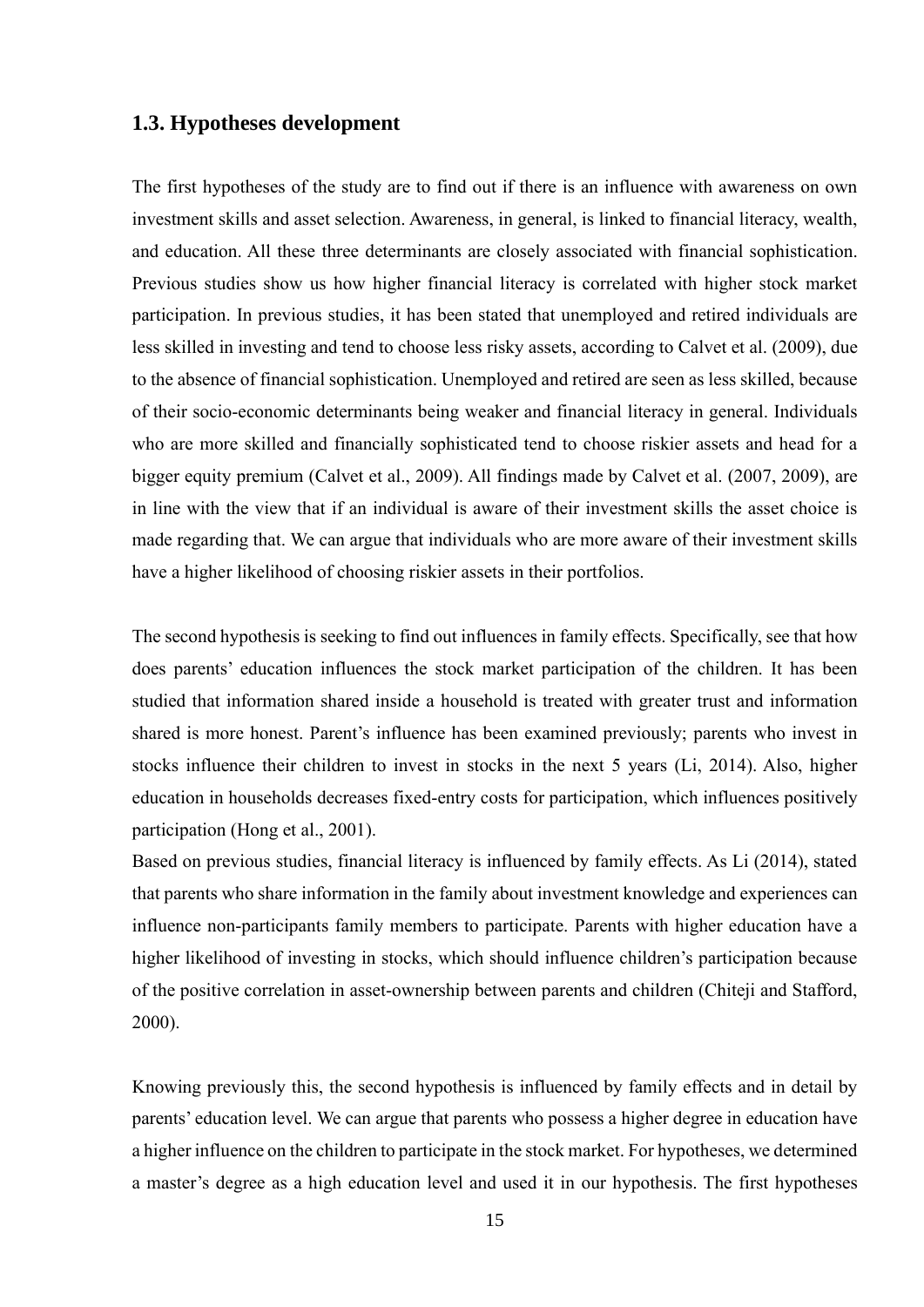about awareness on own investment skills as a determinant for participation have not been studied previously, second hypotheses about the straight effect on parental education on children participation have not been also studied yet.

The main hypotheses for this study are:

- Individuals who are more aware of their investment skills have a higher likelihood of participating in the stock market.
- <span id="page-15-0"></span>• A parent who has a master's degree has a positive influence on the children to participate in the stock market.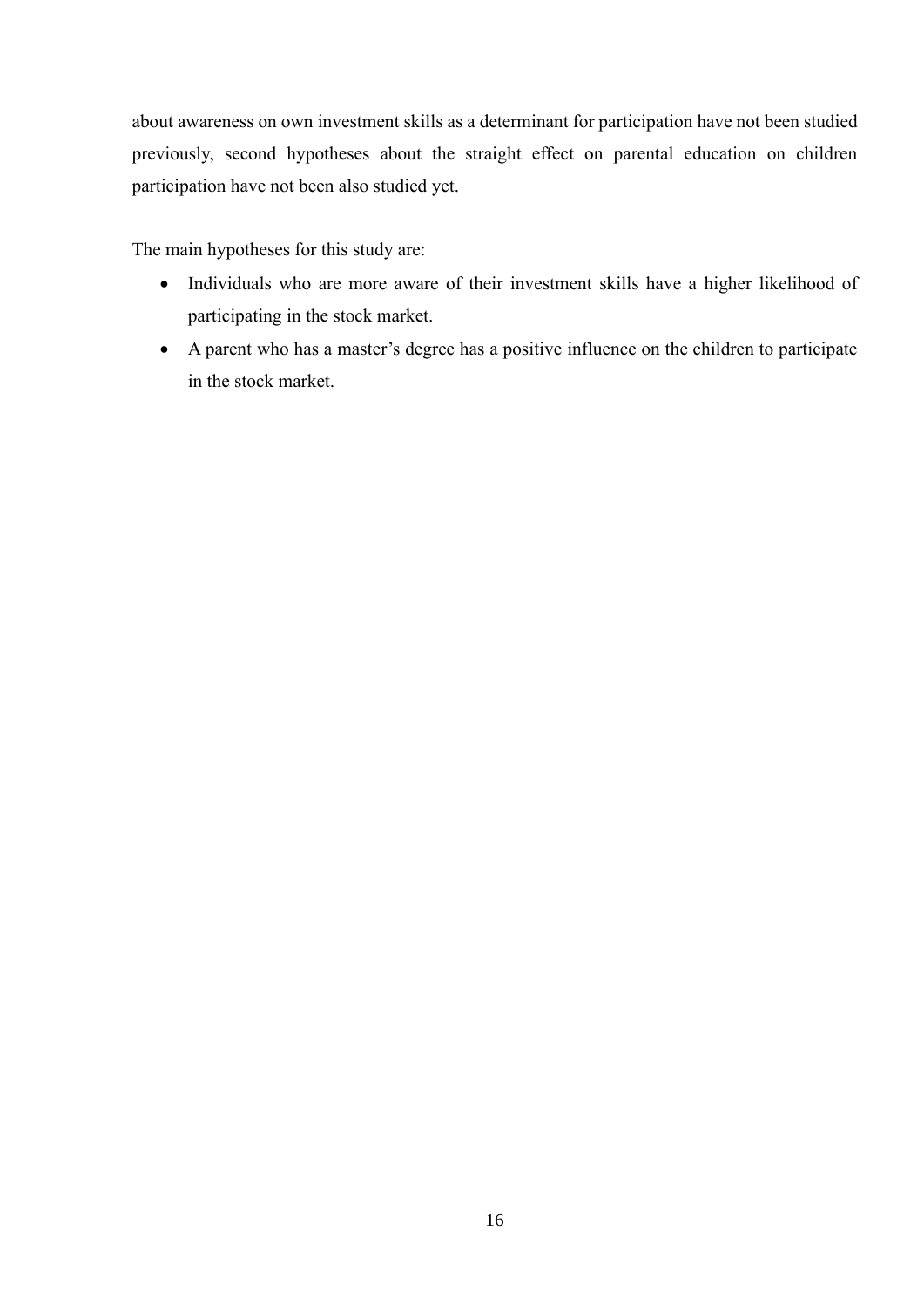## **2. DATA AND METHODOLOGY**

#### **2.1. Data**

This thesis used empirical data which was collected through a non-representative survey of individuals. The survey consisted of 21 questions and can be divided into four parts looking at the nature of variables. The first part covers previously studied socio-economic determinants including age, gender, education, income, including family education level. The second part had the question for the dependent variable (stock market participation), besides not only asking about stock market participation there was a question about other possible investments and financial instruments. The second part includes also questions relating to financial literacy. The third part consisted of preferences and attitudes, risk aversion, trust, and overconfidence. The last part focused mostly on social interaction variables and hypotheses variables. Awareness and family effects were emphasized.

Non-probability sampling was the convenient choice for this study and data collection in general because we did not want to categorize respondents. Individuals who are non-participants or participants in the stock market were both accepted and treated as valuable. No age criteria for this sampling were, although most investing activities can be performed legally when you are at least 18 years old. The survey was distributed via different mainstream social media channels, LinkedIn, Facebook, and WhatsApp. Facebook aimed to reach a bigger number of individuals and more elder persons participate in the survey, with the distribution help from other people. LinkedIn is seen as a more sophisticated platform than Facebook, LinkedIn individuals are interested in work- and business-related subjects, in general, a little variation for the survey was searched. Through WhatsApp, the survey was distributed via friends and family. There were no restrictions to participate in the survey unless you were not a member of these three previously mentioned channels.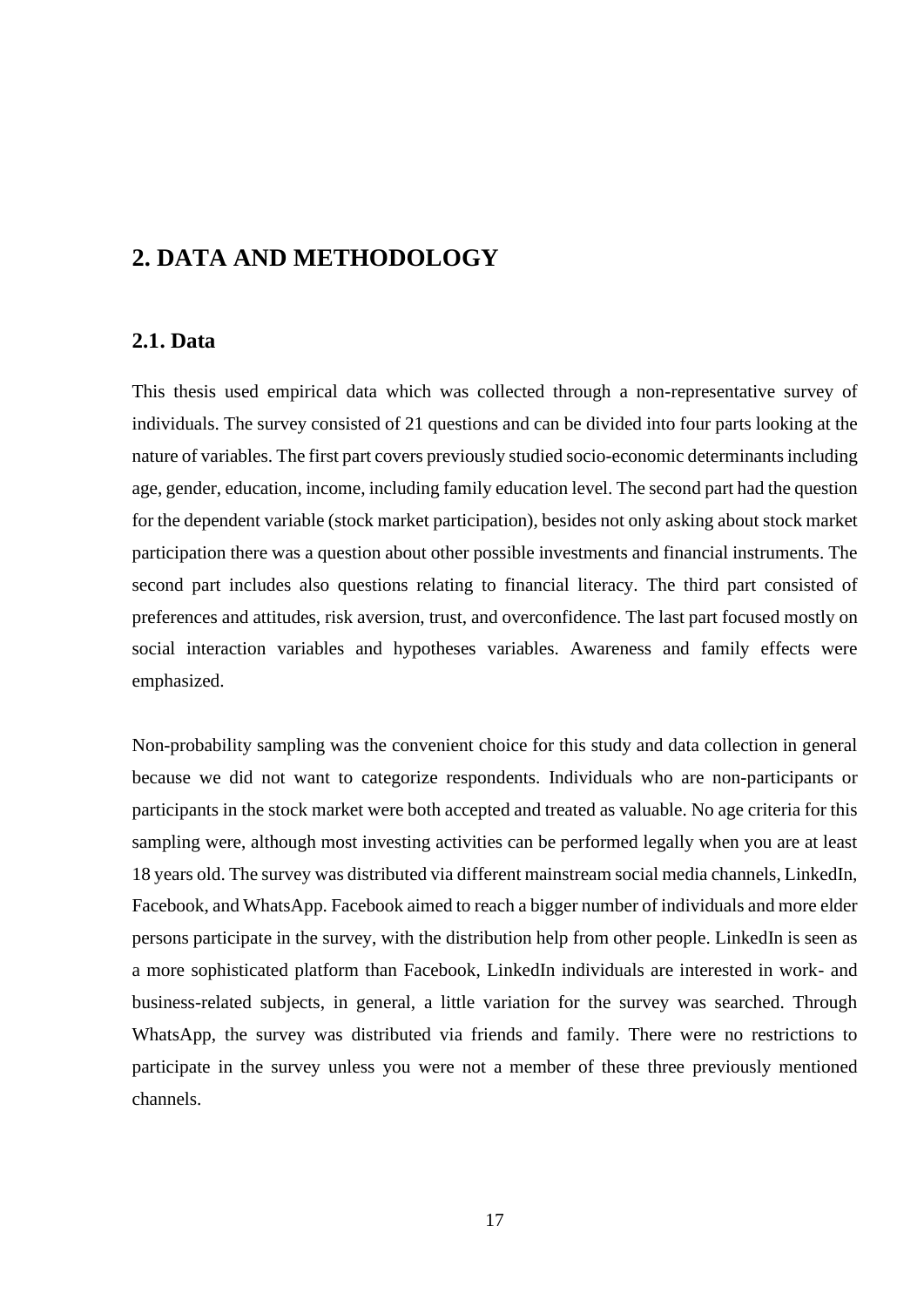The survey was collected in a couple of weeks 224 responses. Respondents were all from Finland or Estonia.

#### **2.2. Structure of the survey**

The structure of the survey is extremely important, especially when doing non-probability sampling because not all are familiar with investing. The survey must be understandable and quick to make without losing interest. In the process of making the survey, it is important to understand to make the questions simple so the data collected would be correct and reliable. The survey was made to last from 5 to 10 minutes.

Like previously stated the survey was divided into 4 main sections. The first section dealt with socio-economic characteristics, measuring age, gender, education, parent's education, and income. In this study, wealth is measured by income levels. Each of these different variables had one question. With these socio-economic determinants, we could find out the individual's current situation in life. Parent's education was added to the first section because it was convenient to ask this after individuals' education was asked.

The second part dealt with the participation in the stock market, which was asked simply "Do you invest in stocks?". The second question was related to different asset investments, there were given different options from Mutual funds to Cryptocurrencies, in this question the respondent had more than one choice. Financial literacy was asked by three different questions, the respondent was asked to evaluate their knowledge in the field of economics, finance and investing. Every question had a similar answer option, which was asked on a scale of 1 to 10. 1 (No knowledge) and 10 (Top knowledge). Altogether the second section consisted of 5 different questions.

The third part embodied six questions. The first question was about risk-taking, the respondents were asked how much they would be willing to take risks while making an investment, answer option was given on a scale from 1 (Not willing) to 10 (Willing to take substantial risks). The second questions were to measure trust, the respondents were asked about their level of trust towards investment banks with a scale of 1 (Do not trust at all) to 10 (I have full trust). The next four questions dealt with overconfidence. The first overconfidence question asked the respondents to compare their investment performance with other acquaintances. Next question was to compare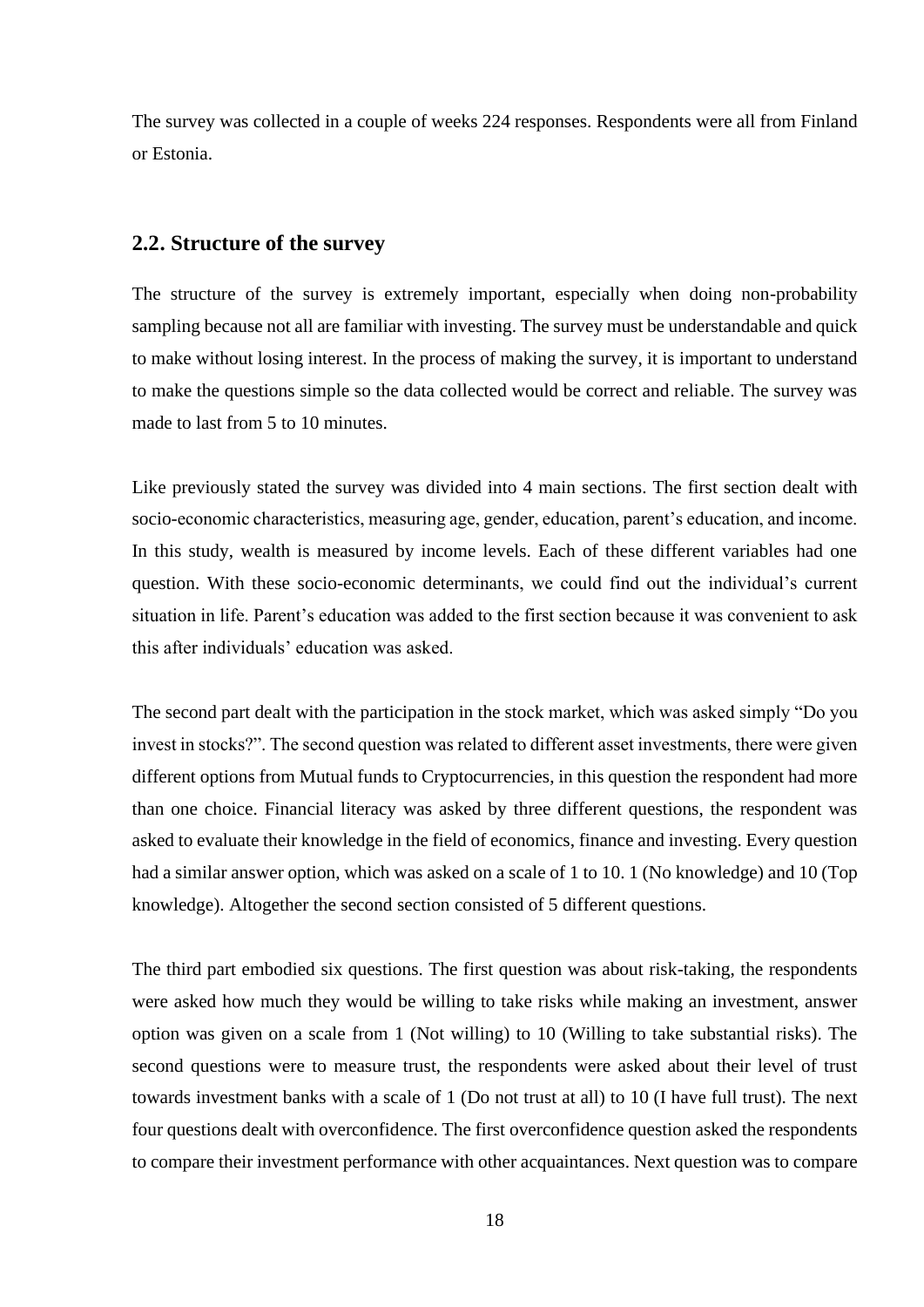their productivity level in school/work compared to their colleague. The third one asked the respondents to compare their social skills with people they are acquainted with. The last and fourth question of overconfidence asked the respondents to compare their problem-solving skills with people they are acquainted with. All four overconfidence questions were asked on a scale of 1 (Not aware at all) to 10 (Extremely aware).

The fourth section is headed to the hypotheses questions and social effects in general. In the first question, we asked the respondents to answer how aware they are of their investment skills on a scale of were 1 (Not aware at all) to 10 (Extremely aware). The second question asked if the respondents' friends invest in stocks or not. The third question is similar but instead of friends, we asked if the respondents' family members invest in the stock market. If a respondent's family member did invest in the stock market, then a follow-up question was asked that who is the family member who invests in stocks. There were given opportunities to choose more than one in this question. The opportunities were mom, dad, brother, sister, and relative outside the nuclear family. The last question in this section and the whole survey asked the respondents to choose the biggest influencer for participating or possible future participation in the stock market. The options were family, friends, or school.

#### **2.3. Descriptive statistics**

The detailed table of descriptive statistics can be found in Appendix 1 and variables specifically explained in Appendix 2.

#### **2.3.1. Stock market participation and hypotheses variables**

The survey collected 224 responses. 74% of respondents invested only in stocks, equalling the amount of 165. Other possible investments were also asked in the survey, question gained a lot of interest. Answers regarding other investments divided like this mutual funds (45%), ETF:s (35%), bonds (9%), crowdfunding (1.8%), cryptocurrencies (20%) and real estate (14%). As we can see mutual funds were the second most popular investment in the survey. Stock market participation is treated as our dependent variable (participation) in this study. Variable is binary from 0 to 1. Value 1 (invests in stocks) and 0 (does not invest in stocks).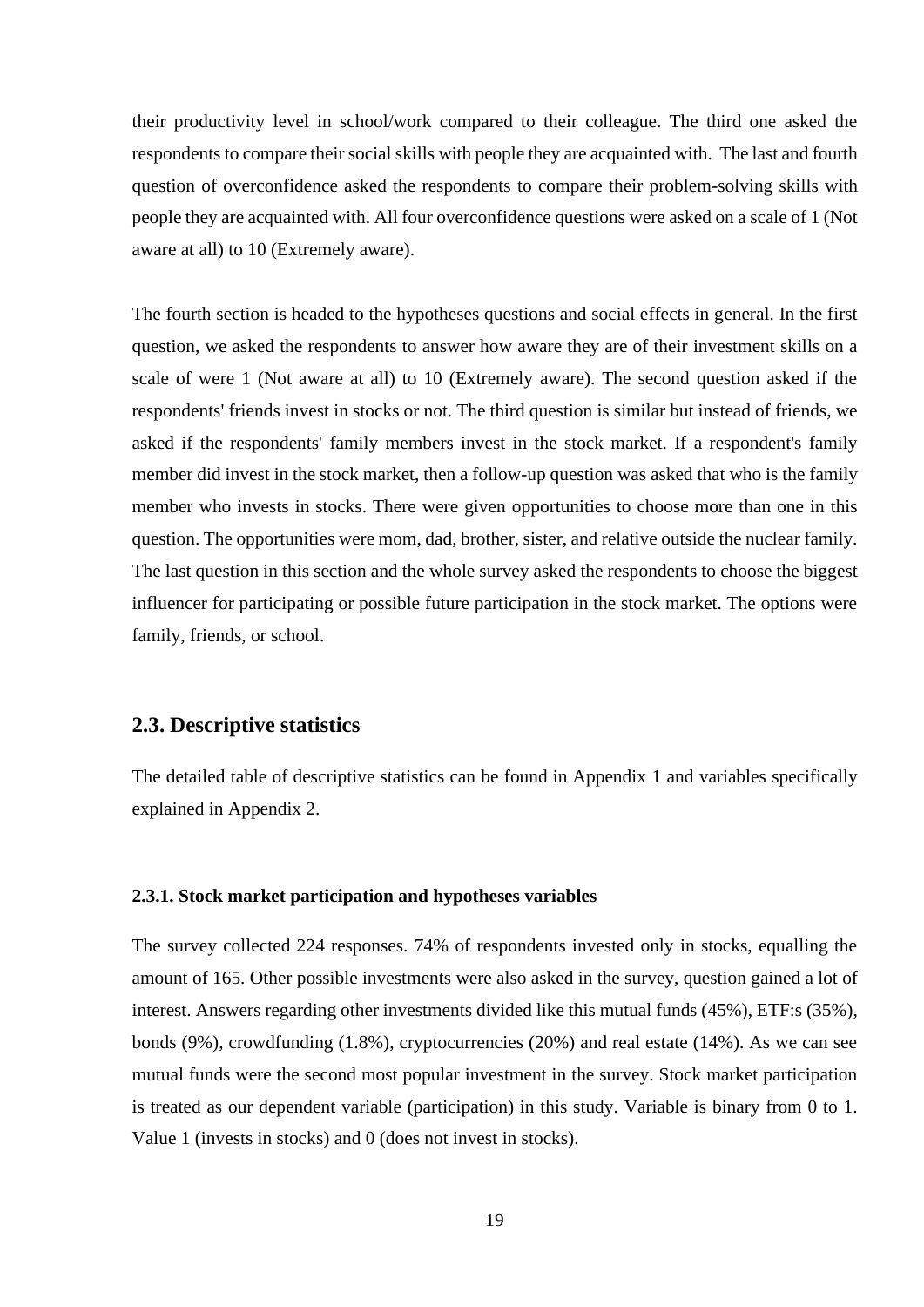Awareness in own investment skills got a mean score of 6.86 out of 10, which means that respondents felt they had a better awareness level on their investment skills than on average. Variables (fam participation) and (parents edu1, parents edu2, parents edu3) were created to examine the family effects' influence concerning stock market participation. Family participation (fam\_participation) is a dummy variable with values of 1 (participation) and 0 (no participation). Family participation got a mean value of 0.64 and a median of 1, indicating that most of our respondent's family members invest in the stock market. A follow-up question for family participation aimed to find out which family member influenced most to stock market participation. Dummy variables were created for each answer category. Respondents whose family members did not invest in stocks were treated as 0 (no participation) inside the dummy variable. Dad received the highest mean score of 0.43 out of all respondents. These results were not involved in the regression analysis, for detailed statistics descriptive statistics (see Appendix 1) will provide them.



Figure 1. Parents education Source: Koivunen (2021), author's survey

All three parents' education variables were coded also as dummy variables. Neither of the parents has a master's degree (parents edu1), another parent has a master's degree (parents edu2) and both parents have a master's degree (parents edu3). Neither parent has a master's degree got a mean score of 0.48. Another one having a master's degree scored 0.3 and both parents with a master's degree resulted with a mean of 0.22. This indicates that nearly half of our respondent's parents do not have a master's degree (see Figure 1). As we were interested in parents who have a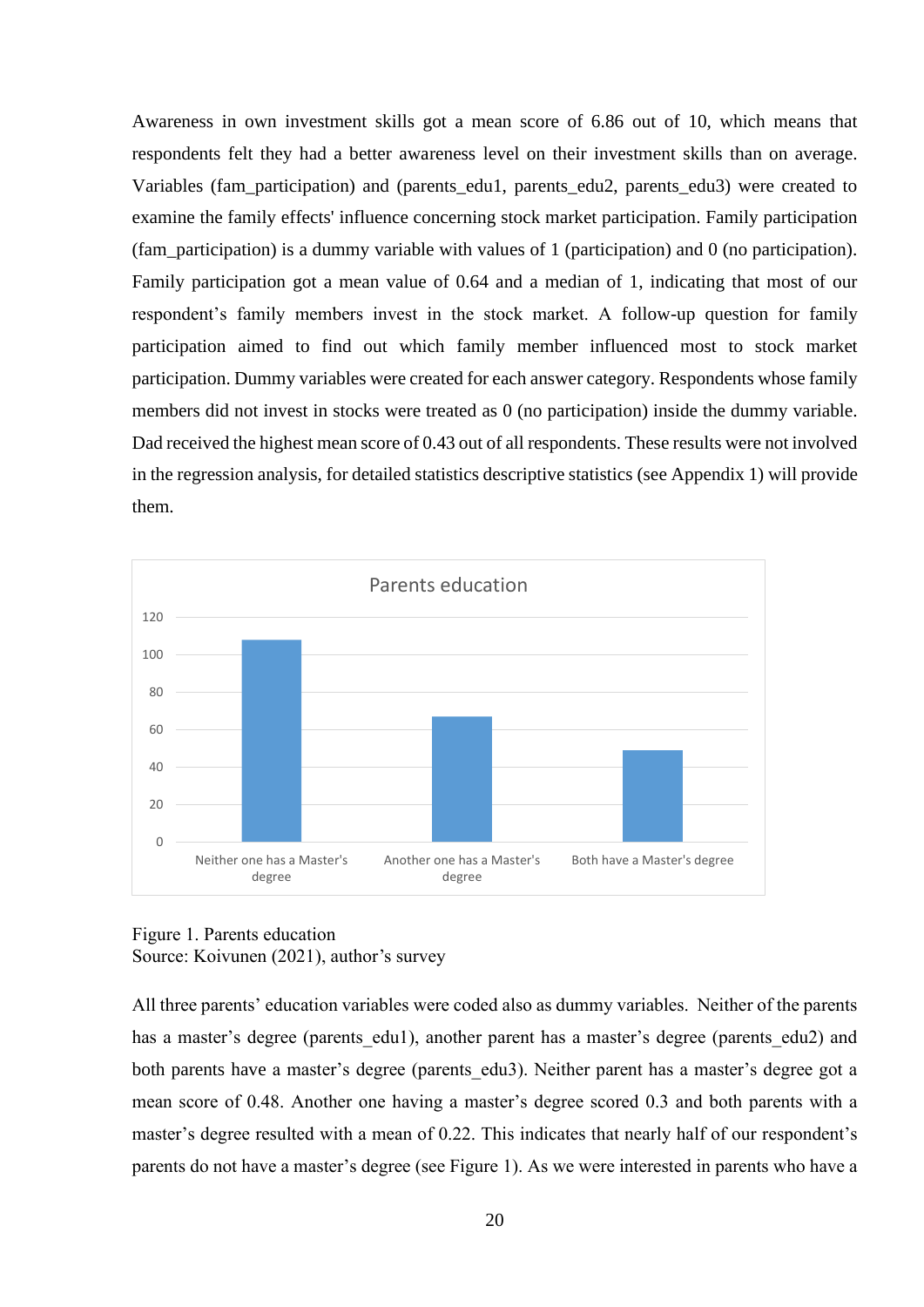master's degree, we left a dummy variable (parents edu1) as a reference category in the logit regression. For additional regressions, a new dummy independent variable (par \_mas) was created. Implying that if one parent in the family has a master's degree the binary variable has a score of 1.

#### **2.3.2. Socio-demographic variables**

The majority of our respondents were males (67%), which implies that our data is not genderbalanced in a perfect way. For gender, a binary variable was created, males are 1 and females 0 when doing regression analysis.

The age of the sample is young. The median of the sample is 24 years old, and the mean is 26.46, the oldest respondent was 57 years old, and the youngest aged 19. For education, the most popular category was bachelor's degree or corresponding (see Figure 2). For three different education levels, a dummy variable was created. High school graduate/corresponding or lower (edu\_high), Bachelor's degree or corresponding (edu bac), and master's degree or higher (edu mas). Bachelor and master's dummy variable was added to logistic regression, since we were interested in more educated individuals, variable (edu\_high) was left as our reference category in logit regression analysis.



Figure 2. Education level Source: Koivunen (2021), author's survey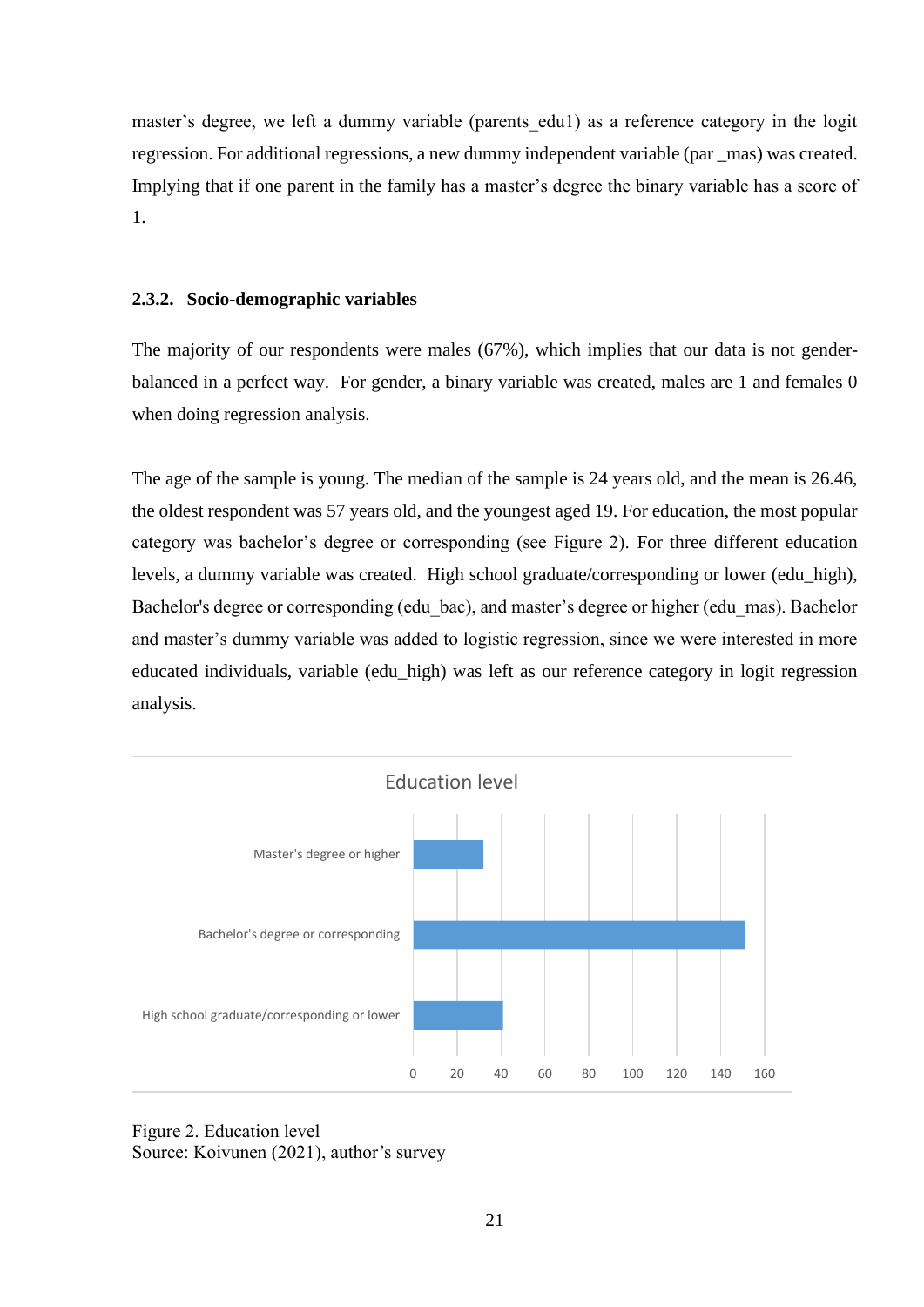Yearly net income was measured with 7 seven different categories. The majority of respondents answered that their yearly net income is 10 000 $\epsilon$  - 25 000 $\epsilon$  (see Figure 3). Following categories in order, below 10 000€, 25 000€ - 50 000€, 100 000€ - 150 000€, 50 000€ - 100 000€ and least favorite was over 150 000€. For logistic regression dummy variables for each category were created (income 1) is below 10 000 $\epsilon$  and vice versa (income 6) is the biggest income category over 150 000€.



Figure 3. Yearly net income Source: Koivunen (2021), author's survey

Due to low sample sizes in upper-income categories, we coded only three different categories for logit regression. Dummy variables (income 3), (income 4), (income 5), (income 6) were all combined into one dummy variable, in regression it is named as (income\_3). The lowest income category (income\_1) was left as a reference category in regression. These new variables for logit regression allow us to determine if individuals with a yearly net income over 25 000€ have a higher influence than lower categories.

#### **2.3.3. Attitudes and preferences**

For knowledge in general of economics, investing, finance, three questions were asked from the respondents. In the field of finance and economics in general the most amount of answers got to number 8 on a scale of 1 (No knowledge) to 10 (Top knowledge), when it came to investment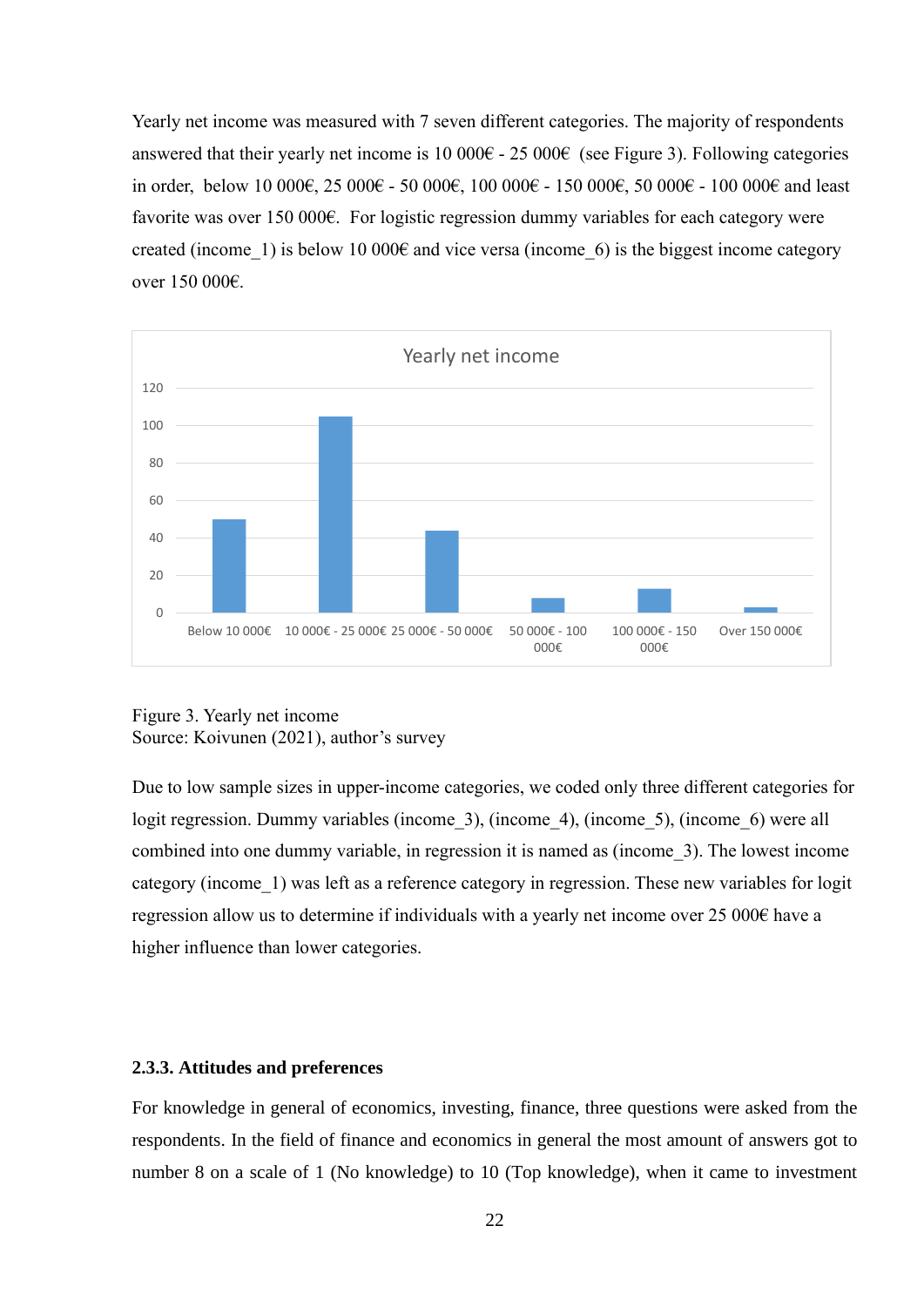knowledge the most popular answer was number 7. From all these questions we calculated averages to form one independent variable for regression (finlit). The mean of this new variable was 6.8 and median 7, the results give us information that most of the respondents have a good level of financial literacy.

Overconfidence was treated in the same way as financial literacy, to measure overconfidence levels we had 4 questions. When asked to compare their social skills, problem-solving, and productivity level to others, most often respondents answered 8 on a scale of 1 to 10. On the other hand, when we asked about investment performance compared to others most respondents answered in between 5-7. The same strategy was applied to overconfidence than in financial literacy, so we took the average of all four questions and formed one independent variable for regression (overconfidence). This independent variable achieved a mean score of 7.16 and a median of 7, which means people see their capabilities better than others in general.

Determining the level of willingness to take risks we have variable (risk). Risk had one question in the survey. The mean for willingness to take risk was 6.77 and median 7. Trust is like the risk variable, having only one question in the survey. Trust variables mean value is 6.54 and median of 7, fairly similar results comparing to risk variable. For regression we have variable (trust). Peer effects are also added to the regression variable (peereffect), with a mean of 0.94 and median of 1, stating that about 94% of our respondents' friends invested in the stock market. The last variable we built for the regression was influenced to participation or future participation in the stock market, which was our last question in the survey. 102 respondents said that friends are the biggest influencer for participation, 68 said school and 54 answered family. Three dummy variables were created (influ\_family), (influ\_school), (influ\_friends) one for each category. After creation, we decided to drop influence variables out of the regression, due to weak explanatory power to the dependent variable.

#### **2.4. Methodology**

Quantitative research methods are used to analyze the data received from the survey. Crosssectional regression allows us to see what kind of impact our independent variables have on stock market participation. Independent variables include hypothesis questions and with regression, we can test the hypotheses of this thesis. The dependent variable is stock market participation, which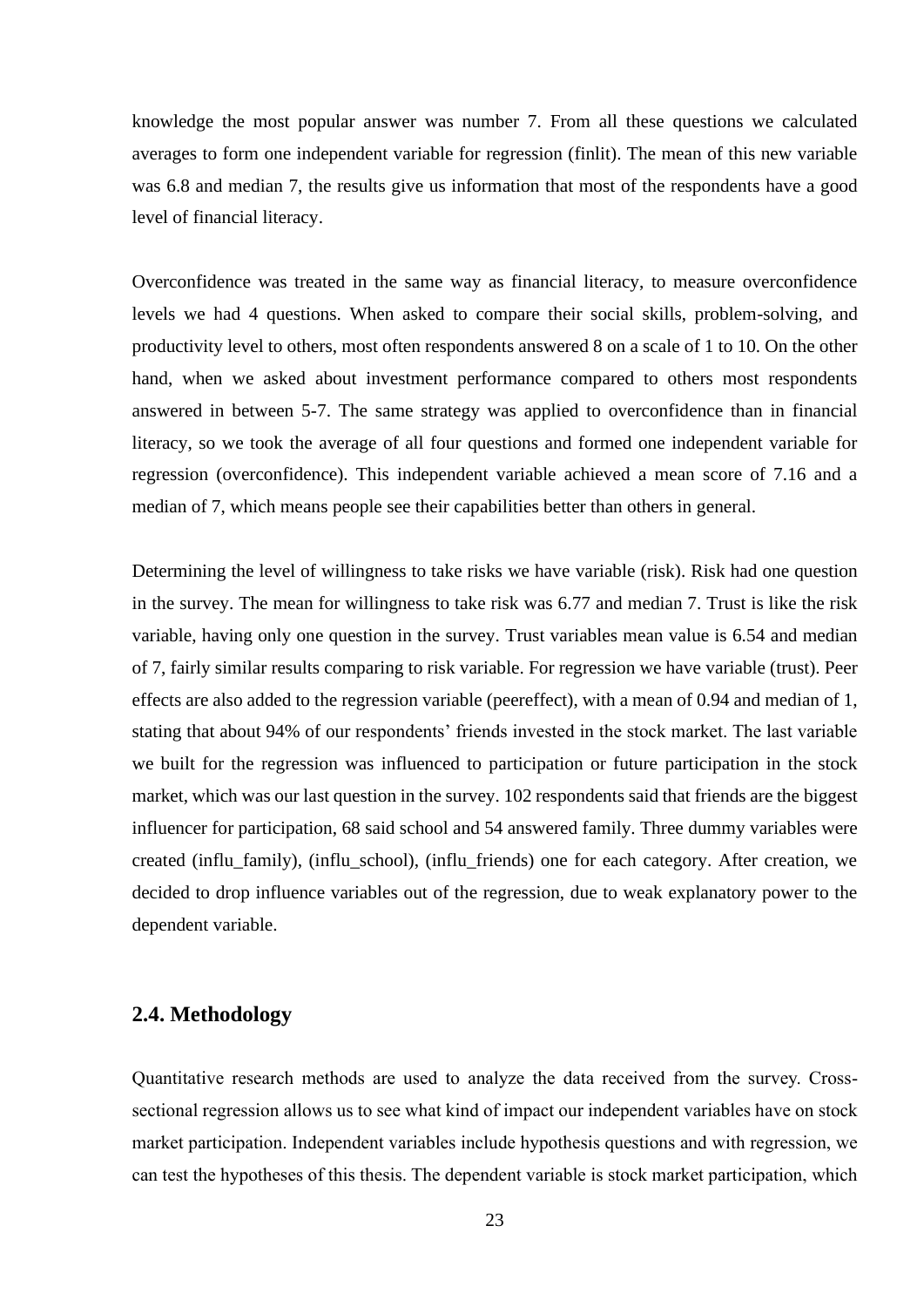is binary, this why the best model, in this case, is to run the logit binary model. There are 18 independent variables gender, age, income, education, financial literacy, overconfidence, trust, risk, peer effect, family participation, awareness, and parents' education. The software we used for regression was Gretl. Three levels of significance are used in this study 1%, 5%, and 10%, meaning that if the p-value of the independent variable is lower than one of these three values it means that the independent variable is statistically significant.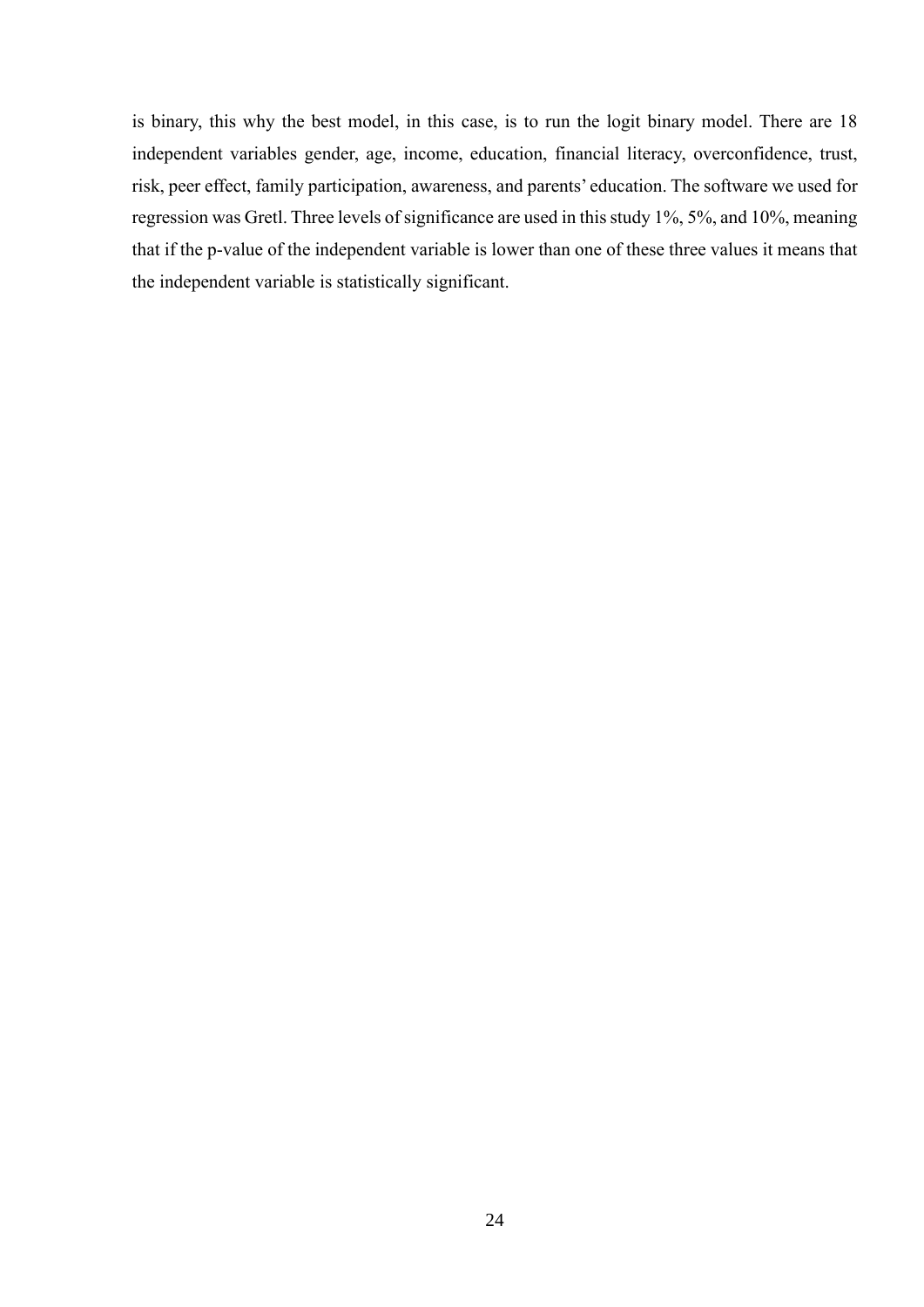## **3. EMPIRICAL RESULTS**

#### **3.1. Results in regression**

In this thesis we created 6 models in our main analysis regression. The dependent variable is stock market participation (participation). The idea for 6 models was to add gradually more independent variables in each model. The first three models represent socio-economic variables, after these risks, knowledge, preferences, in general, are added to upcoming models. Parent's education and awareness are the hypotheses independent variables which are added in the last two models. The regression is done by a sample size of 224.

Age is a level variable which means that a higher age will increase the age variable. For income, education, influence for stock market participation, and parent's education dummy variables were created for each answer category we had in the questionnaire. As mentioned in the last chapter, most of the upper-income categories were formed into one dummy variable (over 25 000€), due to lack of variation inside the upper-income dummy variables. The lowest income level was left as our reference category, so we could analyze if there is a difference between earning less or more than 25 000 $\epsilon$  on stock market participation. In education, we left out high school or corresponding as our reference category and focused on individuals who are in university or graduated as masters. Also, regarding personal influence on participation was narrowed down to school and family and added these two dummy variables to the regression in a practice run, leading to no significance, and only weakening our explanatory power of the model, we decided to leave influence variables out of the regression. Concerning our second hypothesis about parents' education, we wanted to know does a higher education level on parents has a positive influence on stock market participation, due to this both parents with no master's education dummy variable was left as our reference category and not added to regression analysis.

In the table first column represents the odds ratio and the column on the right next to it is the standard error (see Table 3.1.1). Significance is marked with stars, \*\*\* is 1% significance, \*\* is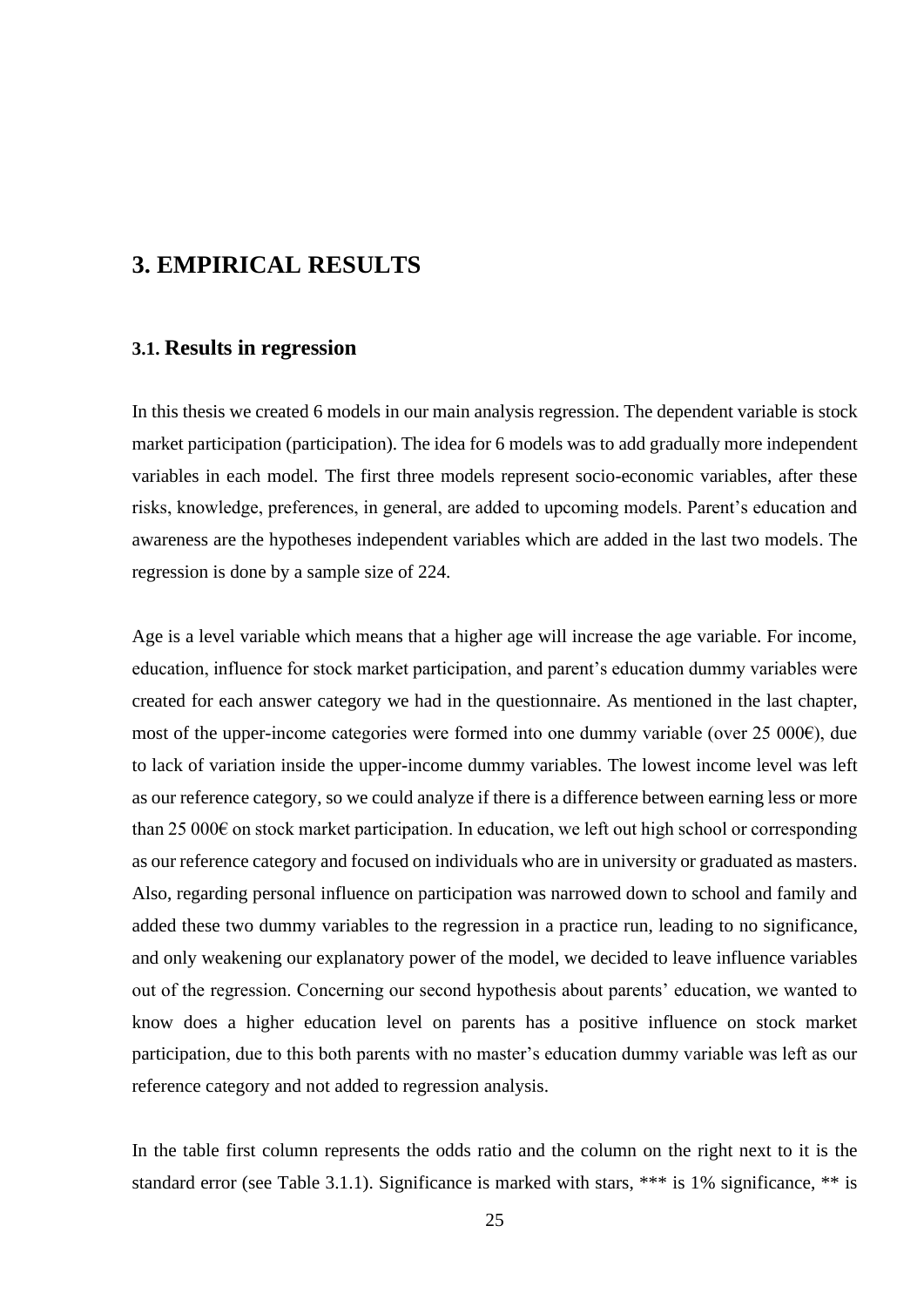5% significance and \* is 10% significance. The stars are marked next to the standard error if significance is found in that specific independent variable. Adjusted R2 at the very bottom of the table implies the strength of the model tested. In simple words, it represents the explanatory power of the independent variables to the dependant variable. The lowest score we reached in Model 1, meaning that this is our weakest model in this regression. Highest score we received in Model 5, which implies that this is our strongest model in this regression.

In model 1 we added gender and age as variables. Age did not receive any kind of significance for stock market participation. Previously studied that younger persons are more likely to invest in stocks Guiso and Jappelli (2005), but in this model, we do not see any positive influence. Gender on the other hand received 1% significance, implying that men are more like to invest in the stock market. This finding backs up previous findings that men are more likely to participate in the stock market, according to Van Rooij et al. (2011).

To model 2 only independent variable added was income, two dummy variables were introduced. Gender maintains the highest significance level after adding income. Income variables did bring 5% significance to stock market participation, meaning that individuals who earn 10 000 $\epsilon$  - 25 000€ or over 25 000€ have statistical significance for stock market participation in this sample. Adjusted R2 value got higher from the first model to 4.4%, which implies strengthened explanatory power towards the dependant variable.

Model 3 continues still with socio-economic variables. Education was added with two dummy variables. After additions gender has still the highest significance level. Like previously mentioned, this thesis was interested to find influence in university students or previously graduated master's students or higher. Bachelor and master's education are significant on stock market participation, bachelor education receives a 10% significance, while master's education receives a significance of 5%. In previous studies higher education has had a positive influence on participation, this model backs up previous studies, Yoong (2010). Both income variables stay on a 5% significance when income is added. Adjusted R2 is nearly the same as in Model 2 but having a slight increase to 5.1%.

In our fourth model, we add four independent variables. Knowledge, overconfidence, trust, and risk. Knowledge has a 5% significance, which explains previous literature that financial literacy influences positively stock market participation, like previously stated (Van Rooij et al., 2011).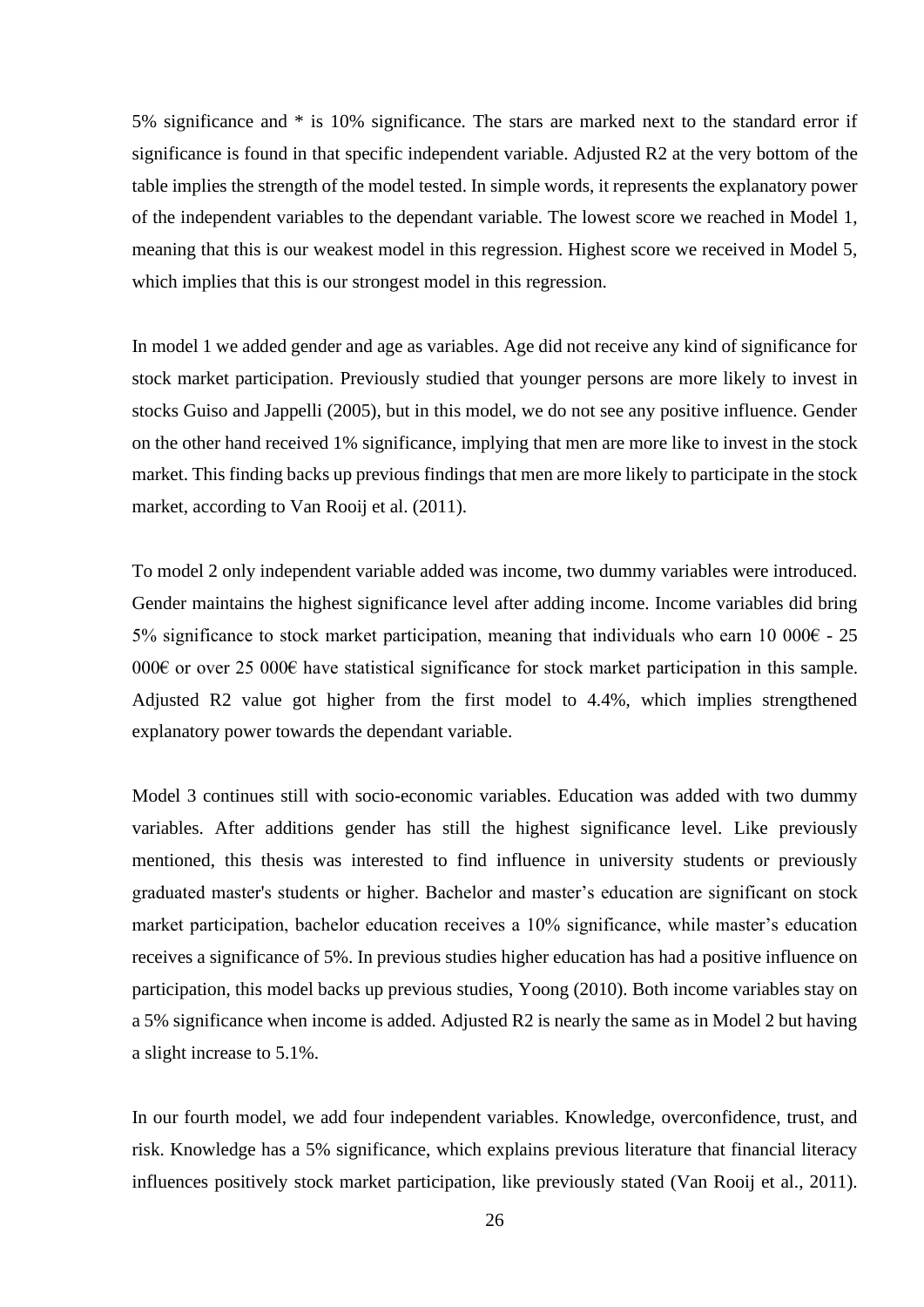Risk is statistically significant with a level of 1%, explaining higher willingness to take risks is correlated with stock market participation. After the addition of these 4 variables, we can see that education, income, and gender variables lose their significance. Previously studied that when risk aversion increases stockholding decreases, Van Roiij et al. (2011), our study agrees with this finding. Adjusted R2 increases to 14.3%, this increase is positive, and the model gets stronger after knowledge and preference variable inclusions.

In model 5 we add our first hypothesis variable awareness and especially awareness in own investment skills. Awareness is 1% significant, meaning that people who are more aware of their investment skills are more likely to select riskier assets like stocks, Calvet et al. (2007). Financial literacy loses its significance in this model. Risk fluctuates from 1% significance to 5%. Adjusted R2 continuously increasing, now 16.6%, even though we lose significance. Family stock market participation did not have any statistical significance, even though a previously conducted study implies on positive influence (Li, 2014).

The sixth model has every independent variable we wanted to test in regression. In addition for Model 5, two dummy variables for parents' education, either another parent has a master's degree or both parents have a master's degree. No statistical significance was found in the level of parent's education. Previously studied that increase in household education increases participation, Hong et al. (2001), is not true in this study. Awareness maintains a significance of 1% and risk 5%. Adjusted R2 decreases to 15.2%, meaning that the explanatory power of the model decreases due to the addition of parent's education.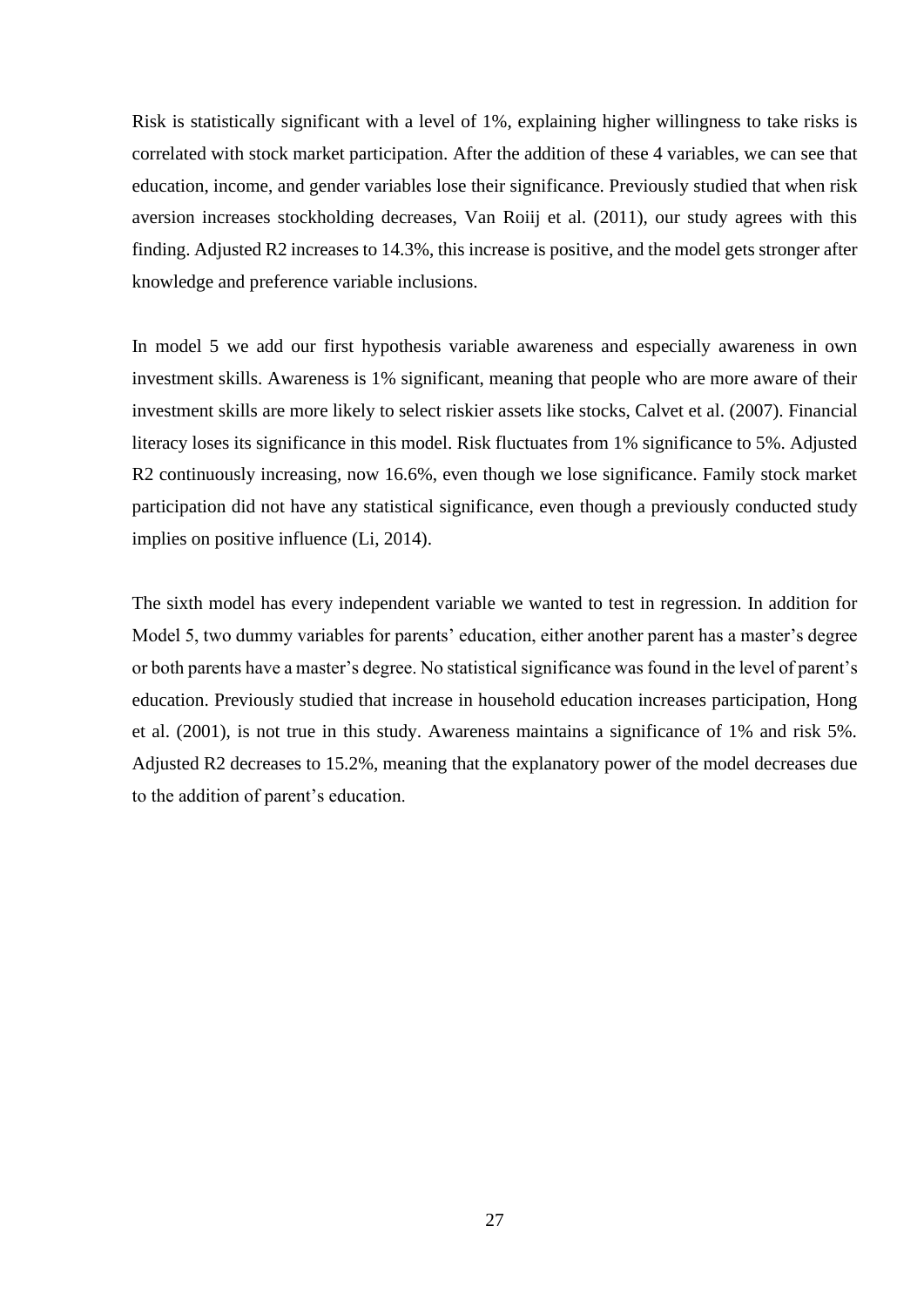|                   |       | Model 1        |       | Model 2       | Model 3<br>Model 4 |               |            |                  | Model 5 | Model 6       |       |               |
|-------------------|-------|----------------|-------|---------------|--------------------|---------------|------------|------------------|---------|---------------|-------|---------------|
| <b>Variable</b>   | Odds  | St. Err        | Odds  | St. Err       | Odds               | St. Err       | Odds       | St. Err          | Odds    | St. Err       | Odds  | St. Err       |
| Gender            | 3.223 | (0.318)<br>*** | 2.643 | $(0.330)$ *** | 2.676              | $(0.341)$ *** | 1.760      | (0.396)          | 1.641   | (0.417)       | 1.583 | (0.424)       |
| Age               | 1.004 | (0.020)        | 0.981 | (0.024)       | 0.974              | (0.025)       | 0.970      | (0.027)          | 0.971   | (0.027)       | 0.975 | (0.029)       |
| $Income_2$        |       |                | 2.299 | $(0.379)$ **  | 2.213              | $(0.386)$ **  | 1.615      | (0.429)          | 1.420   | (0.463)       | 1.394 | (0.466)       |
| $Income_3$        |       |                | 3.510 | $(0.512)$ **  | 3.411              | $(0.532)$ **  | 1.853      | (0.600)          | 1.873   | (0.635)       | 1.848 | (0.637)       |
| education_bac     |       |                |       |               | 2.159              | $(0.404)$ *   | 0.911      | (0.481)          | 1.067   | (0.503)       | 1.075 | (0.504)       |
| education_mas     |       |                |       |               | 3.790              | $(0.631)$ **  | 1.089      | (0.736)          | 1.308   | (0.781)       | 0.772 | (0.787)       |
| Finlit            |       |                |       |               |                    |               | 1.386      | (0.130)<br>$***$ | 1.242   | (0.146)       | 1.228 | (0.148)       |
| Overconfidence    |       |                |       |               |                    |               | 1.037      | (0.206)          | 0.931   | (0.225)       | 0.938 | (0.225)       |
| <b>Trust</b>      |       |                |       |               |                    |               | 1.063      | (0.101)          | 1.009   | (0.106)       | 1.015 | (0.107)       |
| <b>Risk</b>       |       |                |       |               |                    |               | 1.453      | (0.106)<br>***   | 1.317   | $(0.115)$ **  | 1.324 | $(0.116)$ **  |
| Peer effect       |       |                |       |               |                    |               |            |                  | 2.868   | (0.776)       | 2.886 | (0.787)       |
| Fam_participation |       |                |       |               |                    |               |            |                  | 1.744   | (0.382)       | 1.730 | (0.393)       |
| Awareness         |       |                |       |               |                    |               |            |                  | 1.357   | $(0.115)$ *** | 1.359 | $(0.116)$ *** |
| Par_edu2          |       |                |       |               |                    |               |            |                  |         |               | 1.307 | (0.470)       |
| Par_edu3          |       |                |       |               |                    |               |            |                  |         |               | 1.050 | (0.533)       |
| N                 | 224   |                | 224   |               | 224                |               | 224<br>224 |                  |         | 224           |       |               |
| Adj. R2           | 3.1%  |                | 4.4%  |               | 5.1%               |               | 14.3%      |                  | 16.6%   |               | 15.2% |               |

Table 3.1.1 Main analysis regression results

Note: \*p < 0.1; \*\*p < 0.05; \*\*\*p < 0.01, dependent variable is participation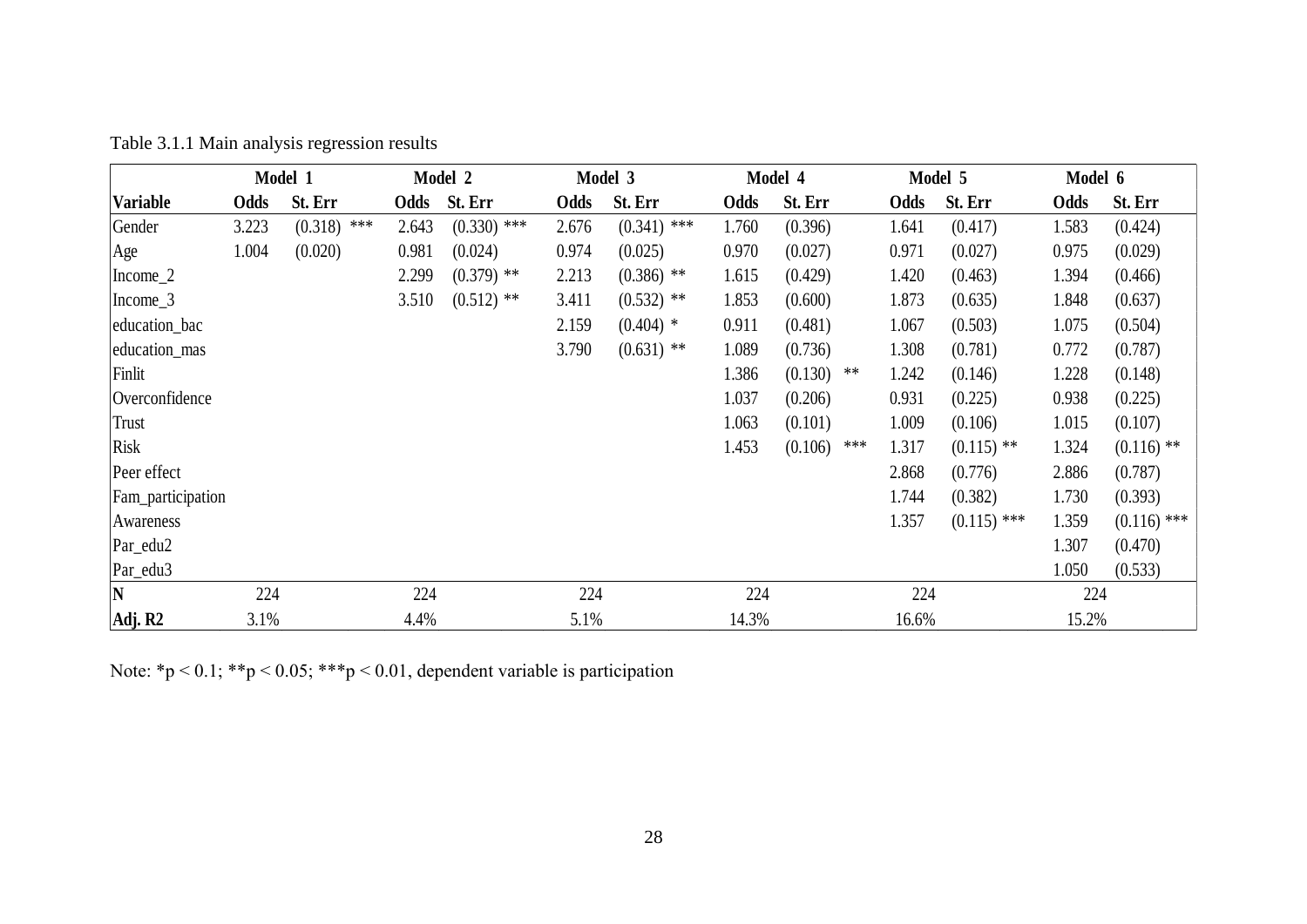#### **3.2. Additional regressions**

In the section of additional regressions we tested three different models, Model 7 is the same as Model 6 in main regression analysis but tested with a probit model to see what the maximum likelihood for participation is and see if our hypotheses independent variable awareness stays significant and is there changes in other independent variables. The eight and ninth model are done with normal logit binary regression. For model 8 we approached with an idea to test a financially sophisticated individual where we added the highest education and highest income level, including age, gender, and awareness. Model 9 tested if we could find still a significance for parents' education to stock market participation, (par edu\_2) and (par\_edu3) were formed into as one dummy variable (par mas). The new variable implicates that there is at least one parent in the family who has a master's degree. The first model shows the coefficient on the left and standard error on the right, the next models are displayed as previous models tested in this thesis. Model below tests the robustness of our results (see Table 3.2.1)

Model 7 does not show any big changes from the main regression analysis when we tested model 6 with all independent variables. Awareness remains significant at a 1% level and risk at a level of 5%. Adjusted R2 is the same as in the main regression analysis model 6.

Model 8 is done with regular binary logit regression, variables are chosen on a basis of financially sophisticated individuals. Resulting awareness in own investment skills is 1% significant and financial literacy has a significance of 5%. For these additions gender has a 10% significance, meaning that when tested with these variables financial literacy becomes a more important predictor to stock market participation. Also, gender is significant which implies that when adding higher income and financial literacy, males have a higher likelihood to participate. Strongest predictor in this model is awareness on own investment skills. Adjusted R2 gets stronger when dropping out other variables, it is 17.5%.

Model 8 is the strongest model tested so far in this thesis. Model 9 aims to seek one more time if we get significance for parents' education, with a new variable (par mas) created. Results show us that having a parent who has a master's degree does not act as a predictor for stock market participation. On the other hand, family stock market participation is statistically significant 5%, with gender at 1% significance.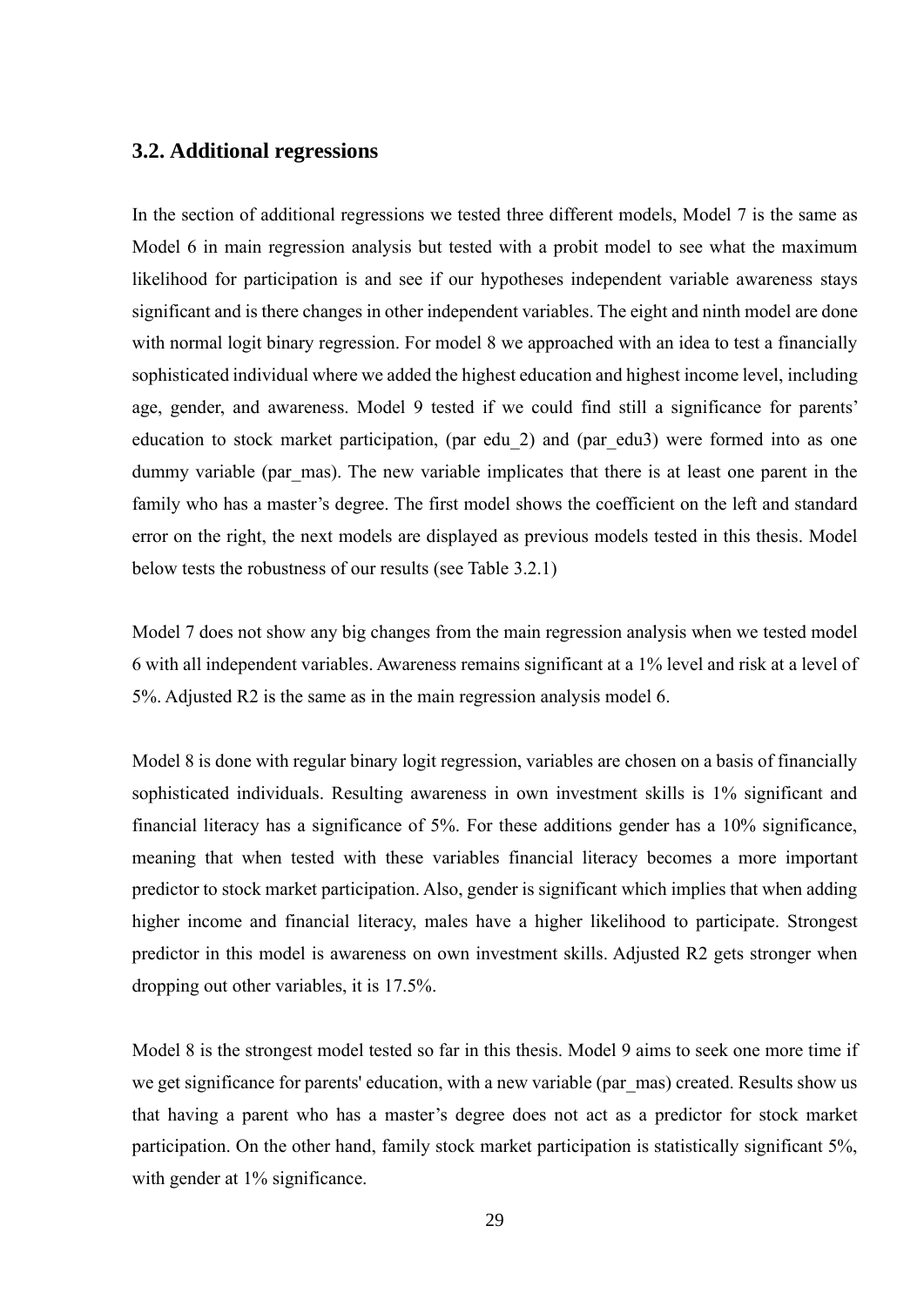|                   | Model 7  |         |      |       | Model 8 |         |        | Model 9 |         |      |
|-------------------|----------|---------|------|-------|---------|---------|--------|---------|---------|------|
| <b>Variable</b>   | Coef.    | St. Err |      | Odds  |         | St. Err |        | Odds    | St. Err |      |
| Gender            | 0.253    | (0.245) |      | 2.071 |         | (0.376) | $\ast$ | 3.443   | (0.328) | ***  |
| Age               | $-0.013$ | (0.016) |      | 0.963 |         | (0.026) |        | 1.002   | (0.022) |      |
| Income_2          | 0.169    | (0.272) |      |       |         |         |        |         |         |      |
| Income_3          | 0.339    | (0.364) |      | 1.560 |         | (0.496) |        |         |         |      |
| education_bac     | 0.089    | (0.290) |      |       |         |         |        |         |         |      |
| education_mas     | 0.151    | (0.440) |      | 1.588 |         | (0.663) |        |         |         |      |
| Finlit            | 0.121    | (0.082) |      | 1.356 |         | (0.123) | $**$   |         |         |      |
| Overconfidence    | $-0.008$ | (0.125) |      |       |         |         |        |         |         |      |
| Trust             | $-0.003$ | (0.061) |      |       |         |         |        |         |         |      |
| Risk              | 0.170    | (0.067) | $**$ |       |         |         |        |         |         |      |
| Peer effect       | 0.608    | (0.453) |      |       |         |         |        |         |         |      |
| Fam_participation | 0.305    | (0.225) |      |       |         |         |        | 2.170   | (0.332) | $**$ |
| Awareness         | 0.171    | (0.066) | ***  | 1.523 |         | (0.104) | ***    |         |         |      |
| Par_edu2          | 0.146    | (0.261) |      |       |         |         |        |         |         |      |
| Par_edu3          | 0.049    | (0.304) |      |       |         |         |        |         |         |      |
| Par_mas           |          |         |      |       |         |         |        | 0.748   | (0.351) |      |
| ${\bf N}$         | 224      |         |      | 224   |         |         |        | 224     |         |      |
| Adj. R2           | 15.2%    |         |      | 17.5% |         |         |        | 3.7%    |         |      |

Table 3.2.1 Additional regression results

Note: \*p < 0.1; \*\*p < 0.05; \*\*\*p < 0.01, dependent variable is participation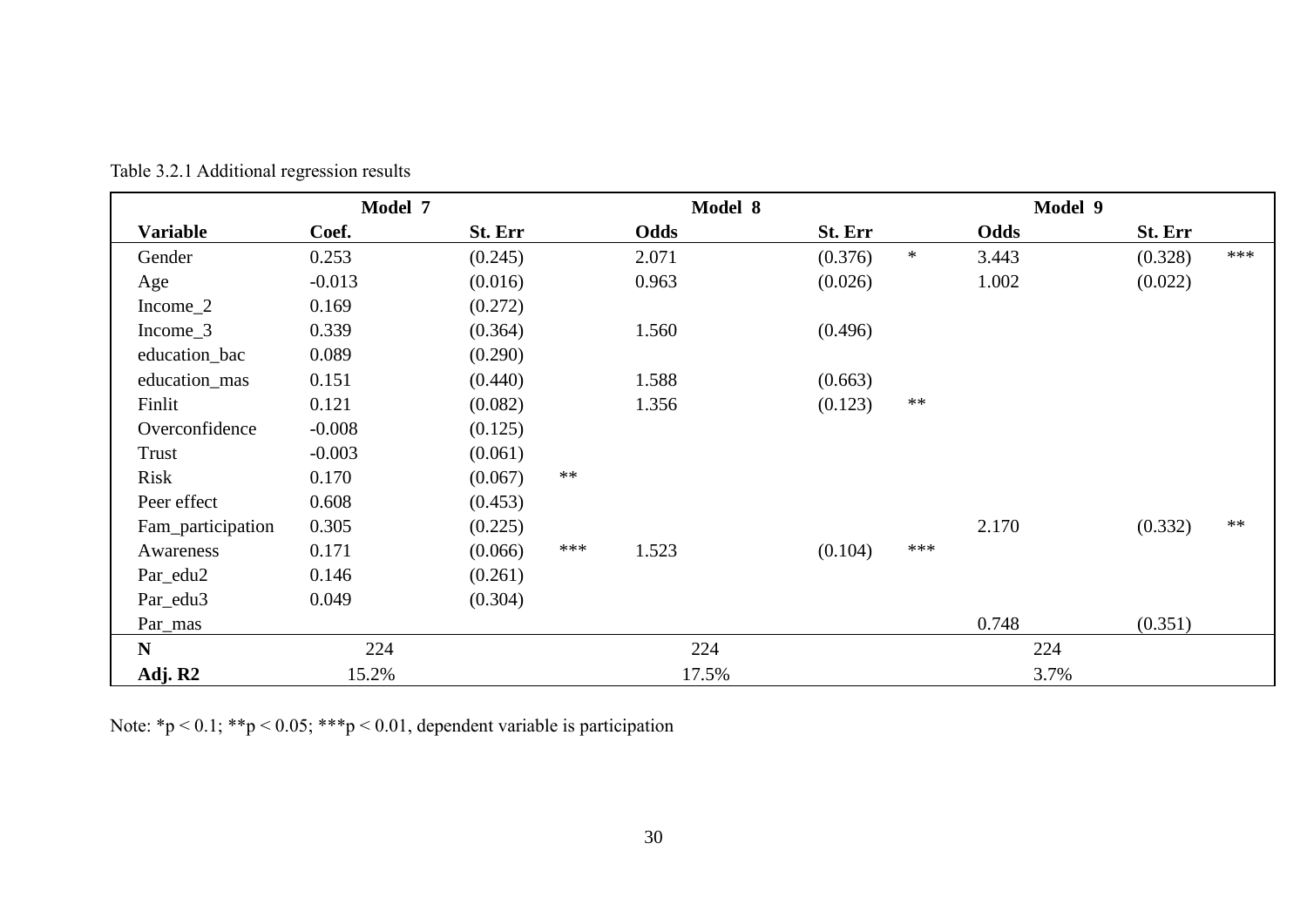Family participation supports previous studies that have found that investing family members influence other non-participant family members to invest in stocks (Li, 2014). Adjusted R2 in Model 9 is 3.7%, which implies that the model is much weaker than the previous two tested in robustness.

#### **3.3. Discussion**

This section will discuss more specifically the hypotheses tested in this study and compare our findings to previous studies. Also, we will cover limitations concerning this study and give suggestions for future research.

The decision to run model 6 again in the robustness test as Model 7 gave us the confidence that this model is reliable. The results show us that awareness as our significant variable can be trusted. In previous studies, age has had a mixed influence on participation. Our results support, Gardini and Magi (2007), that age did not have any significance for participation, this can be possibly caused by the sample. In our sample the majority of respondents were young, so changes in age levels were missing. Gender had a significance, previously founded that men are more likely to participate, according to Almenberg and Dreber (2012), our results support this. After taking preference and attitudes to regression the gender effect disappeared, implying that risk and financial literacy as variables could had a larger impact on the dependent variable, and the added variables weakened the gender effect towards participation. Males and higher risk-taking are positively correlated (see Appendix 3). From the results of the survey, we could immediately see that gender is imbalanced and 151 of 242 respondents were male.

In previous studies, higher wealth and income levels have influenced positive stock market participation. Laakso (2012), stated that higher wealth gives a better opportunity to manage participation costs in the stock market. In our main regression analysis from model 1 to model 3, we received significance for income classes, over 25 000€ and 10 000€ - 25 000€. The reference category was below 10 000 $\epsilon$ , the correlation between participation and for the variable (income\_3), was the highest. Significance in both income dummy variables which were tested in the regression gave us a mixed feeling about previous literature of the findings of higher income leads to higher participation (Van Rooij et al., 2011), in our case, it was irrelevant of earning less or over 25 000€. 105 respondents from 224 told that their yearly net income is 10 000€ - 25 000€,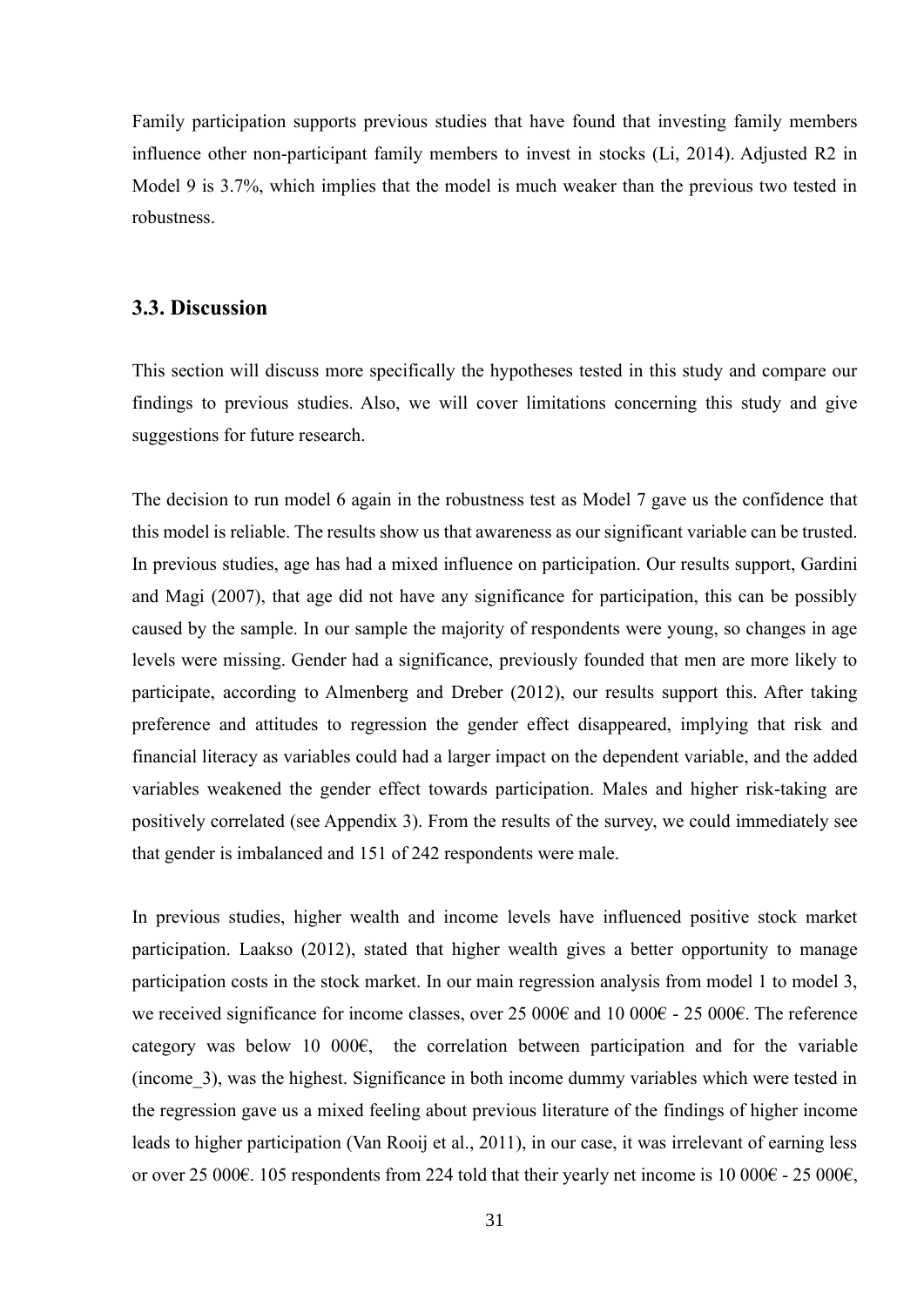already at that point, we could anticipate a lack of variation inside higher-income dummy variables. This is the reason why we had to condense dummy variables into three different categories. First practice regressions were done with, over 50 000€ being our highest category, due to very high odds ratio and coefficient value we decided to squeeze the categories even more. When adding more variables to the model our significance in income vanished.

Grinblatt and Keloharju (2006), stated that higher overconfidence levels increase stockholding, in our analysis, we didn't see overconfidence having any significance. Higher trust towards financial internediaries is seen as a positive influence for stock market participation according to Georgarakos and Pasini (2009), our study does not support this. Surprisingly peer effects did not also show us any significance even though according to Bernheim (1994), individuals tend to copy their peer's savings plans. In our study, 94% of respondent's peers invested in direct stocks.

The first hypotheses sought to find if individuals who are more aware of their investment skills have a higher likelihood of participating in the stock market. Individuals who are aware of their investment skills tend to choose riskier assets, according to Calvet et al. (2007). Awareness variable was introduced in model 5 in the main regression analysis, straight away it had a 1% significance. In the last model of the main analysis, we added two parents' education dummy variables and still, 1% significance was maintained in awareness. Also, the awareness variable is positively correlated with education, knowledge, and wealth, which is the determination for financially sophisticated individuals. In our correlation matrix (see Appendix 3) we can see that awareness has a positive correlation with all these variables. Awareness was tested again in an additional logit regression, with only variables which represent a financially sophisticated individual, we added the highest income category (income\_3), the highest education level (edu\_mas), knowledge and age, and gender. The reason we did this was to see that if awareness remained significant when we added variables that have been previously studied to influence positively stock market participation. Awareness remained 1% significant and financial literacy had 5% significance and didn't weak due to addition of these variables. From our results, we can conclude that awareness of own investment skills is a strong predictor for stock market participation.

The second hypothesis is that a parent who has a master's degree has a positive influence on the children to participate in the stock market. The reason to test this hypothesis was obvious, parents share a lot of information with their children throughout the children's childhood and young adulthood, so finding out if there is an influence is important. Higher education is correlated with higher financial literacy, higher financial literacy on the other hand increases higher stock market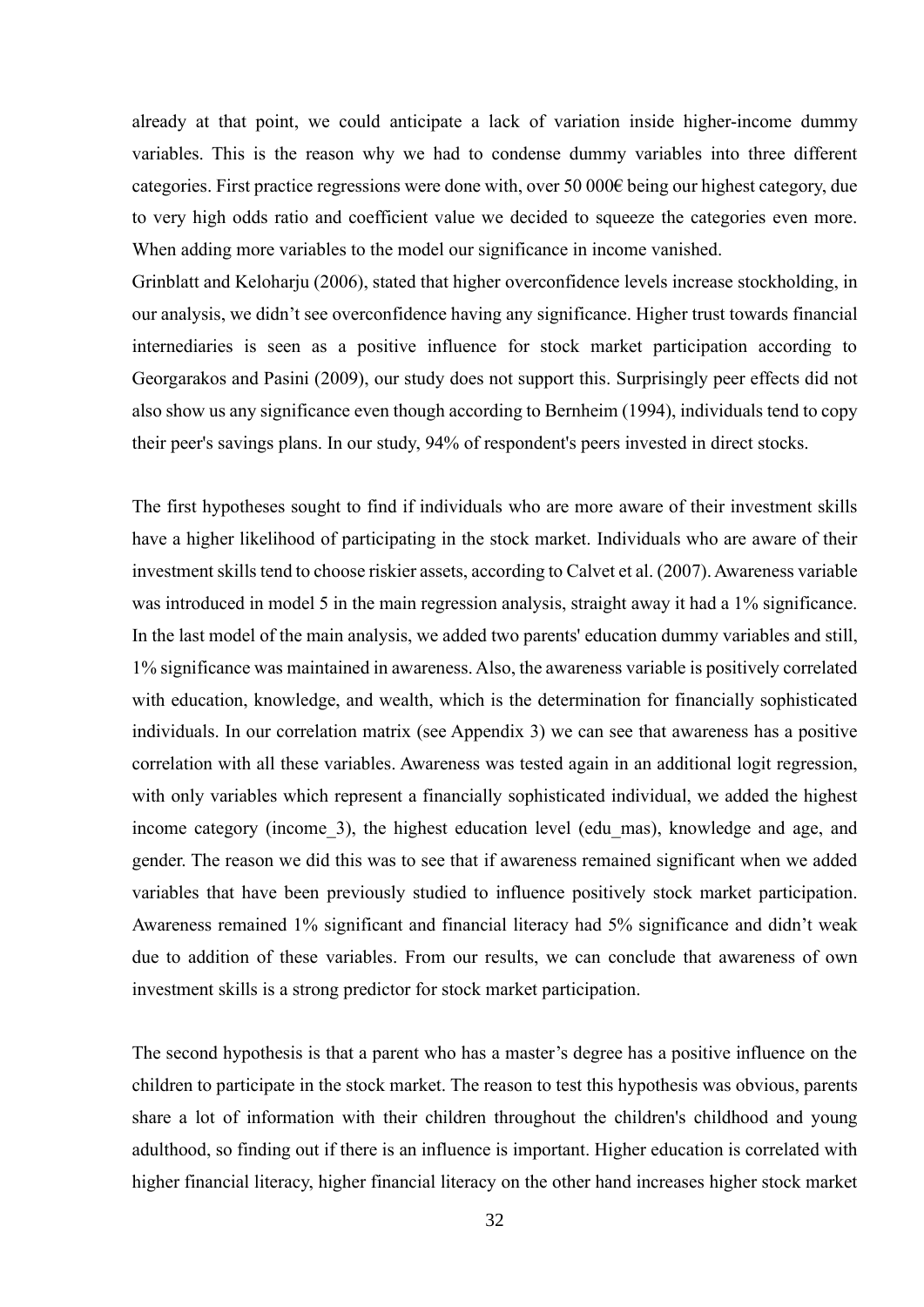participation. If all this is reliable, then the children should possess high financial literacy compared to other individuals whose parents are not master students. When we added variables (par\_edu2) and (par\_edu3), these dummy variables did not receive any type of significance. After the main analysis regression, we decided to add a new dummy variable (par\_mas), meaning that at least one parent in the family has a master's degree. This variable either did not receive any type of significance when involving gender, age, and family participation in model 9 of additional regression. Variable (par\_edu2) had a positive correlation with stock market participation, but (par\_edu3) had a negative correlation. We can say that a parent who has a master's degree in the family is not the root cause to the children starting investing in stocks. Family participation on the other hand was 5% significant in model 9 and stronger predictor.

Limitations from this research come from a cross-sectional study. In a cross-sectional study exposures and outcomes are measured at one point in time. This makes it hard for us to investigate the causal relationship between exposure and outcome. Dropping out time series in this study restricts our selection of variables and due to this we can't analyze the changes in individuals financial behavior during a longer time span. Using surveys to collect data can bring us unexpected answers and imbalanced data. Also, what comes to reliability when collecting data with a survey can cause personal biases from the respondents.

Further suggestions are to study more precisely income levels and where is the break-even point for participation. Nowadays accessing the stock market is made easy and cheap, so does income play any more a big role in stock market participation, or do wealthier individuals participate because investment banks have better products for them and services in general. Also, a lot of this study's respondents invested in cryptocurrencies, for future studies we recommend analyzing different determinants which influence investing in cryptocurrencies. The knowledge about what types of individuals participate in the cryptocurrency market and what are the determinants which impact this, is important information for stock market participation literacy.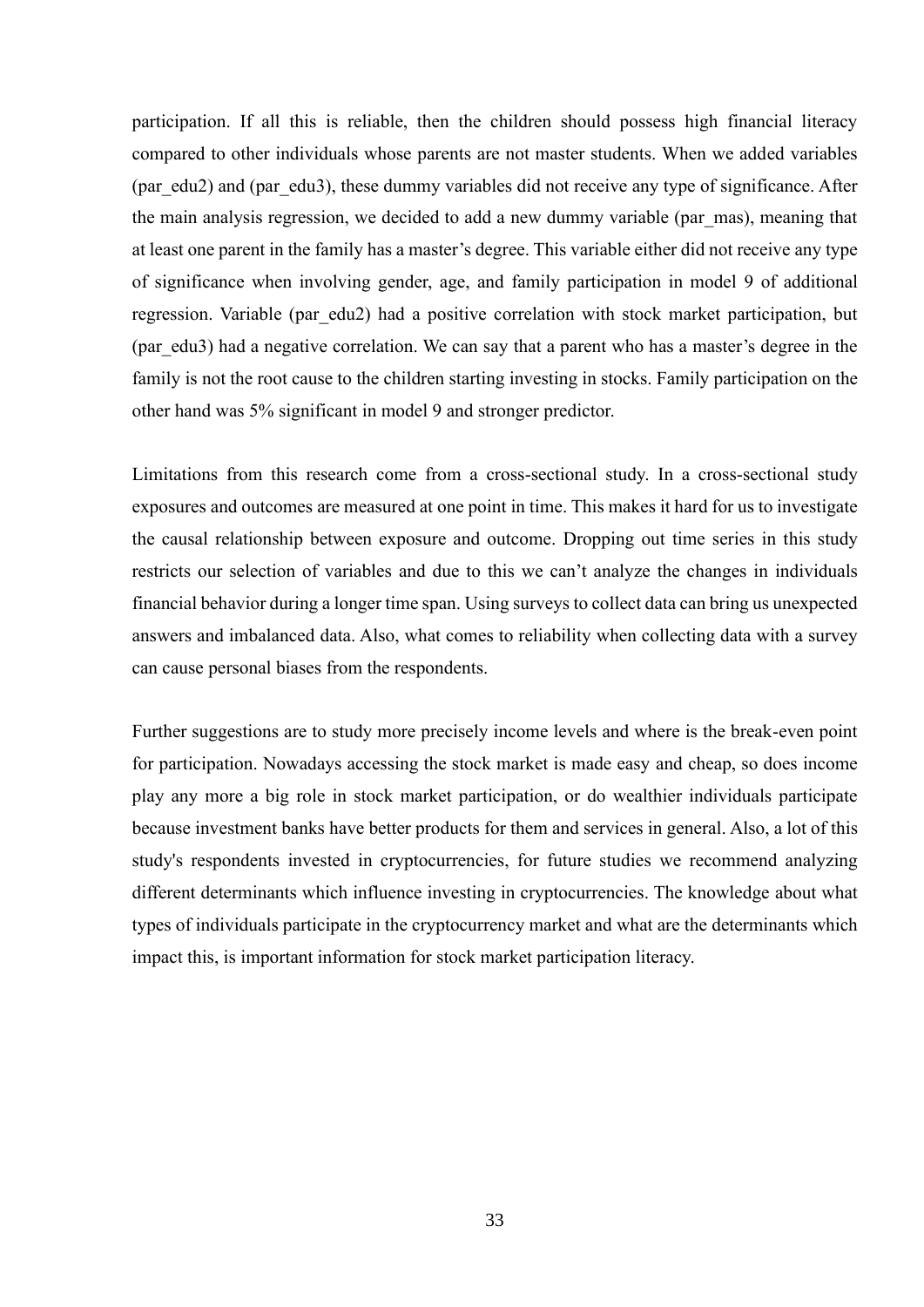## **CONCLUSION**

This thesis looked at different determinants which ínfluence stock market participation. Previously studied determinants were involved and discussed. Specifically it focused on predictors as, awareness in own investment skills and parents' educational background.

The study aimed to find out if individuals who are more aware of their investment skills invest more in stocks and through family effects we wanted to know that does higher parents' education influence children's stock market participation.

Research questions were answered. The main research questions for this study were:

1. Does being aware on own investment skills lead to higher stock market participation?

2. Does parents higher education lead to higher stock market participation?

3. Which other determinants influence the stock market participation and do they follow the same line as previous literature?

Two hypotheses were formed from aim and research questions:

The hypotheses for this study are:

1. Individuals who are more aware of their investment skills have a higher likelihood of participating in the stock market.

2. A parent who has a master's degree has a positive influence on the children to participate in the stock market.

We can conclude that previously found significant variables, were not all supported in this study. Risk, awareness, gender, financial literacy, education were found significant and supporting previous findings. Income on the other hand was controversial, because both income levels added to regression gave a significance level of 5%, meaning that it did not matter if the individual earned over 25 000€ or less. A higher income level did not lead to higher stock market participation.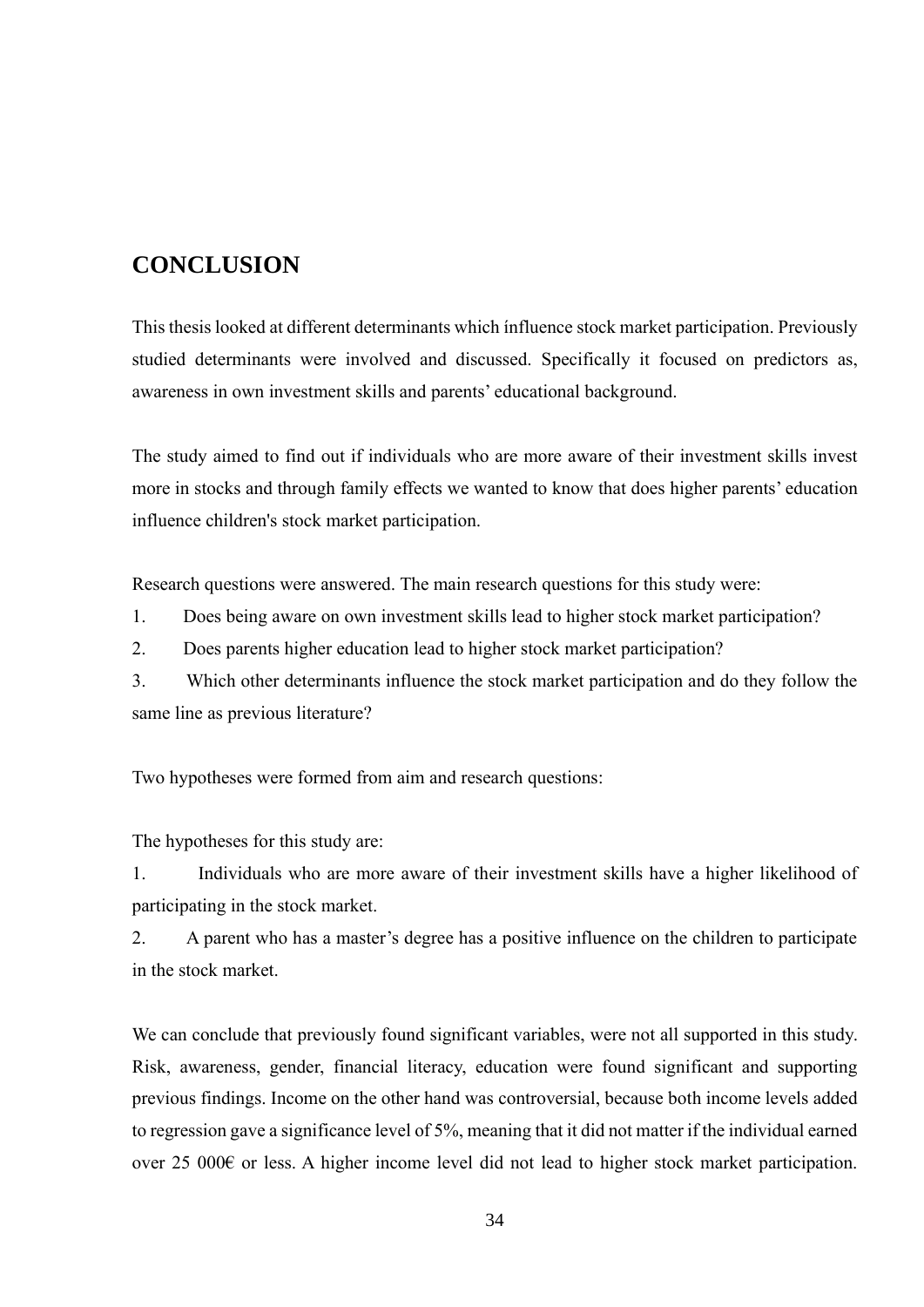Awareness was 1% significant when added all the independent variables and when tested with robust additional regressions. Even when controlling for highest education level and financial literacy, awareness was the strongest predictor. Parents' education did not receive any significance during main regression and additional robust regressions. Correlation between participation and parents' education was weak, meaning that it was irrelevant if at least one parent had a master's degree.

Looking at our results we can say that we failed to reject hypothesis 1, because higher awareness on own investment skills and stock market participation have a statistical significance. Hypothesis 2 is rejected.

The aim was to find out if awareness in own investment skills and parents having a master's degree have a positive influence on stock market participation. A solution was found to this and results obtained from this study give us a better understanding of individuals who have a higher likelihood of participating in the stock market. To understand that not only having high investment knowledge leads to stock market participation but being aware of your investment skills gives a higher likelihood for investing in stocks.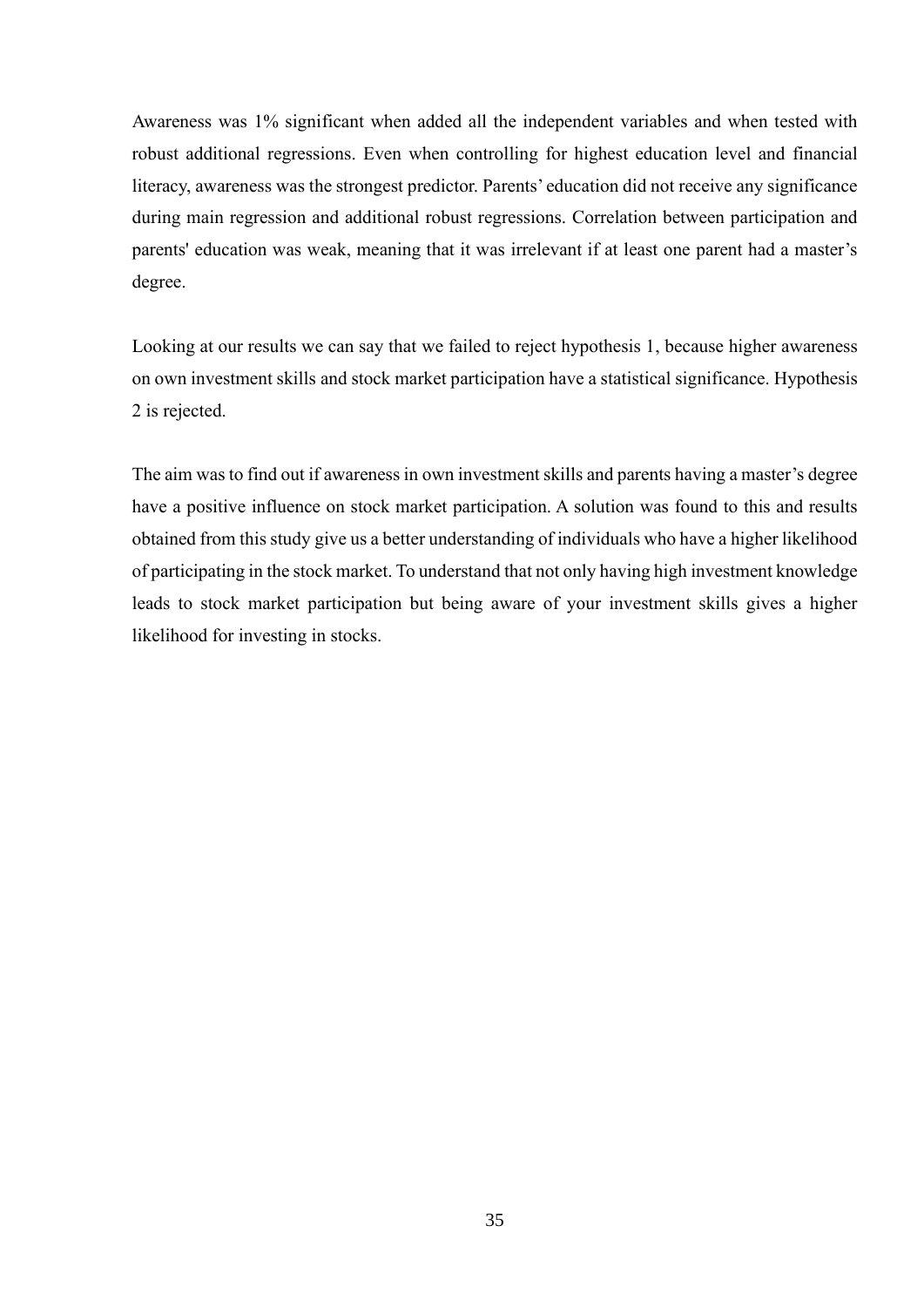## **LIST OF REFERENCES**

- Almenberg, J., & Dreber, A. (2015). Gender, stock market participation and financial literacy. *Economics Letters*, *137*, 140-142.
- Barber, Brad M. and Odean, Terrance, Boys Will Be Boys: Gender, Overconfidence, and Common Stock Investment (November 1998). Available at SSRN: https://ssrn.com/abstract=139415 or http://dx.doi.org/10.2139/ssrn.139415
- Bogan, V. (2008). Stock market participation and the internet. Journal of Financial and Quantitative Analysis, 191-211.
- Van Rooij, M., Lusardi, A., & Alessie, R. (2011). Financial literacy and stock market participation. Journal of Financial Economics, 101(2), 449-472.
- Yoong, J. (2011). Financial illiteracy and stock market participation: Evidence from the RAND American Life Panel. Financial literacy: Implications for retirement security and the financial marketplace, 76.

Laakso, E. (2010). Stock market participation and household characteristics in Europe.

- Sivaramakrishnan, S., Srivastava, M., & Rastogi, A. (2017). Attitudinal factors, financial literacy, and stock market participation. International Journal of Bank Marketing.
- Kadoya, Y., Khan, M., & Rabbani, N. (2017). Does financial literacy affect stock market participation?. Available at SSRN 3056562.
- Spataro, L., & Corsini, L. (2013). Endogenous financial literacy, saving and stock market participation.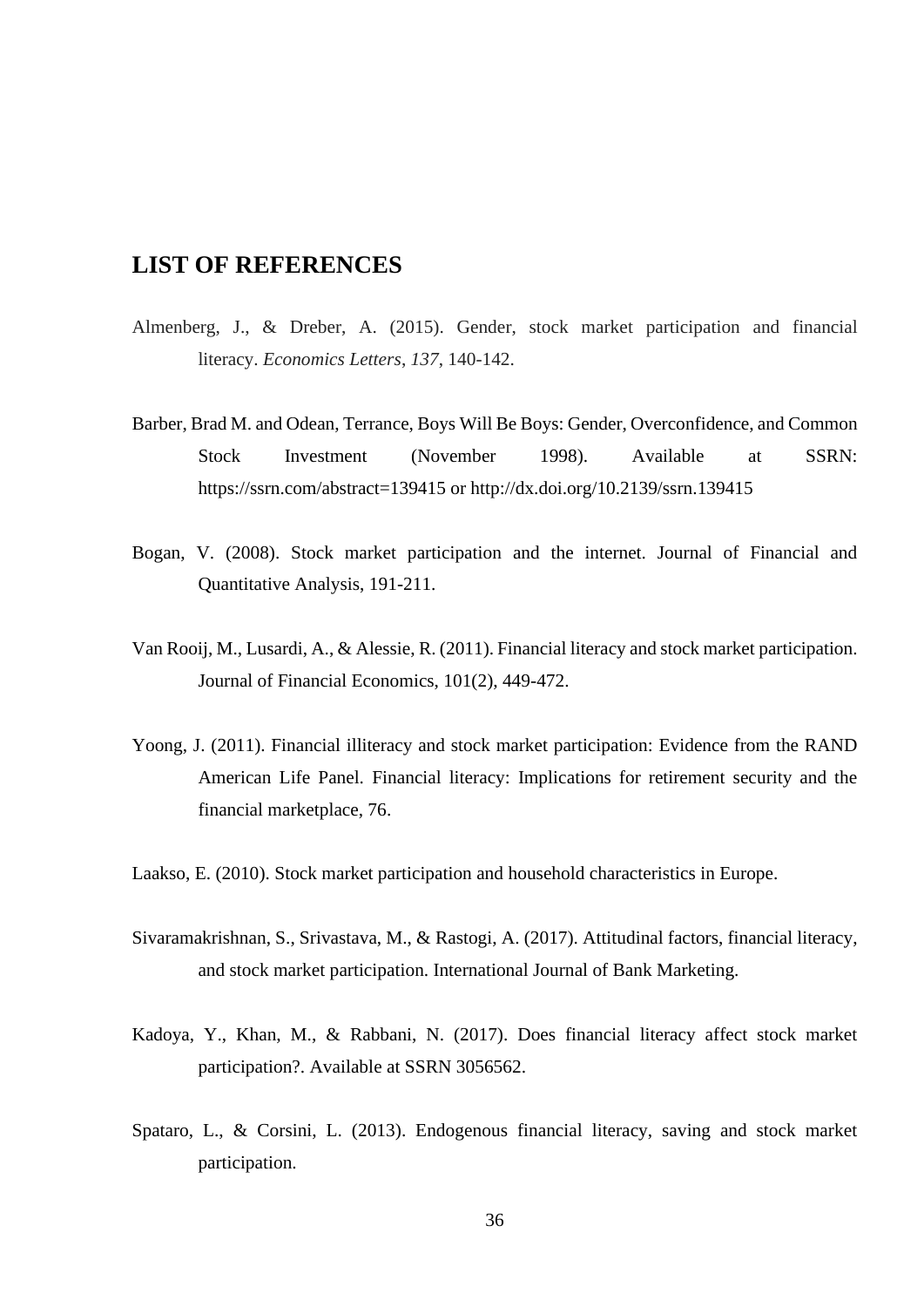- Arrondel, L., Debbich, M., & Savignac, F. (2012). Stockholding and financial literacy in the French population. International Journal of Social Sciences and Humanity Studies, 4(2), 285-294.
- Bertaut, C. C. (1998). Stockholding behavior of US households: Evidence from the 1983–1989 survey of consumer finances. Review of Economics and Statistics, 80(2), 263-275.
- Guiso, L., Haliassos, M., & Jappelli, T. (2003). Household stockholding in Europe: where do we stand and where do we go?. Economic Policy, 18(36), 123-170.
- Campbell, J. Y. (2006). Household finance. The journal of finance, 61(4), 1553-1604.
- Georgarakos, D., & Pasini, G. (2011). Trust, sociability, and stock market participation. Review of Finance, 15(4), 693-725.
- Balloch, A., Nicolae, A., & Philip, D. (2015). Stock market literacy, trust, and participation. Review of Finance, 19(5), 1925-1963.
- Grinblatt, M., & Keloharju, M. (2009). Sensation seeking, overconfidence, and trading activity. The Journal of Finance, 64(2), 549-578.
- Xia, T., Wang, Z., & Li, K. (2014). Financial literacy overconfidence and stock market participation. Social indicators research, 119(3), 1233-1245.
- Haliassos, M., & Bertaut, C. C. (1995). Why do so few hold stocks?. the economic Journal, 105(432), 1110-1129.
- Guiso, L., & Jappelli, T. (2005). Awareness and stock market participation. Review of Finance, 9(4), 537-567.
- McDonald, G., & Sandada, M. (2018). The determinants of stock market participation: Evidence from individual investors in Zimbabwe. Acta Universitatis Danubius. Œconomica, 14(4).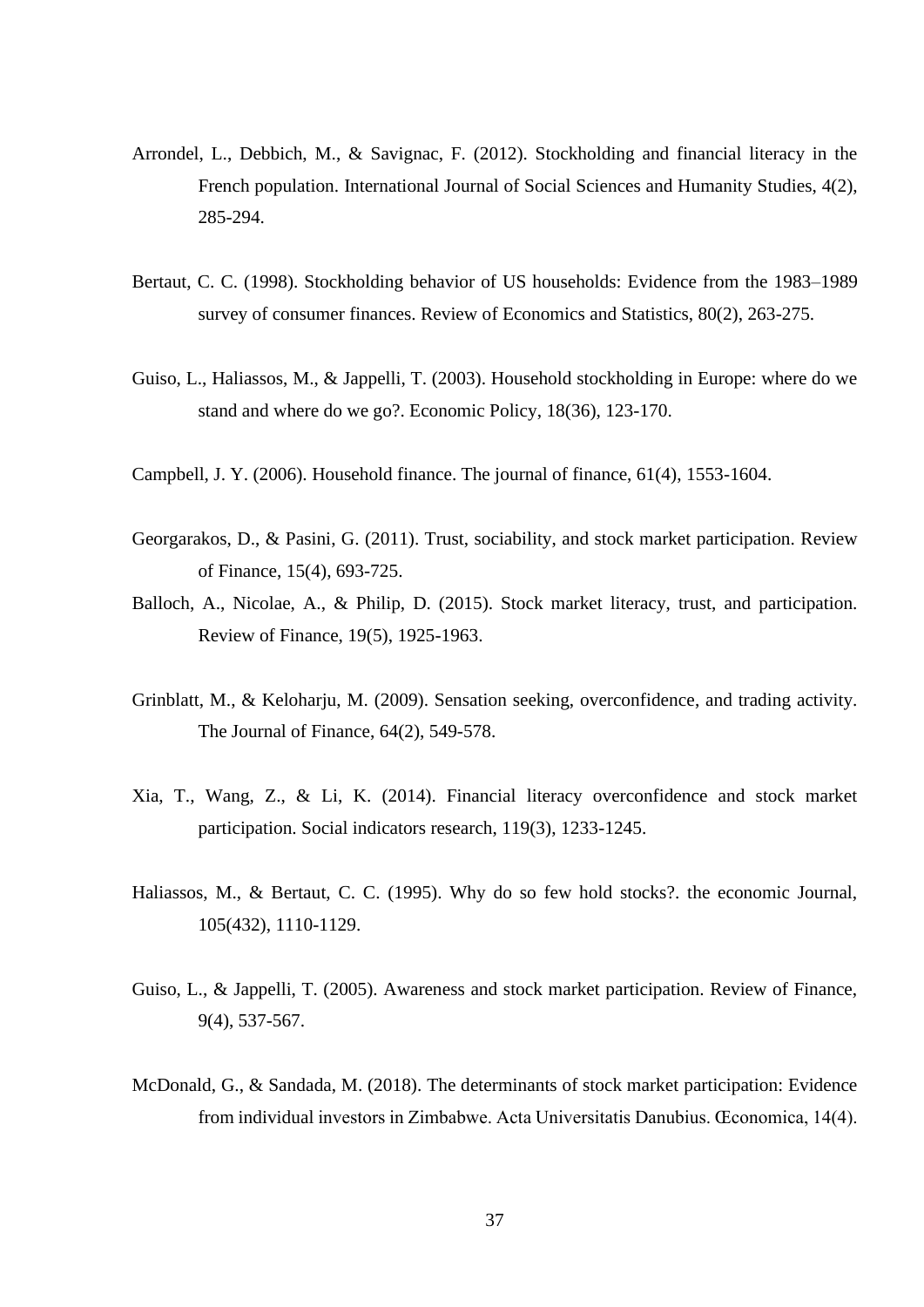- NGUYEN, T. A. N., & NGUYEN, K. M. (2020). Role of Financial Literacy and Peer Effect in Promotion of Financial Market Participation: Empirical Evidence in Vietnam. *The Journal of Asian Finance, Economics, and Business*, *7*(6), 1-8.
- Bernheim, B. D. (1994). A theory of conformity. Journal of political Economy, 102(5), 841-877.
- Li, G. (2014). Information sharing and stock market participation: Evidence from extended families. Review of Economics and Statistics, 96(1), 151-160.
- Fukuyama, F. (1995). Trust: The social virtues and the creation of prosperity (Vol. 99). New York: Free press.
- Hellström, J., Zetterdahl, E., & Hanes, N. (2013). Loved ones matter : family effects and stock market participation.
- Mehra, R., & Prescott, E. C. (1985). The equity premium: A puzzle. Journal of monetary Economics, 15(2), 145-161.
- Remund, D. L. (2010). Financial literacy explicated: The case for a clearer definition in an increasingly complex economy. Journal of consumer affairs, 44(2), 276-295.
- Barberis, N., Huang, M., & Thaler, R. H. (2006). Individual preferences, monetary gambles, and stock market participation: A case for narrow framing. American economic review, 96(4), 1069-1090.
- Chiteji, N. S., & Stafford, F. P. (2000). Asset ownership across generations (No. 314). Working paper.
- Guiso, L., Sapienza, P., & Zingales, L. (2008). Trusting the stock market. the Journal of Finance, 63(6), 2557-2600.
- Gardini, A., & Magi, A. (2007). STOCK MARKET PARTICIPATION: NEW EMPIRICAL EVIDENCE FROM ITALIAN HOUSEHOLDS'BEHAVIOR. Giornale degli Economisti e Annali di Economia, 93-114.
- Calvet, L. E., Campbell, J. Y., & Sodini, P. (2009). Measuring the financial sophistication of households. American Economic Review, 99(2), 393-98.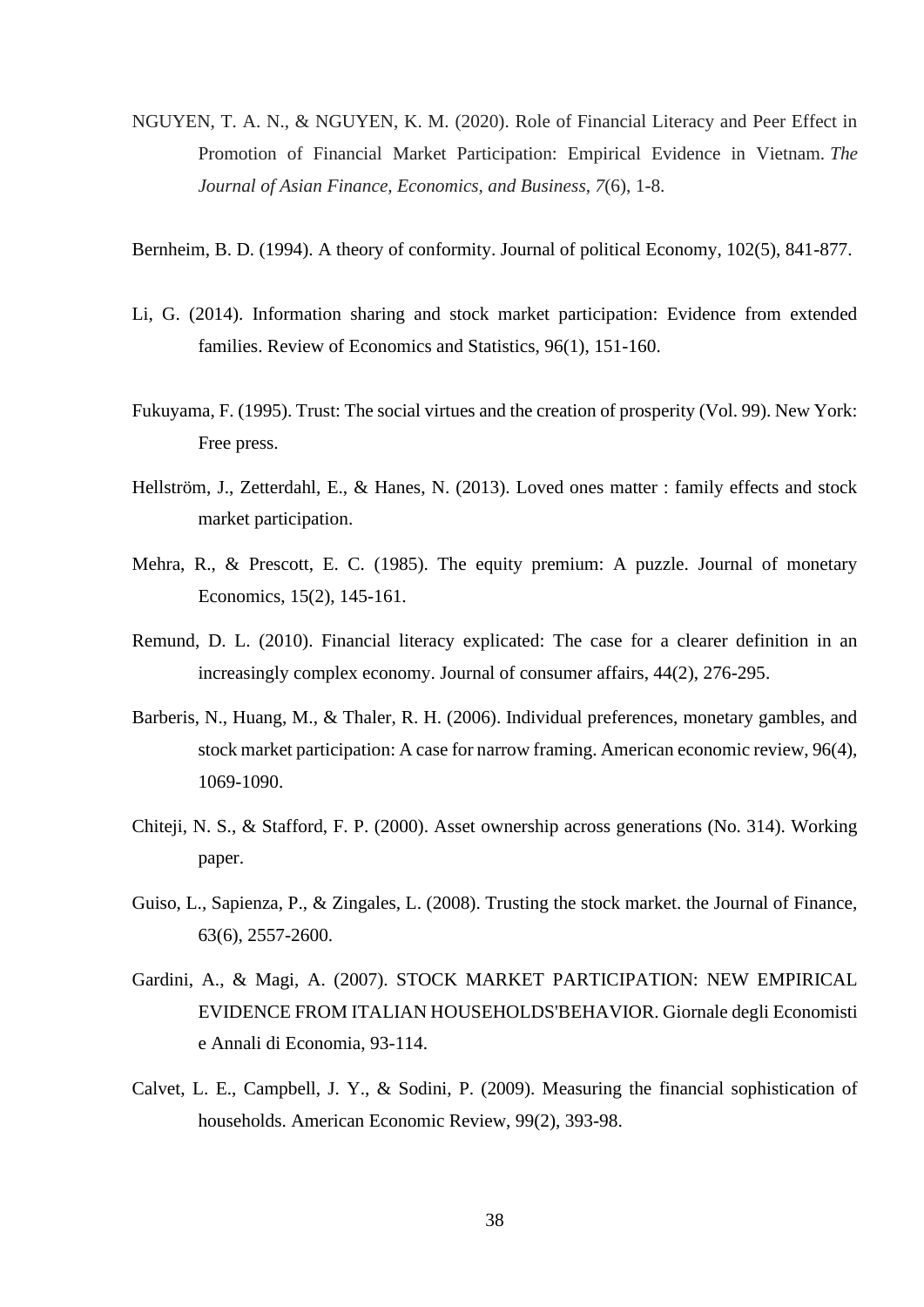- Hong, H., Kubik, J. D., & Jeremy, C. Stein, 2001," Social Interaction and Stock-Market Participation (No. 8358). Working Paper.
- Brown, J. R., Ivković, Z., Smith, P. A., & Weisbenner, S. (2008). Neighbors matter: Causal community effects and stock market participation. The Journal of Finance, 63(3),
- Calvet, L. E., Campbell, J. Y., & Sodini, P. (2007). Down or out: Assessing the welfare costs of household investment mistakes. Journal of Political Economy, 115(5), 707-747.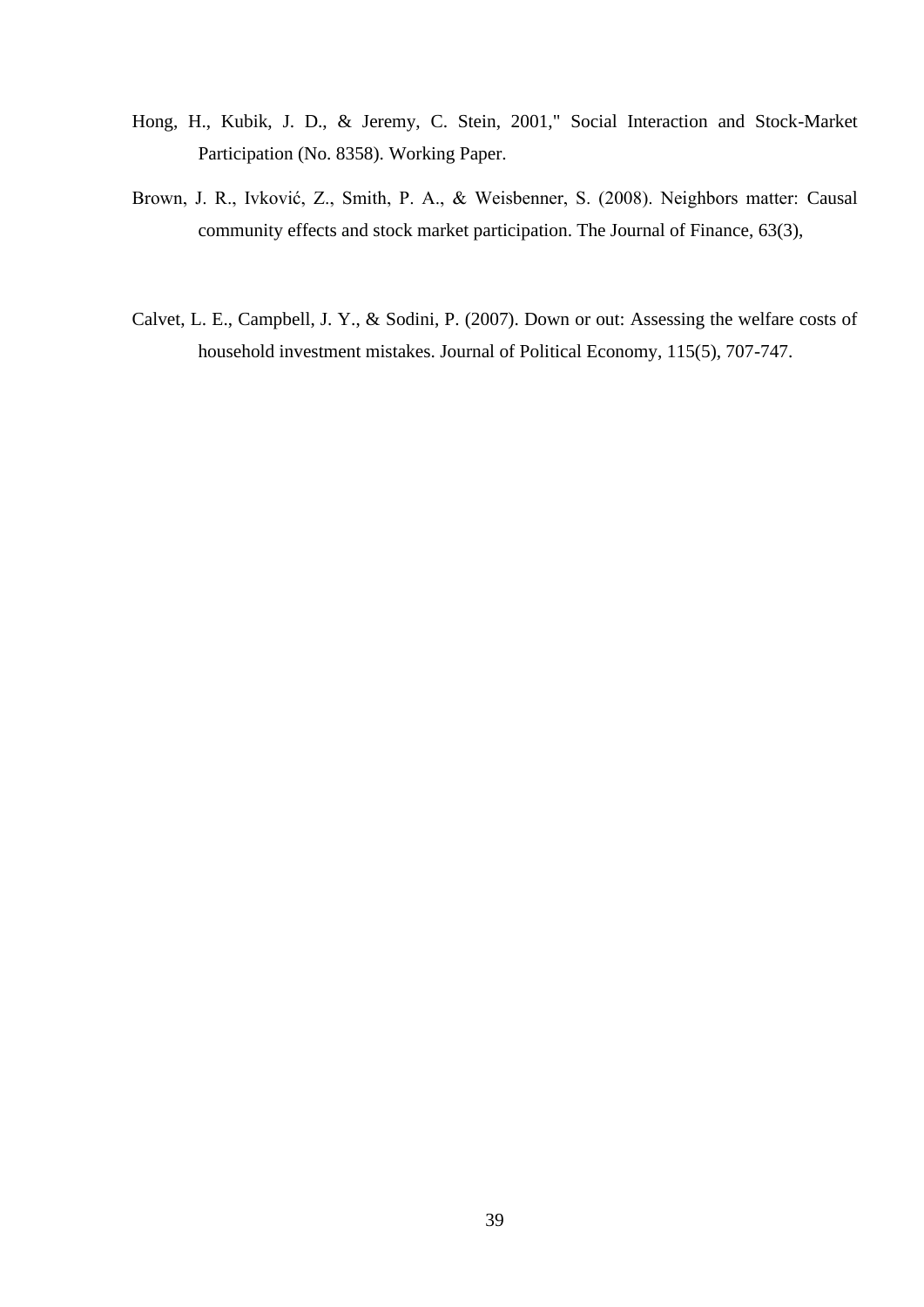# **APPENDICES**

# **Appendix 1. Descriptive statistics**

| Variable                                                                | Mean  | Median           | S.D. | Min              | $\operatorname{Max}$ |
|-------------------------------------------------------------------------|-------|------------------|------|------------------|----------------------|
| Participation                                                           | 0.74  | 1                | 0.44 | $\overline{0}$   | $\mathbf{1}$         |
| Gender                                                                  | 0.67  | $\mathbf{1}$     | 0.47 | $\overline{0}$   | $\mathbf{1}$         |
| Age                                                                     | 26.46 | 24               | 8.03 | 19               | 57                   |
| High school graduate/corresponding or                                   | 0.18  | $\theta$         | 0.39 | $\Omega$         | $\mathbf{1}$         |
| lower                                                                   |       |                  |      |                  |                      |
| Bachelor's degree or corresponding                                      | 0.67  | $\mathbf{1}$     | 0.47 | $\overline{0}$   | $\mathbf{1}$         |
| Master's degree or higher                                               | 0.14  |                  | 0.35 | $\overline{0}$   | $\mathbf{1}$         |
| Dummy income                                                            |       |                  |      |                  |                      |
| Below 10 000€                                                           | 0.22  | $\boldsymbol{0}$ | 0.42 | $\boldsymbol{0}$ | $\mathbf{1}$         |
| $10\ 000€$ - $25\ 000€$                                                 | 0.47  | $\theta$         | 0.50 | $\theta$         | $\mathbf{1}$         |
| 25 000€ - 50 000€                                                       | 0.20  | $\overline{0}$   | 0.40 | $\overline{0}$   | $\overline{1}$       |
| $50000€ - 100000€$                                                      | 0.04  | $\overline{0}$   | 0.19 | $\overline{0}$   | $\overline{1}$       |
| $100\ 000 \mbox{\ensuremath{\in}}$ - $150\ 000 \mbox{\ensuremath{\in}}$ | 0.06  | $\overline{0}$   | 0.23 | $\overline{0}$   | $\overline{1}$       |
| Over 150 000€                                                           | 0.01  | $\overline{0}$   | 0.12 | $\overline{0}$   | $\mathbf{1}$         |
| Financial literacy                                                      | 6.81  | $\overline{7}$   | 1.74 | $\overline{2}$   | 10                   |
| <b>Risk</b>                                                             | 6.77  | $\overline{7}$   | 1.96 | $\overline{2}$   | 10                   |
| <b>Trust</b>                                                            | 6.54  | $\overline{7}$   | 1.96 | $\mathbf{1}$     | 10                   |
| Overconfidence                                                          | 7.16  | $\overline{7}$   | 1.00 | $\mathbf{1}$     | 10                   |
| <b>Awareness</b>                                                        | 6.86  | $\overline{7}$   | 2.03 | $\mathbf{1}$     | 10                   |
| Peer effect                                                             | 0.94  | $\mathbf{1}$     | 0.24 | $\overline{0}$   | $\mathbf{1}$         |
| Family participation                                                    | 0.64  | $\mathbf{1}$     | 0.48 | $\overline{0}$   | $\mathbf{1}$         |
| Dummy family participation                                              |       |                  |      |                  |                      |
| Mom                                                                     | 0.33  | $\overline{0}$   | 0.47 | $\overline{0}$   | $\mathbf{1}$         |
| Dad                                                                     | 0.43  | $\overline{0}$   | 0.50 | $\overline{0}$   | $\mathbf{1}$         |
| <b>Brother</b>                                                          | 0.28  | $\overline{0}$   | 0.45 | $\overline{0}$   | $\mathbf{1}$         |
| Sister                                                                  | 0.16  | $\overline{0}$   | 0.36 | $\overline{0}$   | $\overline{1}$       |
| Relative outside nuclear family                                         | 0.20  | $\overline{0}$   | 0.40 | $\boldsymbol{0}$ | $\overline{1}$       |
| Dummy parent's education                                                |       |                  |      |                  |                      |
| Neither one has a master's degree                                       | 0.48  | $\boldsymbol{0}$ | 0.50 | $\boldsymbol{0}$ | $\mathbf{1}$         |
| Another one has a master's degree                                       | 0.30  | $\overline{0}$   | 0.46 | $\boldsymbol{0}$ | $\mathbf{1}$         |
| Both have a master's degree                                             | 0.22  | $\overline{0}$   | 0.41 | $\overline{0}$   | $\mathbf{1}$         |
| Dummy influence                                                         |       |                  |      |                  |                      |
| School                                                                  | 0.30  | $\overline{0}$   | 0.46 | $\overline{0}$   | $\mathbf{1}$         |
| Family                                                                  | 0.24  | $\boldsymbol{0}$ | 0.43 | $\boldsymbol{0}$ | $\mathbf{1}$         |
| Friends                                                                 | 0.46  | $\overline{0}$   | 0.50 | $\overline{0}$   | $\mathbf{1}$         |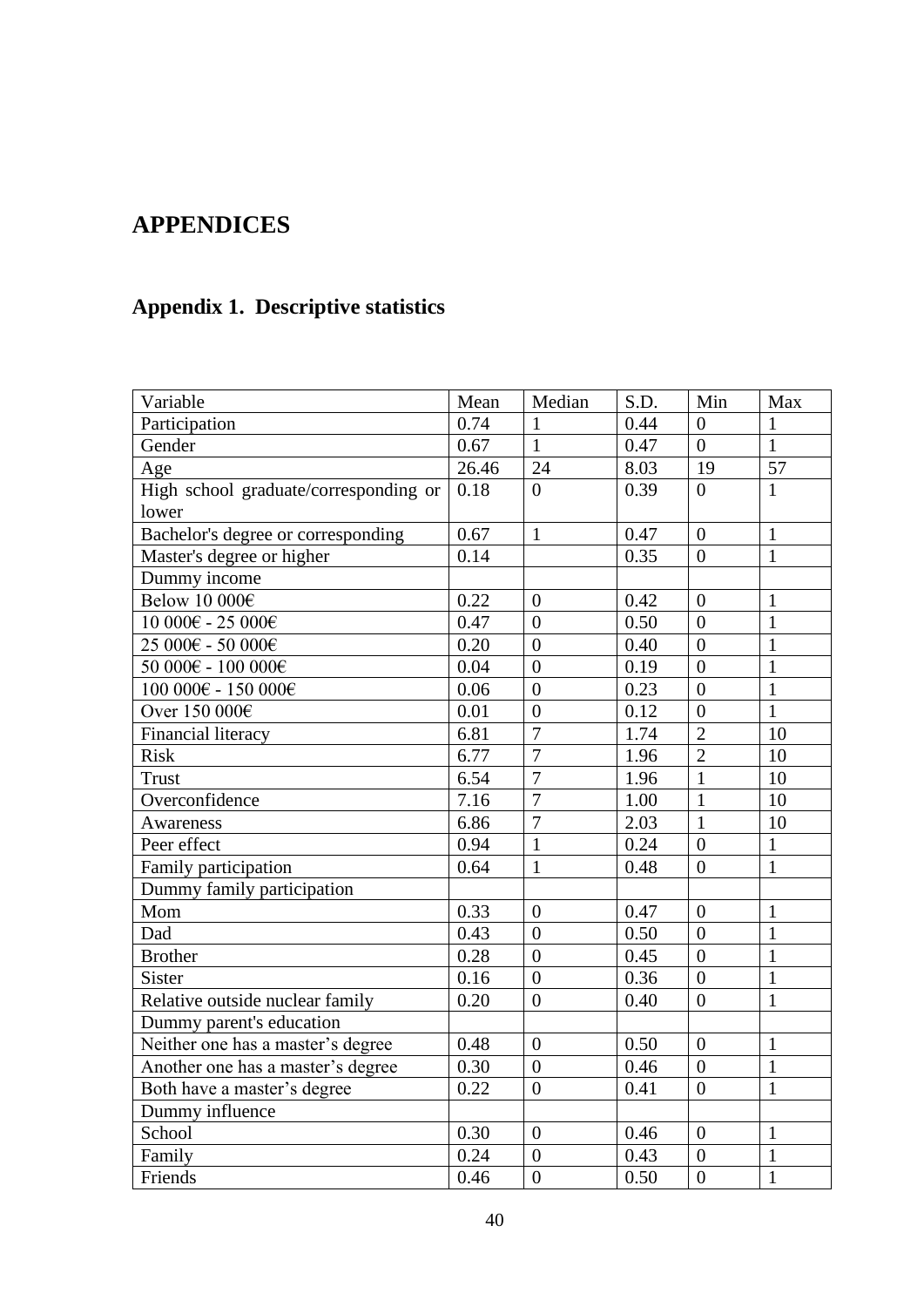| Dummy assets     |      |      |  |
|------------------|------|------|--|
| Mutual fund      | 0.45 | 0.50 |  |
| Etf:s            | 0.35 | 0.48 |  |
| Bond             | 0.09 | 0.29 |  |
| Crowdfunding     | 0.02 | 0.13 |  |
| Cryptocurrencies | 0.20 | 0.40 |  |
| Real estate      | 0.14 | 0.35 |  |

Source: Koivunen (2021), author's calculations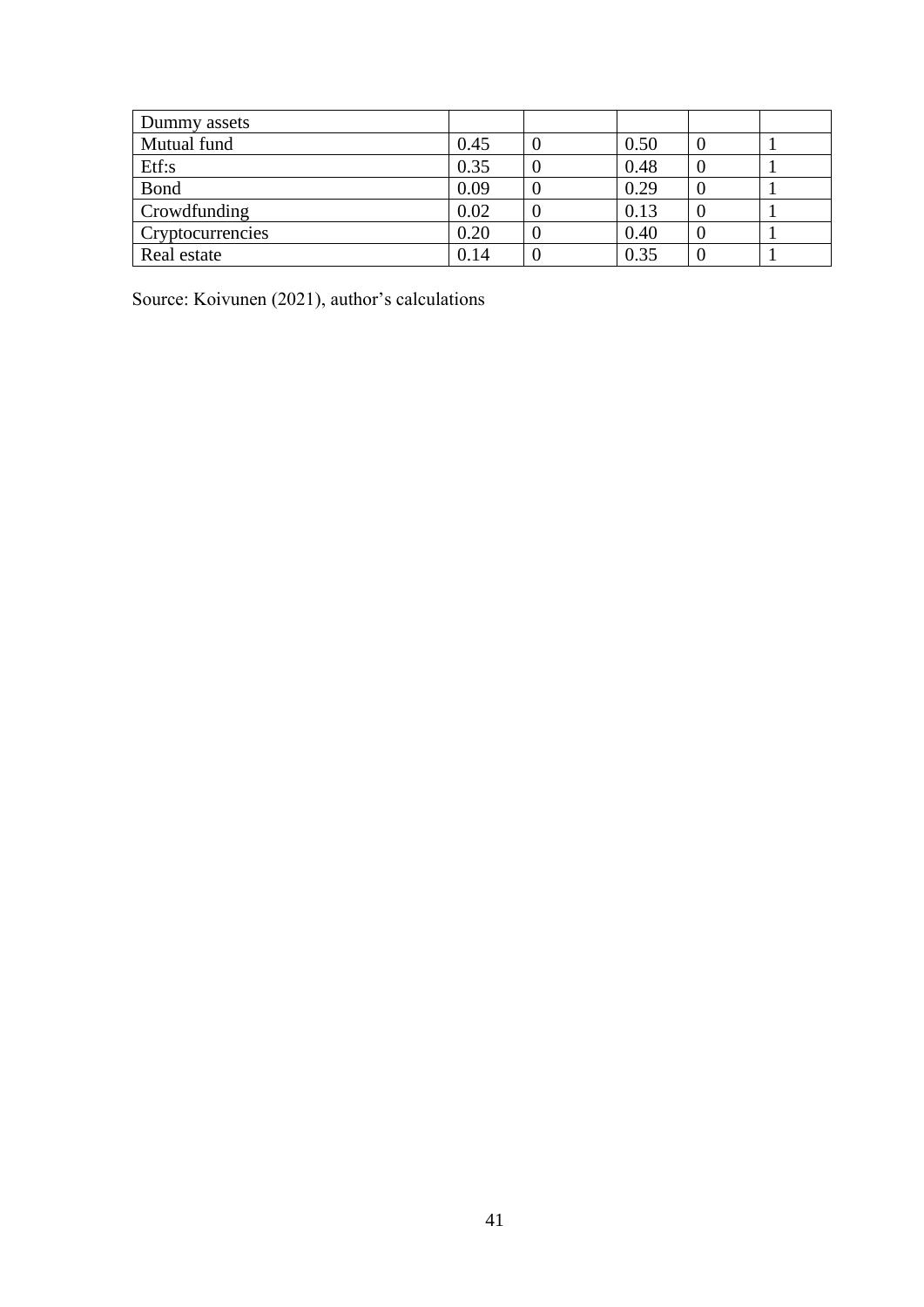## **Appendix 2. Definition of variables**

| Definition                  | Variable code       | Levels                                                                              |
|-----------------------------|---------------------|-------------------------------------------------------------------------------------|
| Do you invest in stocks?    | Participation       | Dummy variable. 0 - No; 1 - Yes.                                                    |
| Gender                      | Gender              | Male/female/other/prefer not to say                                                 |
| Age                         | Age                 | Respondent types manually                                                           |
| Level of education?         | Edu_high            | High school graduate/corresponding or lower                                         |
|                             | Edu_bac             | Bachelor's degree or corresponding                                                  |
|                             | Edu_mas             | Master's degree or higher                                                           |
| Parents' masters degree?    | Par_edu1            | Neither parent has a Master's degree                                                |
|                             | Par_edu2            | Another parent has a Master's degree                                                |
|                             |                     | Both parents' a Master's                                                            |
|                             | Par_edu3            | degree                                                                              |
| Yearly net income?          | $Income_1$          | Below 10 000 $\epsilon$                                                             |
|                             | Income 2            | 10 000€ - 25 000€                                                                   |
|                             | Income 3            | 25 000€ - 50 000€                                                                   |
|                             | Income 4            | 50 000€ - 100 000€                                                                  |
|                             | Income 5            | 100 000€ - 150 000€                                                                 |
|                             | Income <sub>6</sub> | Over $150000 \in$                                                                   |
| Invest in any other assets? |                     | Mutual funds, ETF:s, Bonds, Cryptocurrencies, real estate, crowdfunding,<br>nowhere |
| Genral economics knowledge? | Finlit              | Scale 1 (No knowledge) to 10 (Top knowledge)                                        |
| Finance knowledge?          | Finlit              | Scale 1 (No knowledge) to 10 (Top knowledge)                                        |
|                             |                     |                                                                                     |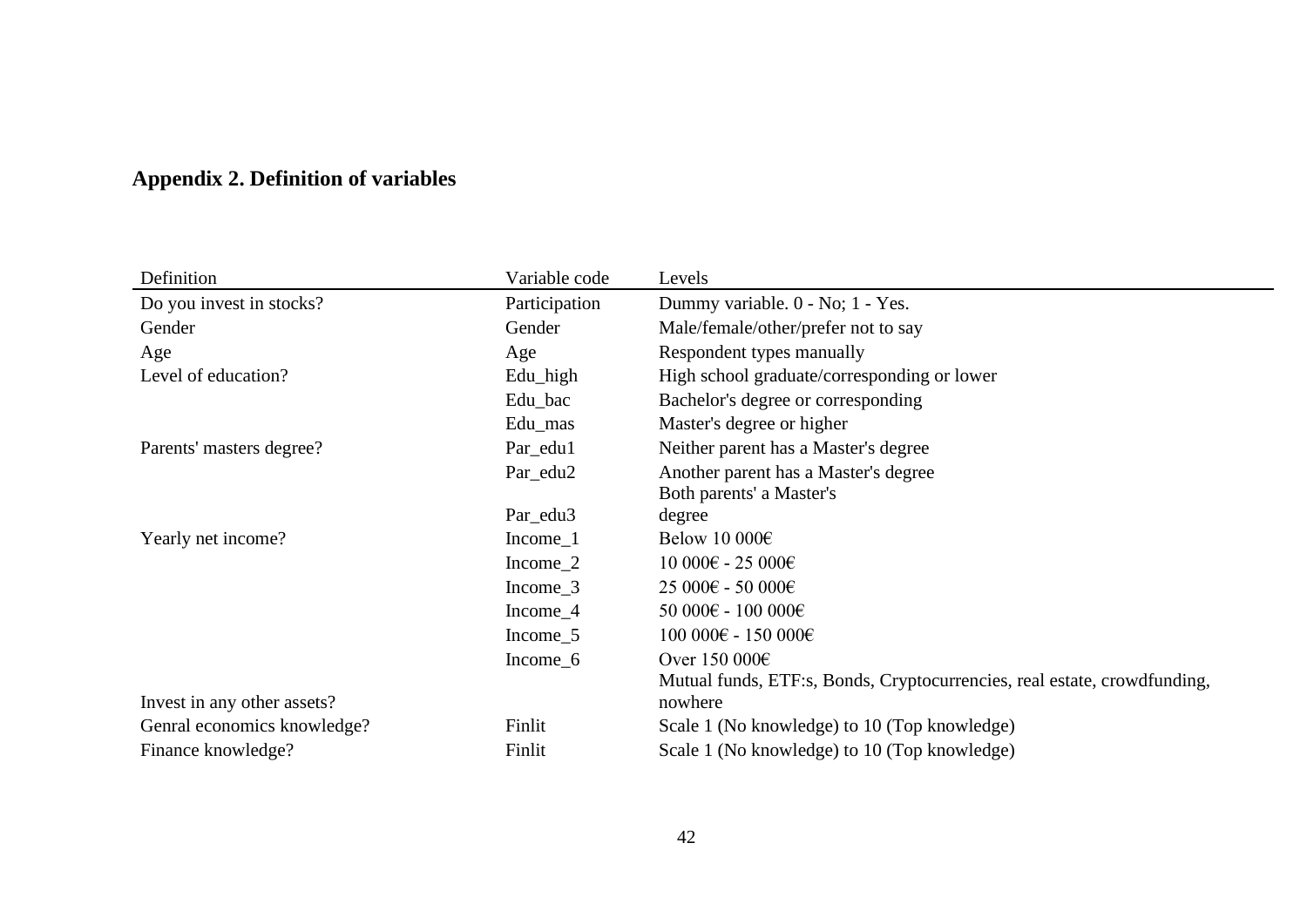## **Appendix 2. Definition of variables (continued)**

| Investment knowlede?                         | Finlit            | Scale 1 (No knowledge) to 10 (Top knowledge)                         |
|----------------------------------------------|-------------------|----------------------------------------------------------------------|
| Risk willingness?                            | Risk              | Scale 1 (Not willing) to 10 (Willing to take substantial risks)      |
| Trust in investment banks?                   | Trust             | Scale 1 (Don't trust at all) to 10 (I have full trust)               |
| Investment peformance compared to others?    | Overconfidence    | Scale 1 (Not as good as the average) to 10 (Better than the average) |
| Productivity level compared to colleagues?   | Overconfidence    | Scale 1 (Not as good as the average) to 10 (Better than the average) |
| Social skills compared to acquainted people? | Overconfidence    | Scale 1 (Not as good as the average) to 10 (Better than the average) |
| Problem soving compared to acquainted        |                   |                                                                      |
| people?                                      | Overconfidence    | Scale 1 (Not as good as the average) to 10 (Better than the average) |
| Awareness on own investment skills?          | Awareness         | Scale 1 (Not aware at all) to 10 (Extremely aware)                   |
|                                              |                   |                                                                      |
| Do your friends invest in stocks?            | Peereffect        | Dummy variable. 0 - No; 1 - Yes                                      |
| Do your family members invest in stocks?     | Fam_participation | Dummy variable. 0 - No; 1 - Yes                                      |
| Which family member invests in stocks?       |                   | Mom/Dad/Brother/Sister/Relative outside nuclear family               |
| Biggest influencer for participation (or     |                   |                                                                      |
| future)?                                     | Influ_friends     | Friends                                                              |
|                                              | Influ_school      | School                                                               |

Source: Koivunen (2021), author's survey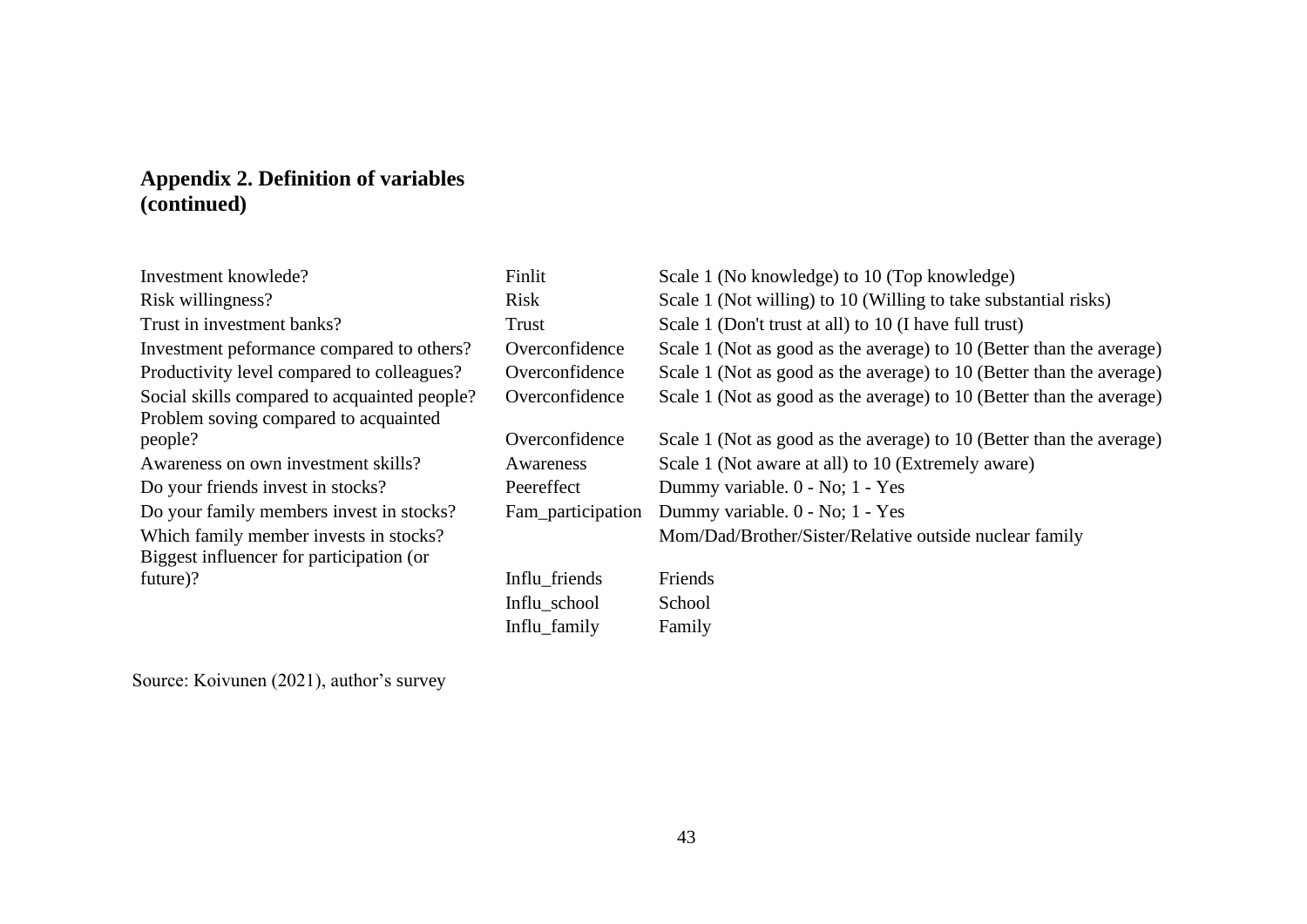|  | <b>Appendix 3. Correlation matrix</b> |  |
|--|---------------------------------------|--|
|--|---------------------------------------|--|

| Variable              |         |         | 3       | 4       | 5       | 6                            | 7            | $\overline{8}$ | 9       | 10           | 11      | 12      | 13   | 14      | 15      | 16       |
|-----------------------|---------|---------|---------|---------|---------|------------------------------|--------------|----------------|---------|--------------|---------|---------|------|---------|---------|----------|
| 1. Participation      |         |         |         |         |         |                              |              |                |         |              |         |         |      |         |         |          |
| 2. Gender             | 0.25    |         |         |         |         |                              |              |                |         |              |         |         |      |         |         |          |
| $3. \text{Age}$       | 0.04    | 0.10    |         |         |         |                              |              |                |         |              |         |         |      |         |         |          |
| $ 4.$ Income $2$      | 0.07    | 0.06    | $-0.27$ |         |         |                              |              |                |         |              |         |         |      |         |         |          |
| $5.$ Income $3$       | 0.14    | 0.18    | 0.50    | $-0.61$ |         |                              |              |                |         |              |         |         |      |         |         |          |
| 6. Edu bac            | 0.06    | 0.09    | $-0.30$ | 0.25    | $-0.32$ |                              |              |                |         |              |         |         |      |         |         |          |
| 7. Edu_mas            | 0.10    | $-0.04$ | 0.39    | $-0.20$ | 0.34    | $-0.59$                      |              |                |         |              |         |         |      |         |         |          |
| 8. Finlit             | 0.38    | 0.27    | 0.24    | 0.01    | 0.20    | 0.08                         | 0.32         |                |         |              |         |         |      |         |         |          |
| 9. Overconfidence     | 0.19    | 0.06    | $-0.05$ | 0.04    | 0.19    | 0.11                         | 0.00         | 0.24           |         |              |         |         |      |         |         |          |
| 10. Trust             | 0.17    | $-0.03$ | 0.10    | 0.02    | 0.07    | 0.04                         | 0.19         | 0.36           | 0.19    |              |         |         |      |         |         |          |
| 11. Risk              | 0.42    | 0.26    | 0.14    | 0.01    | 0.23    | 0.04                         | 0.18         | 0.47           | 0.24    | 0.26         |         |         |      |         |         |          |
| 12. Peereffect        | 0.26    | 0.21    | 0.06    | 0.06    | 0.09    | 0.02                         | 0.11         | 0.28           | 0.14    | 0.18         | 0.27    |         |      |         |         |          |
| 13. Fam_participation | 0.14    | $-0.01$ | $-0.13$ | 0.04    | $-0.02$ | $-0.05$                      | 0.02         | 0.04           | 0.10    | 0.03         | 0.02    | 0.00    |      |         |         |          |
| 14. Awareness         | 0.44    | 0.22    | 0.14    | 0.07    | 0.18    | 0.05                         | 0.13         | 0.50           | 0.30    | 0.28         | 0.53    | 0.21    | 0.12 |         |         |          |
| 15. Par_edu2          | 0.06    | 0.08    | $-0.22$ | 0.13    | $-0.12$ |                              | $0.10$ -0.07 | 0.04           | $-0.06$ | $-0.08$      | $-0.03$ | $-0.03$ | 0.05 | $-0.05$ |         |          |
| 16. Par edu3          | $-0.08$ | 0.00    | $-0.19$ | $-0.09$ |         | $-0.03$ $-0.07$ 0.03 $-0.13$ |              |                |         | $0.04$ -0.11 | $-0.14$ | $-0.04$ | 0.20 | $-0.15$ | $-0.35$ | $1\vert$ |

Source: Koivunen (2021), author's calculations